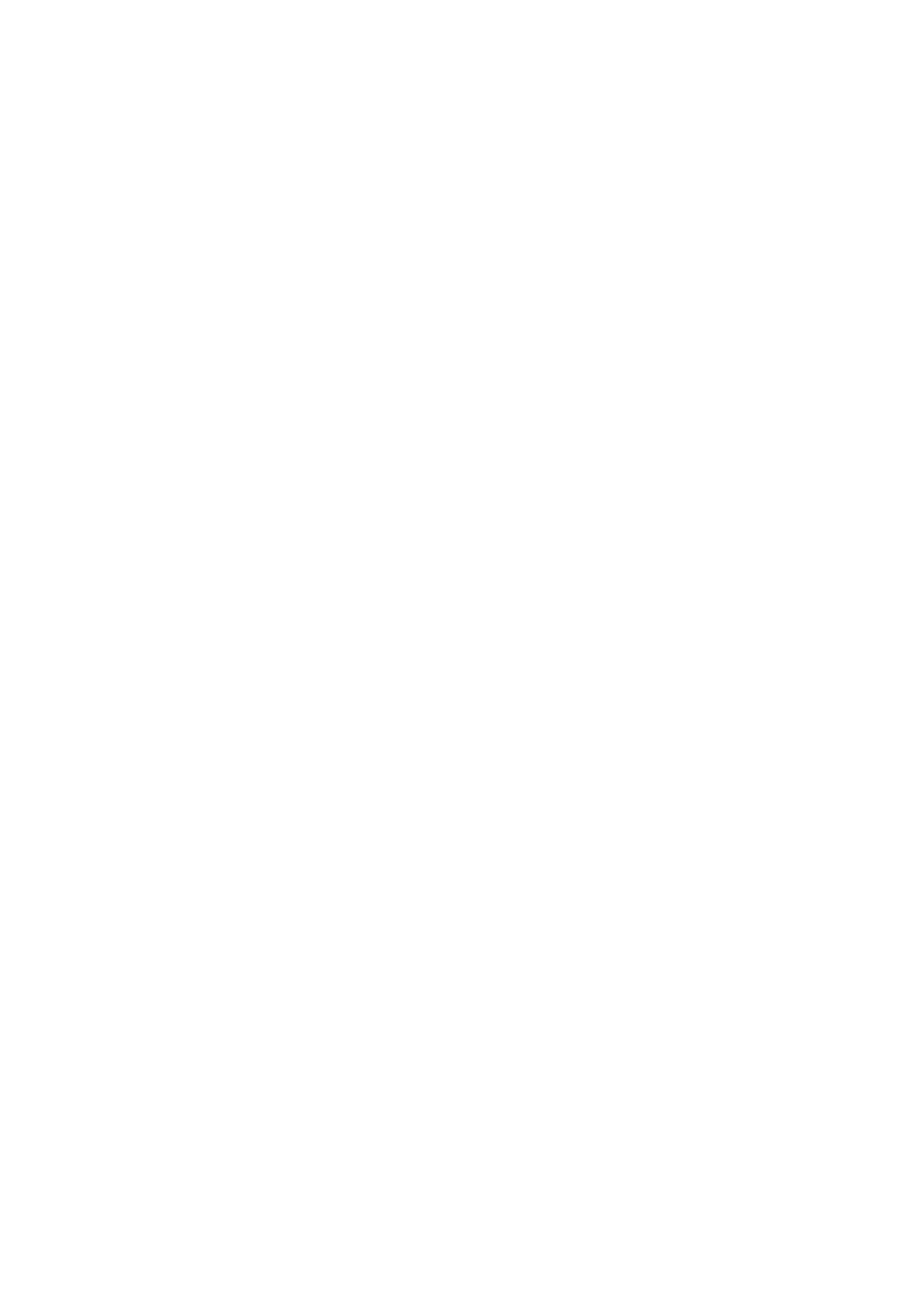## <span id="page-2-3"></span><span id="page-2-2"></span>Antonietta Di Blas[e\\*](#page-2-0)

# *The Self-Determination of Indigenous Peoples*

The present contribution aims at providing an overview of the features of indigenous peoples covered by the principle of self-determination that the 2007 Declaration on the Rights of Indigenous peoples has explicitly recognised. The principle of self-determination has been of great significance in three main fields of legal practice: 1) the active participation of indigenous peoples in the definition of 'indigenousness'; 2) their self-government, that is, their capacity for managing the possession and use of the land; and 3) self-identification. In these fields, a widespread awareness has emerged about the distinctiveness of the indigenous peoples and their traditional and cultural background, leading to a general approach in favour of the recognition of their autonomy and support for coordination between states and indigenous systems. The right of selfdetermination of indigenous peoples is also relevant beyond the borders of the local state, also thanks to the contribution of the UN organs established to deal with compliance with human rights. Some pitfalls are present, such as the lack of direct access of indigenous peoples to international instruments of recourse.

#### 1. *Premise*

The Declaration on the Rights of Indigenous Peoples of 2007 proclaims in its Preamble 'the fundamental importance of [indigenous peoples'] right to self-determination to freely determine their political status and freely pursue their economic, social and cultural development.['1](#page-2-1) In the intentions of the authors of the Declaration, self-determination should be instrumental to granting the survival of indigenous peoples as a group, without impinging in the territorial integrity and sovereignty of the state. Indeed, the 2007 Declaration refers to other key founding acts of

<span id="page-2-0"></span>[<sup>\\*</sup>](#page-2-3) The author wishes to thank Valentina Vadi for her comments on an earlier draft of the present contribution. The usual disclaimer applies. Access to websites has been checked on 21 October 2019.

<span id="page-2-1"></span><sup>&</sup>lt;sup>[1](#page-2-2)</sup> United Nations Declaration on the Rights of Indigenous Peoples (UNDRIP), General Assembly Res. 61/295, 13 September 2007, Article 3.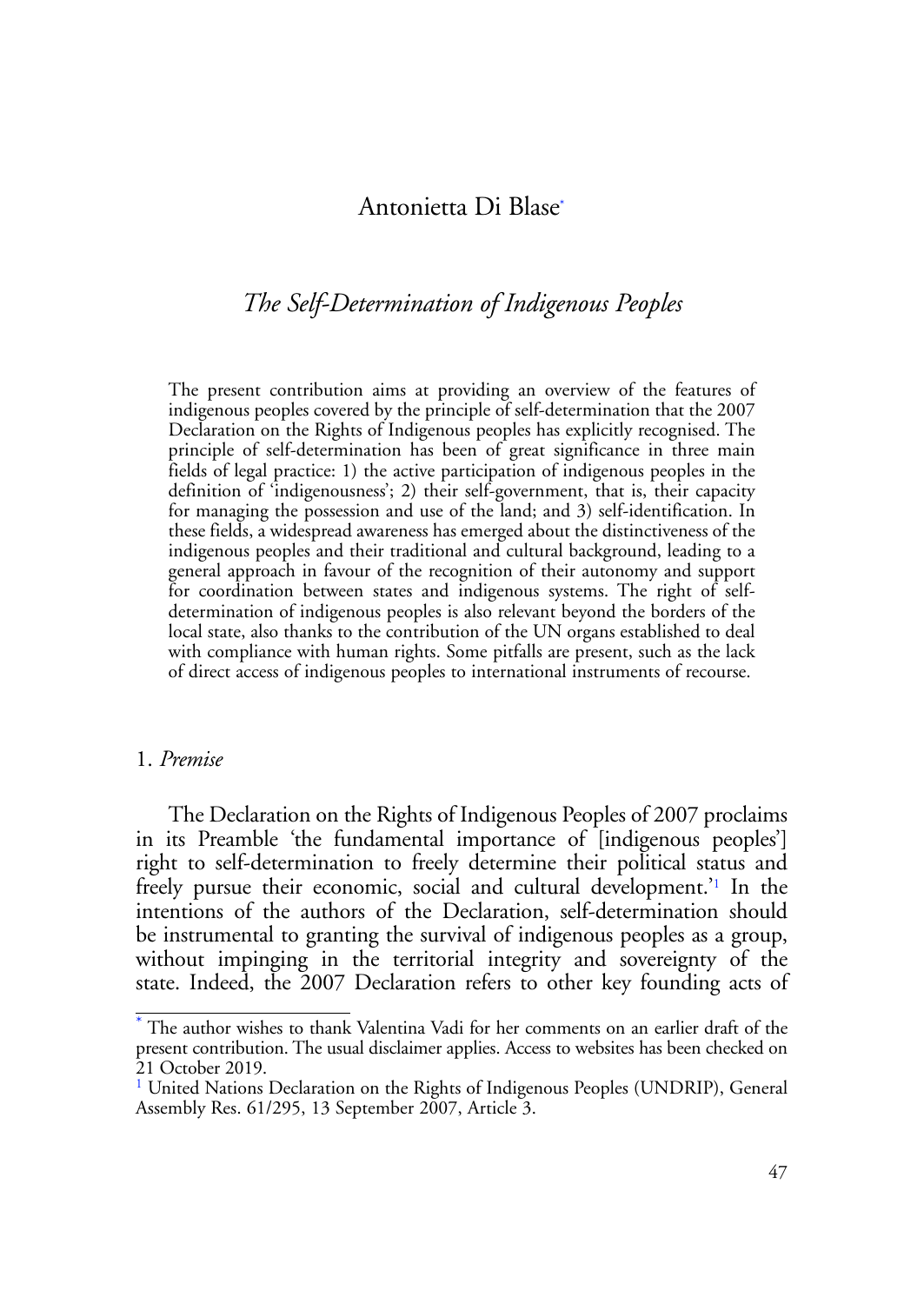<span id="page-3-7"></span><span id="page-3-6"></span><span id="page-3-5"></span>the United Nations (UN), including the Charter of the UN, $2$  the 1966 International Covenant on Economic and Social and Cultural Rights,<sup>[3](#page-3-1)</sup> and the 1993 Vienna Declaration and Programme of Action.<sup>[4](#page-3-2)</sup> Therefore, it is quite clear that self-determination has to be read in strict conjunction with the principle of territorial integrity of states, to ensure international peace and stability. Another element worthy of being considered is the 1970 Declaration on Principles of International Law concerning Friendly Relations and Cooperation among states in accordance with the UN Charter: while referring to '[t]he principle of equal rights and selfdetermination of peoples', the Declaration emphasises the duty not to harm the national unity and territorial integrity of a state.<sup>[5](#page-3-3)</sup>

<span id="page-3-8"></span>However, regarding 'indigenous peoples' there is an evident inadequacy in the referred acts. They have distinctive characteristics in respect of the dominant sectors of the society that form the people as a constitutive element of the state. They have possessed and used the land since time immemorial. Their customs and traditions find expression in forms of selfgovernment that resemble those of a state.

This explains why the inclusion of self-determination in the final text of the 2007 Declaration was met with objections by some states on the grounds that it could inspire politics and actions that could threaten their territorial and political integrity[.6](#page-3-4) Some states asked that in the Declaration

<span id="page-3-3"></span>[5](#page-3-8) Declaration on Principles of International Law concerning Friendly Relations and Cooperation among states in accordance with the Charter of the United Nations, annexed to General Assembly Res. 25/2625 of 24 October 1970 ('Nothing in the foregoing paragraphs shall be construed as authorizing or encouraging any action which would dismember or impair, totally or in part, the territorial integrity or political unity of sovereign and independent states conducting themselves in compliance with the principle of equal rights and self-determination of peoples as described above and thus possessed of a government representing the whole people belonging to the territory without distinction as to race, creed or colour.')

<span id="page-3-4"></span>[6](#page-3-9) Statement by Australia before the General Assembly, UN Doc A/61/PV.107, 13 September 2007, 11.

<span id="page-3-9"></span><span id="page-3-0"></span>[<sup>2</sup>](#page-3-5) Charter of the United Nations (UN Charter) 24 October 1945, 1 *UNTS* XVI, Article 1.2 (proclaiming the principle of 'equal rights and self-determination of peoples') and Article 4 (upholding the 'territorial integrity of the state',

<span id="page-3-1"></span>[<sup>3</sup>](#page-3-6) International Covenant on Economic, Social and Cultural Rights (ICESCR), 16 December 1966, 993 *UNTS* 3, Article 1.1: ('All peoples have the right of self-determination.') [4V](#page-3-7)ienna Declaration and Programme of Action, 25 June 1993, Preamble ('Considering the

<span id="page-3-2"></span>major changes taking place on the international scene and the aspirations of all the peoples for an international order based on the principles enshrined in the Charter of the United Nations, including promoting and encouraging respect for human rights and fundamental freedoms for all and respect for the principle of equal rights and self-determination of peoples, peace, democracy, justice, equality, rule of law, pluralism, development, better standards of living and solidarity'.)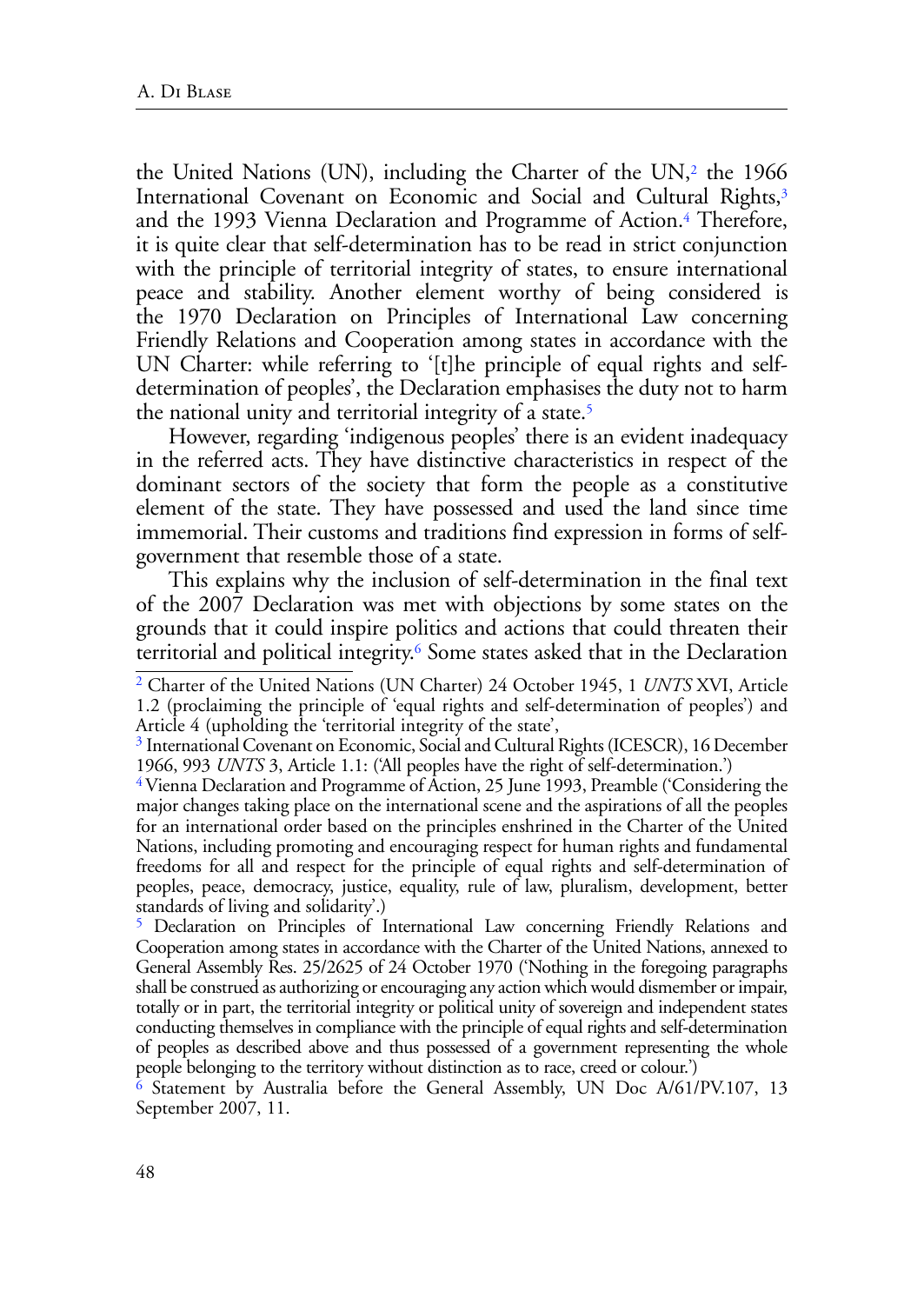<span id="page-4-5"></span>a clear reference be included regarding the illegality of actions undertaken to 'dismember or impair, totally or in part, the territorial integrity of political unity of sovereign and independent states'[.7](#page-4-0) To meet these objections, a sentence was introduced in the final text of the 2007 Declaration stating that 'Nothing in this Declaration may be used to deny any peoples their right to self-determination, exercised in conformity with international law'. Although the attitude of some states has since changed, $\delta$  reservations of the same kind were expressed by the US and Canada in 2008 during the adoption of the Organization of American states (OAS) Declaration on the Rights of Indigenous Peoples, which was finally approved on 15 June 2016.[9](#page-4-2)

<span id="page-4-7"></span><span id="page-4-6"></span>The said concerns are nourished by the idea that cases for independence could emerge, similar to those submitted to the UN within the decolonisation process promoted since the 1960s in the name of self-determination. In the case of Western Sahara, the UN has legitimised the aspirations of the Saharawi people—recognised by the International Court of Justice (ICJ) as having the characteristics of an indigenous people—to gain independence from Morocco. Extending self-determination to indigenous peoples was seen as paving the way for their establishment as independent states.<sup>[10](#page-4-3)</sup>

<span id="page-4-8"></span>These arguments do not seem to be well-founded. The acts of dispossession that gave rise to indigeneity began in the sixteenth century. Since the end of colonialism, the present international law system has been widely accepted on the basis of the principle of the intangibility of frontiers.

In addition, the risk that the term 'self-determination' could encroach upon the sovereignty of states is contradicted by the attitude of the indigenous peoples themselves. They have made it clear they have no intention to oppose existing governments or establish new states, nor do they possess assets and funds to compete with the dominant actors on the international scene.<sup>11</sup> Their right to self-determination should be intended

<span id="page-4-9"></span><span id="page-4-0"></span>[<sup>7</sup>](#page-4-5) Statement by Sweden, UN Doc. A/61/PV.107, 24.

<span id="page-4-1"></span><sup>&</sup>lt;sup>[8](#page-4-6)</sup> The reasons for the change can be attributed to a number of factors: the need to gain a good reputation in the world arena, which was especially important for governments applying as partners in multi- or bi-lateral development projects directed towards countries rich with indigenous peoples; the desire to avoid troubles from peoples present in the territory, for fear that an indigenous movement could promote or ally with secessionist parties within the state.

<span id="page-4-2"></span>[<sup>9</sup>](#page-4-7) OAS Declaration on the Rights of Indigenous Peoples, 15 June 2016. See the text of the draft Declaration in Doc. OEA/Ser.K/XVI Gt/Dadin/doc.334/08 rev. 3, 30 December 2008, [<https://www.oas.org/dil/GT-DADIN\\_doc\\_334-08\\_rev3\\_eng.pdf>](https://www.oas.org/dil/GT-DADIN_doc_334-08_rev3_eng.pdf) and the declarations by Canada (25) and US (29).

<span id="page-4-4"></span>

<span id="page-4-3"></span><sup>&</sup>lt;sup>10</sup> The case is referred to *infra*, para 3.4 and note 90.<br><sup>11</sup> See the comment of the Representative of the National Indian Youth Council on the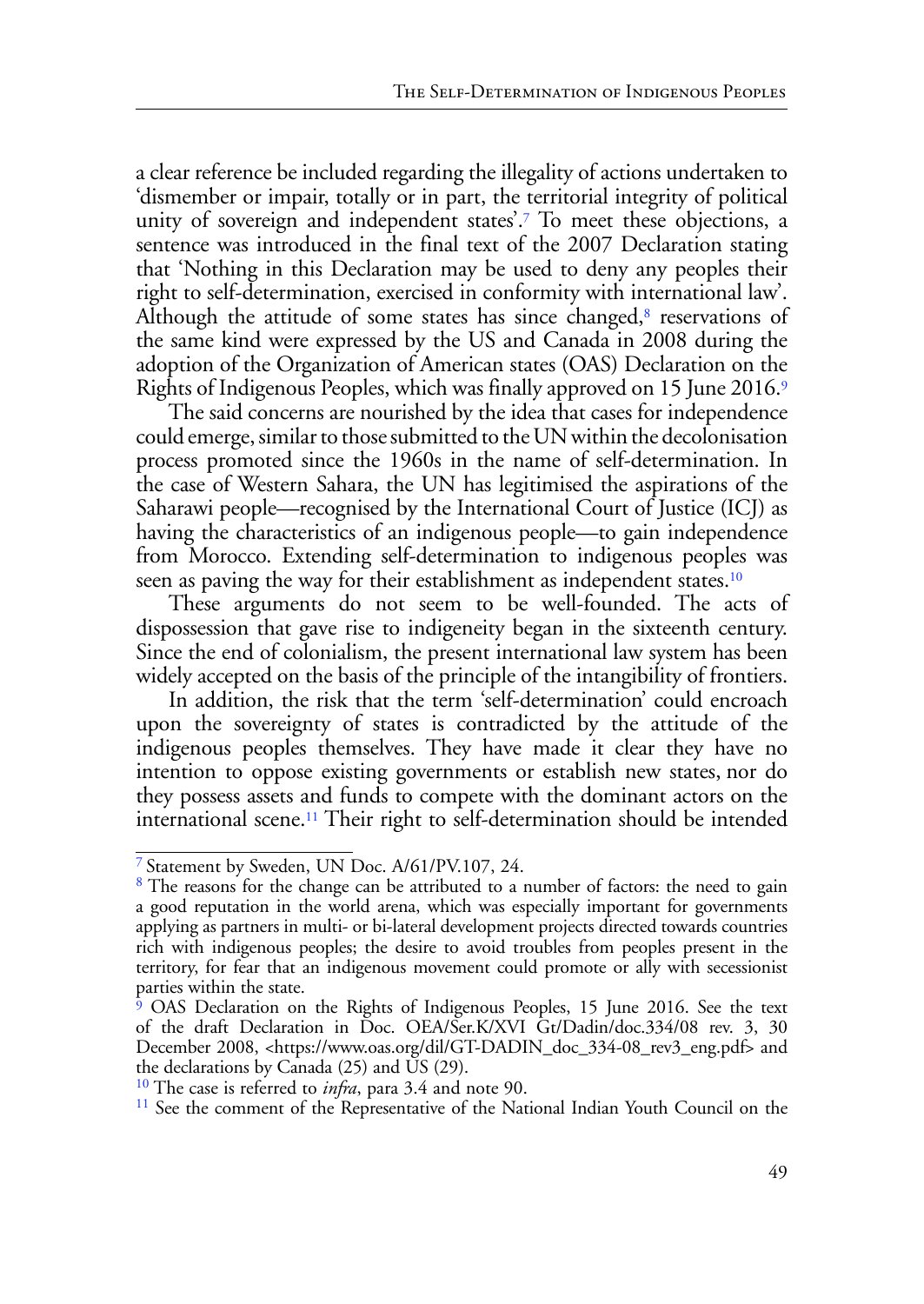<span id="page-5-4"></span><span id="page-5-3"></span>as 'the right of autonomy and self-government in matters relating to internal and local affairs, including their financial aspects.['12](#page-5-0) Also in the wording of the Declaration their rights are conceived as being mainly aimed at achieving forms of autonomy related to the management of the land and to participation in the politics of the country in matters of social and economic development, in conformity with their traditions and culture[.13](#page-5-1) Besides, the conceptual basis of their systems is not in keeping with the model of state that prevails in the contemporary international law relations. Therefore, founding a state would entail a change in their political, economic and cultural way of life.

According to some scholars, the condition of indigenous peoples should be better framed within the paradigm of the so-called 'internal self-determination', to suggest that they essentially pursue their own political, economic, social, and cultural development through forms of selfgovernment and management of the resources of the land exercised within the limits of the autonomy acknowledged by the state. They consider that the expression 'internal self-determination' is more appropriate and in line with the absence of their status of subjects of international law.<sup>14</sup>

<span id="page-5-1"></span><sup>13</sup> Vienna Declaration and Programme of Action, adopted by the World Conference on Human Rights in Vienna on 25 June 1993, I.2: 'All peoples have the right of selfdetermination. By virtue of that right they freely determine their political status, and freely pursue their economic, social and cultural development. Taking into account the particular situation of peoples under colonial or other forms of alien domination or foreign occupation, the World Conference on Human Rights recognizes the right of peoples to take any legitimate action, in accordance with the Charter of the United Nations, to realize their inalienable right of self-determination. The World Conference on Human Rights considers the denial of the right of self-determination as a violation of human rights and underlines the importance of the effective realization of this right. In accordance with the Declaration on Principles of International Law concerning Friendly Relations and Cooperation Among states in accordance with the Charter of the United Nations, this shall not be construed as authorizing or encouraging any action which would dismember or impair, totally or in part, the territorial integrity or political unity of sovereign and independent states conducting themselves in compliance with the principle of equal rights and self-determination of peoples and thus possessed of a government representing the whole people belonging to the territory without distinction of any kind.'

<span id="page-5-5"></span><span id="page-5-0"></span>Draft Declaration in UN Doc. E/CN.4/Sub.2/1989/33/Add. 1, quoted, 13 ff., paras. 1-4. <sup>12</sup> Statement by Liechtenstein (UN Doc. A/61/PV.107, 13 Sept. 2007, 23) and India in analogous terms (UN Doc. A/61/PV.108, 13 Sept. 2007, 2).

<span id="page-5-2"></span><sup>&</sup>lt;sup>14</sup> The expression 'internal self-determination has been used by the Supreme Court of Canada in the *Quebec Secession* case, Decision of 20 August 1998, para.126 [<https://](https://scc-csc.lexum.com/scc-csc/scc-csc/en/item/1643/index.do) [scc-csc.lexum.com/scc-csc/scc-csc/en/item/1643/index.do](https://scc-csc.lexum.com/scc-csc/scc-csc/en/item/1643/index.do)>. See G. Arangio-Ruiz, 'The normative Role of the General Assembly of the United Nations and the Declaration of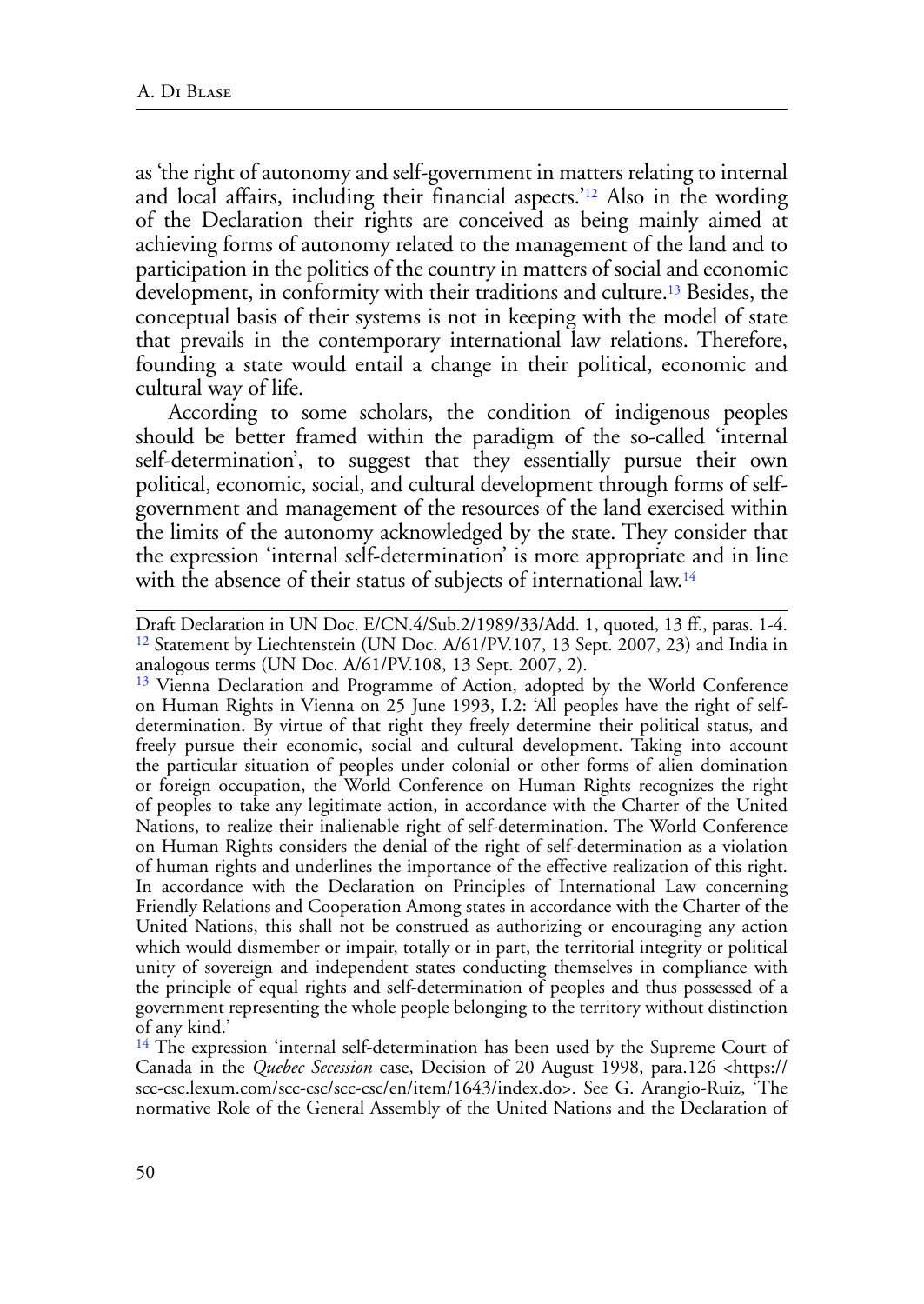However, the expression 'internal self-determination' does not seem to fit with the entity 'indigenous people'. It does not give enough weight to the right to land and self-government that essentially characterise indigenous peoples. The fact that the indigenous rights are implemented through the instruments provided by the internal legal order of the states does not mean that these are the only ways those entities can express their autonomy.

<span id="page-6-1"></span>For this reason, it seems that a different point of view should be adopted, in line with the suggestions offered by the 2002 Stavenhagen Report for the UN Commission on Human Right[s.15](#page-6-0) In order for self-determination to be exercised, constructive arrangements should be concluded between states and indigenous peoples to reconcile the legitimate concerns of states regarding territorial integrity and national unity, and the equally legitimate concerns of indigenous peoples. Stavenhagen starts from the idea that peaceful coexistence has to be made legally binding and not merely optional from the point of view of international law. This approach appears to be the most suitable instrument not only to recognise but also to respect, protect and fulfil the right to self-determination of indigenous peoples. In this sense, self-determination is extended to the composite entity 'indigenous people' organised on the traditional land within the borders of a state.

The 2007 Declaration codifies the rights of indigenous peoples, without

<span id="page-6-0"></span>Principles of Friendly Relations', (1972) *Recueil des Cours* 137, 566 and 571 (referring to self-determination as a 'dynamic element in the world community' but underlining its inclusion within the category of human rights that each state has to abide by within its territory). See also G. Palmisano, *Nazioni Unite e autodeterminazione interna* (Milano: Giuffrè 1997) 262 ff. for a detailed analysis of this approach and extensive references to authors. See also Malcolm N. Shaw, *International Law*(Cambridge: CUP 2017) 225. According to A. Cassese, *Diritto internazionale I. Lineamenti*, ( P. Gaeta ed.), (Bologna: Il Mulino 2003) 76-7, self-determination as a category of customary international law includes a number of sub-categories relating to specific situations, all of which see peoples as playing a central role. See also Id., *Self-Determination of Peoples; A Legal Reappraisal* (Hersch Lauterpacht Memorial Lectures) (Cambridge: CUP 1995); T. Franck, 'The Emerging Right to Democratic Governance', (1992) 86 *AJIL* 46; P. Thornberry, 'The Democratic or Internal Aspect of Self-Determination', in C. Tomuschat (ed), *Modern Law of Self-Determination* (Dordrecht: M. Nijhoff 1993) 101. For a political theory approach to the problem see J. M. Valadez, *Deliberative Democracy, Political Legitimacy, and Self-Determination in Multicultural Societies*, (New York-London: Routledge 2018). <sup>[15](#page-6-1)</sup> Report of the Special Rapporteur on the Situation of Human Rights and Fundamental Freedoms of Indigenous Peoples to the UN Commission on Human Rights, UN Doc. E/ CN.4/2002/97, 4 February 2002 <<https://www.refworld.org/docid/45377ac70.html>>. The Office of the Special Rapporteur was set up in 2001 by the UN Commission on Human Rights and renewed by the UN Human Rights Council, that replaced the UN Commission on Human Rights in 2006. For an overall view of the UN bodies in the field of Human Rights see [<https://www.ohchr.org/EN/HRBodies/HRC/Pages/AboutCouncil.aspx](https://www.ohchr.org/EN/HRBodies/HRC/Pages/AboutCouncil.aspx)>.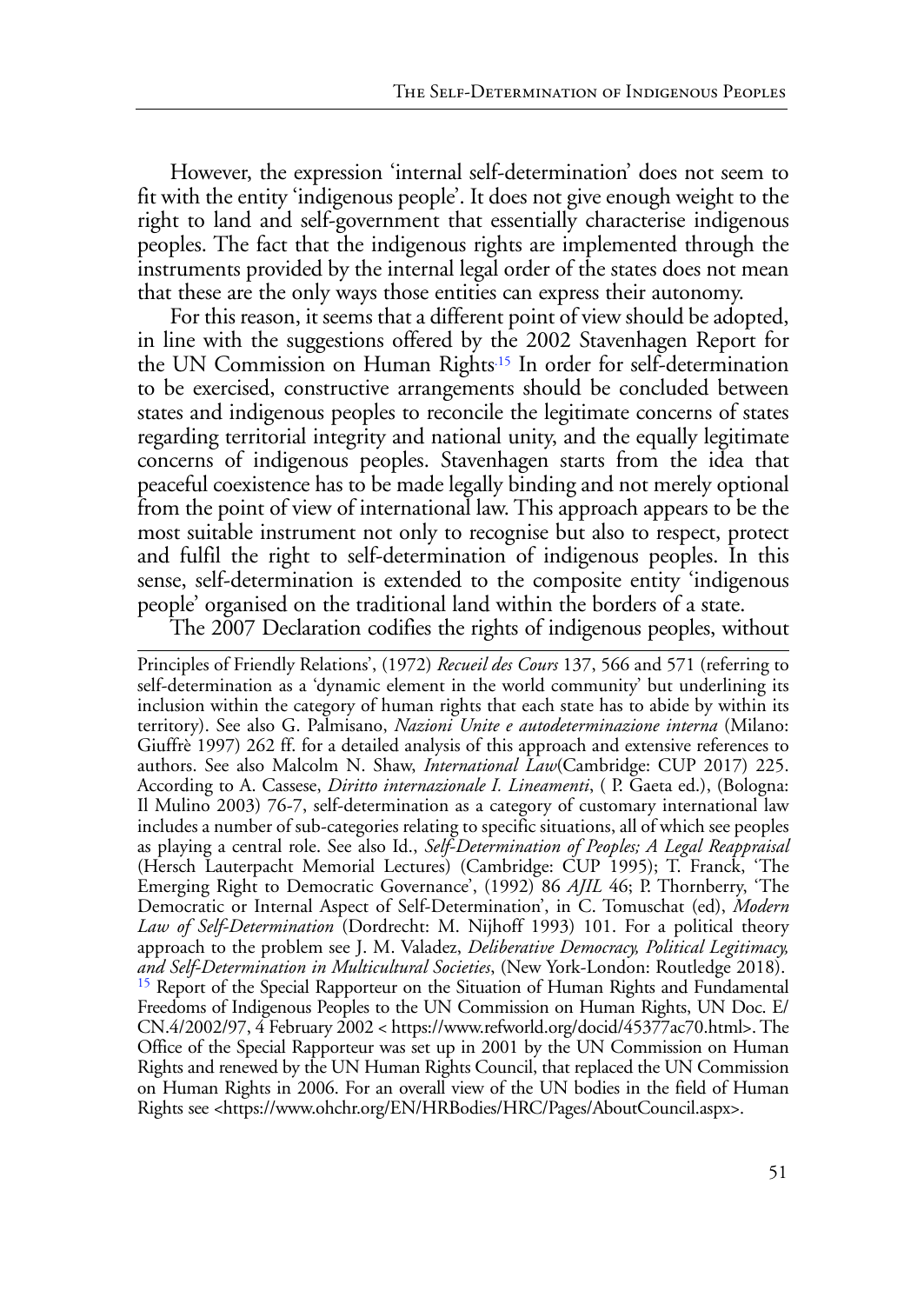<span id="page-7-1"></span>giving them a definition. The notion of indigenous peoples has been the object of a long and difficult debate within the UN institutions. Although it is possible to devise the main features of 'indigenous peoples', the variety and 'richness of civilisations and cultures, which constitute the common heritage of mankind',<sup>16</sup> get in the way of a common exhaustive definition. The outcome of the debates has been providing a sufficiently flexible model, suitable for a vast range of situations that differ from the geographical and historical point of view, to be recognised on a case-by-case basis by the local state.

This contribution focuses on analysing the main fields where selfdetermination has found a practical accomplishment in the acts of the state and in the national and international jurisprudence: self-government in the relationship of indigenous peoples to their traditional lands and self-identification of members of the indigenous community. These two elements are the main distinctive features of the entity 'indigenous peoples' that contribute, being intimately connected, to the definition of indigenous peoples. For this reason, an introductory section will be devoted to the proposals formulated within the UN Sub-Commission on Prevention of Discrimination and Protection of Minorities in 1996. Indigenous peoples have played an active role in the development of a widely endorsed definition. Nevertheless, a definitive formulation is not present in the 2007 Declaration. However, the proposals resulting from the works carried out in the UN and the practice developed also in the African continent seem to provide a useful model to identify the substantial characters of indigenous peoples.

The practice of international institutions and of states and the relevant jurisprudence contributes to ongoing debates about the place of indigenous peoples in international legal theory. The point is whether they should be considered as mere beneficiaries of rights, or rather as actors in the international law relations. The latter view seems more in keeping with the developments of the practice, both national and international. A special place will be devoted to the cases before the national courts and the international bodies. The analysis of the jurisprudence is not intended to be exhaustive. Cases have been selected to highlight how the self-determination of the indigenous peoples does receive a general recognition in state practice.

<span id="page-7-0"></span><sup>&</sup>lt;sup>16</sup> General Assembly Resolution 61/295 13 September 2007, with annexed 2007 Declaration, Preamble.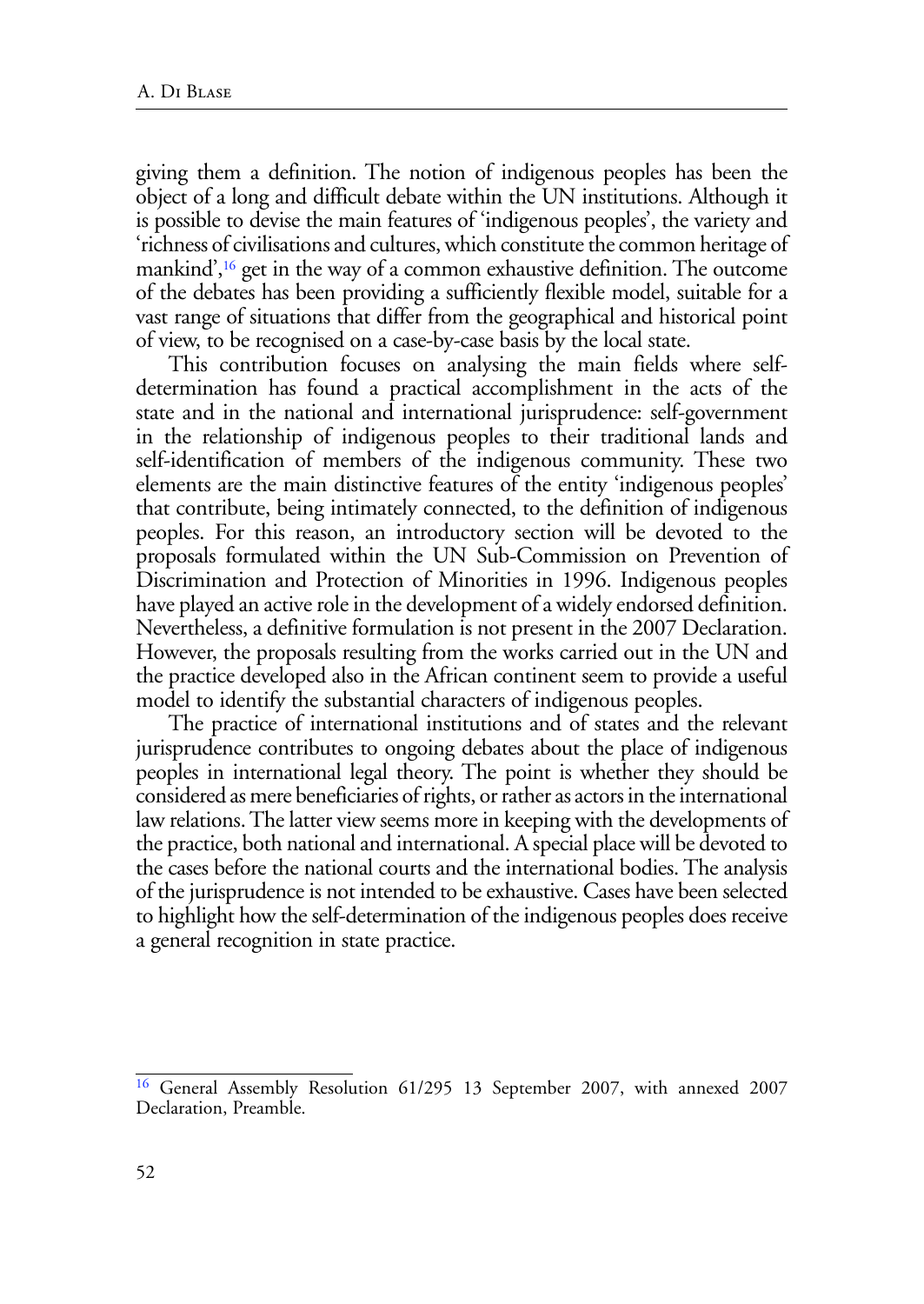## 2. *Defining Indigenous Peoples*

2.1. *The Definition of Indigenous Peoples in the Practice of International Intergovernmental Organizations*

As already remarked, in the 2007 Declaration a general definition of indigenous peoples is lacking. The drafters worked out the text using as a reference point the definition given in the final report of the Sub-Commission on Prevention of Discrimination and Protection of Minorities, set up by the UN Commission on Human Rights (the so-called Daes Report), published in 1996, with the contribution of representatives of international governmental and non-governmental organizations and legal experts[.17](#page-8-0) This achievement was the result of an animated debate that had started in the late 1970s about the implications of post-colonisation and the need to ensure the well-being and development of the inhabitants of the former colonies.

<span id="page-8-2"></span>Indigenous peoples contributed through their own representatives or through NGOs taking part in the Working Group set up in 1982 by the said Sub-Commission. The Working Group was the first experiment of direct involvement of indigenous peoples expressing their views and highlighting the situation regarding the implementation of their rights in the world. They contributed, even if only with a consultative role, to the adoption of a text that was forwarded to the UN Commission on Human Rights after being adopted by the Sub-Commission.[18](#page-8-1)

<span id="page-8-3"></span>The indigenous representatives had maintained a cautious attitude about reaching a definition that would work in all situations that could be considered as 'indigenous'. They preferred to highlight the distinctive characteristics of indigeneity, stressing the importance of the historical ties of those peoples with the original lands and territories, in conjunction with

<span id="page-8-0"></span><sup>&</sup>lt;sup>17</sup> See 'Explanatory Note' by Erica-Irene Daes in UN Doc. E/CN.4/Sub.2/1993/26/ Add.1, 19 July 1993, and the following Reports, devoted to the definition of 'Indigenous peoples': UN E/CN.4/Sub.2/1994/31, 8 July 1994, and UN E/CN.4/ Sub.2/AC.4/1996/2, 10 June 1996. These documents are available at the following [add](#page-8-3)ress: <[https://ap.ohchr.org/documents/alldocs.aspx?doc\\_id=6760](https://ap.ohchr.org/documents/alldocs.aspx?doc_id=6760)>.<br><sup>[18](#page-8-3)</sup> The Working Group (1982-1995) was a subsidiary organ of the Economic and Social

<span id="page-8-1"></span>Council, in support of the activities carried out by the Sub Commission on Prevention of Discrimination and Protection of Minorities in the years. It was replaced by the Working Group on the Draft Declaration under the direct supervision of the UN Commission on Human Rights (1995-2006). See the text of the Report by Martinez Cobo 'Study of the Problem of Discrimination against Indigenous Populations', in [<https://www.un.org/](https://www.un.org/development/desa/indigenouspeoples/publications/martinez-cobo-study.html) [development/desa/indigenouspeoples/publications/martinez-cobo-study.html](https://www.un.org/development/desa/indigenouspeoples/publications/martinez-cobo-study.html)>.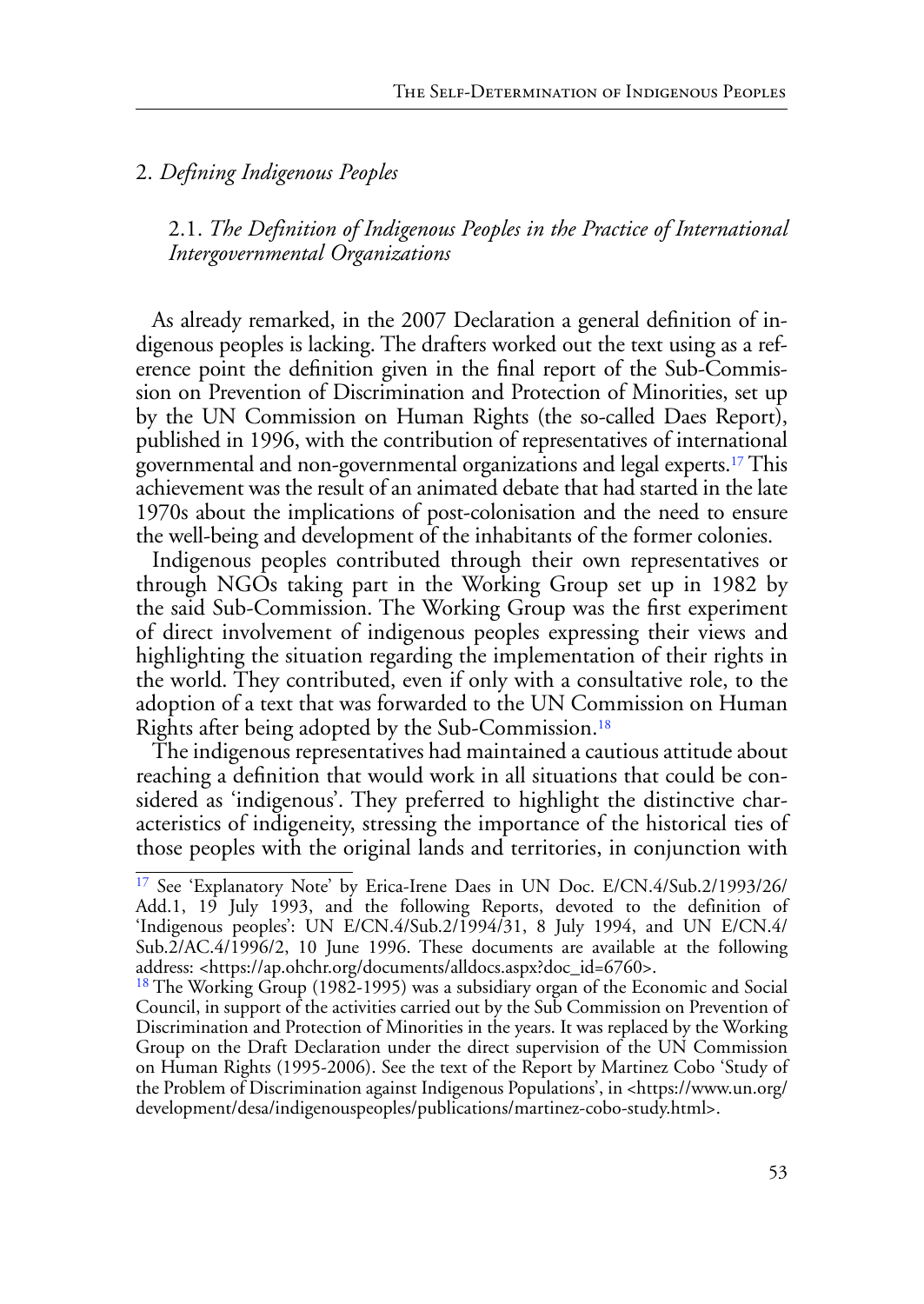<span id="page-9-3"></span>their right of self-government and the principle of self-identification. For many, a general definition risked introducing elements of rigidity that would fail to cover the multiplicity of global cultures.<sup>19</sup> Only indigenous representatives from Asia stated that a formal definition was urgent to prevent governments from denying the existence of indigenous peoples in their countries.

For these reasons, the analysis of the concept of 'indigenous people' carried out by the Rapporteur Daes was rather aimed at providing a guide for the UN organs in view of the codification of the indigenous peoples' rights or when addressing possible infringements of those rights.

<span id="page-9-4"></span>The following elements have been considered relevant for a people to be qualified as 'indigenous': (a) priority in time, with respect to the occupation and use of a specific territory; (b) voluntary perpetuation of cultural distinctiveness, which may include the aspects of language, social organization, religion and spiritual values, modes of production, laws and institutions; (c) self-identification, as well as recognition by other groups, or by state authorities; and (d) an experience of subjugation, marginalisation, dispossession, exclusion or discrimination, whether or not these conditions persist[.20](#page-9-1) As the Report remarks, these features need not all be present at the same time. It minimises the importance of the lack of a common name in different states to identify the indigenous peoples living within their borders (they could be 'Natives', 'Indians', or 'Aborigines'). According to the Rapporteur, the list of the elements proposed for a definition should be applied in a flexible way, enabling a constructive dialogue between governments and indigenous peoples for the recognition of people as 'indigenous', where selfdefinition by the indigenous peoples themselves should be granted.<sup>21</sup> Thus,

<span id="page-9-5"></span><span id="page-9-0"></span><sup>&</sup>lt;sup>[19](#page-9-3)</sup> See the declaration by Mr. J. Bengoa, member of the Working Group, in UN Doc/ CN/Sub.2/AC.4/1996/2, 10 June 1996, 12, para. 41.

<span id="page-9-1"></span><sup>&</sup>lt;sup>20</sup> Daes Report of June 10, 1996, referring to the progress of the Working Group on Indigenous Populations established within the UN Sub-Commission on Prevention and Discrimination and Protection of Minorities: UN E/CN.4/Sub.2/AC.4/1996/2, paras. 60-65 and 69. The said Sub-Commission, set up in 1947 as a subsidiary organ of the Economic and Social Council, was renamed in 1999 as the Sub-Commission on the Promotion and Protection of Human Rights. When the UN Human Rights Council replaced the UN Commission on Human Rights in 2006, responsibility for the Sub-Commission passed to the Council.

<span id="page-9-2"></span><sup>&</sup>lt;sup>[21](#page-9-5)</sup> This point is specially emphasised by F. Marcelli, 'I popoli indigeni nel diritto internazionale', in F. Marcelli (ed.), *I diritti dei popoli indigeni* (Roma: Aracne 2009) 35-36. See B. Kingsbury, 'Indigenous Peoples' in Wolfrum, R. (ed), (2011) *Max Planck Encyclopedia of Public International Law on line*, [<http://www.iilj.org/wp-content/](http://www.iilj.org/wp-content/uploads/2016/08/Kingsbury-Indigenous-Peoples-1.pdf) [uploads/2016/08/Kingsbury-Indigenous-Peoples-1.pdf>](http://www.iilj.org/wp-content/uploads/2016/08/Kingsbury-Indigenous-Peoples-1.pdf), para. 7 (highlighting that '[t]hese open-ended approaches to definition help in bridging between two different sensibilities.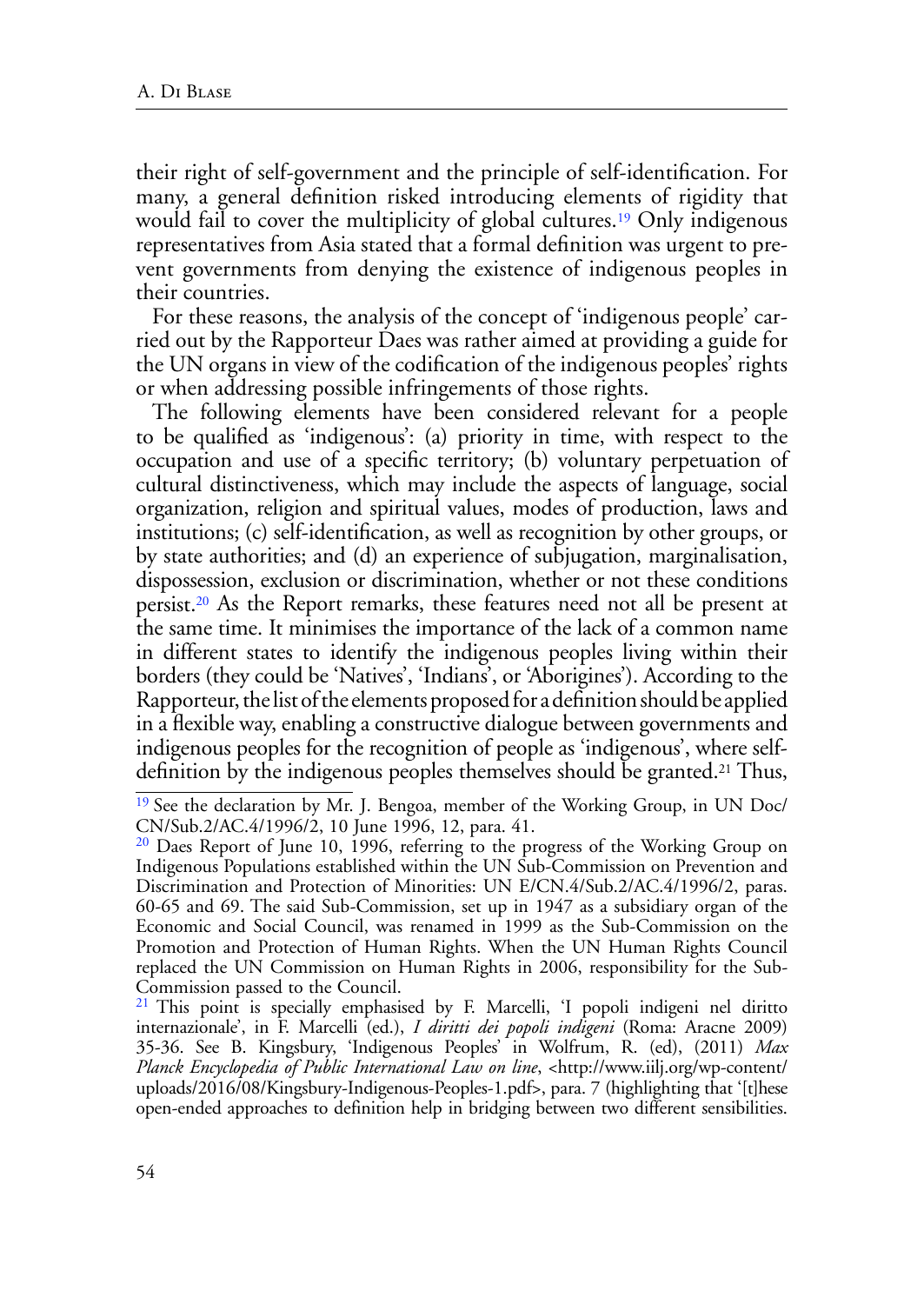an important role was left to subsequent developments of the practice. A series of UN reports, instruments of UN organs, charged with assessing the situation of single indigenous peoples, and international judicial decisions have provided further relevant elements for defining 'indigenousness'.

The 1996 Daes Final Report represents a step forward considering the previous efforts to reach a definition of indigenous peoples. First of all, it shows the awareness of the collective meaning of indigeneity, providing a more advanced construction in comparison to the original approach of the International Labour Organization (ILO) Conventions, prevalently centred on the situation of the individuals suffering because of the discriminatory behaviour of the employers due to their being members of indigenous communities.<sup>[22](#page-10-0)</sup>

<span id="page-10-2"></span>In addition, the Daes Final Report adopts the term 'people' instead of 'population'. The latter is present in the Covenant of the League of Nations: article 22 of the Covenant entrusted Member states with the 'duty of promoting the well-being and development of the *indigenous populations*' of the territories that remained under their control. That term conveyed the idea that they were not able to stand by themselves, being at a lower level than the more 'advanced societies'. The work carried out within the League of Nations was aimed at setting up different degrees of supervision as appropriate to those particular territories in the name of the 'sacred trust of civilisation'.[23](#page-10-1)

<span id="page-10-3"></span>Ethnicities and identities are dynamic and multiple: ethnic identity may be negotiated and re-fashioned by groups in different relational contexts, and individuals frequently in complete good faith present quite different ethnic identities in different settings. Yet many arguments based on indigenous peoples' rights presume, with good reason, a fixity of the group and a continuity of its identity and sense of place over time, and this may be of great importance to the persons themselves and their understandings of their ancestors, divinities, territories, future generations, and responsibilities'.)

<span id="page-10-0"></span><sup>&</sup>lt;sup>[22](#page-10-2)</sup> ILO Convention Concerning Indigenous and Tribal Peoples in Independent Countries (ILO Convention No. 169), 27 June 1989, 28 *ILM* 1382). The ILO Convention Concerning the Protection and Integration of Indigenous and Other Tribal and Semi-Tribal Populations in Independent Countries (ILO Convention No. 107, 26 June 1957, 328 *UNTS* 247) has been replaced by ILO Convention No. 169, in force since 5 September 1991, that has been adhered to by 23 states. ILO Convention No. 107 entered in force in 1959 and was adhered to by 27 countries. The latter is still in force in its actual form and content for those Members that have not ratified Convention No.169.

<span id="page-10-1"></span> $23$  The term 'population' also appeared in the UN acts adopted before the 1960s. See for instance General Assembly Res. 275 (III) 11 May 1949, recommending the Economic and Social Council to study the situation of the 'aboriginal population and other underdeveloped social groups of the American Continent', with a view to promoting their standards of living, integration and development. The resolution can be read online: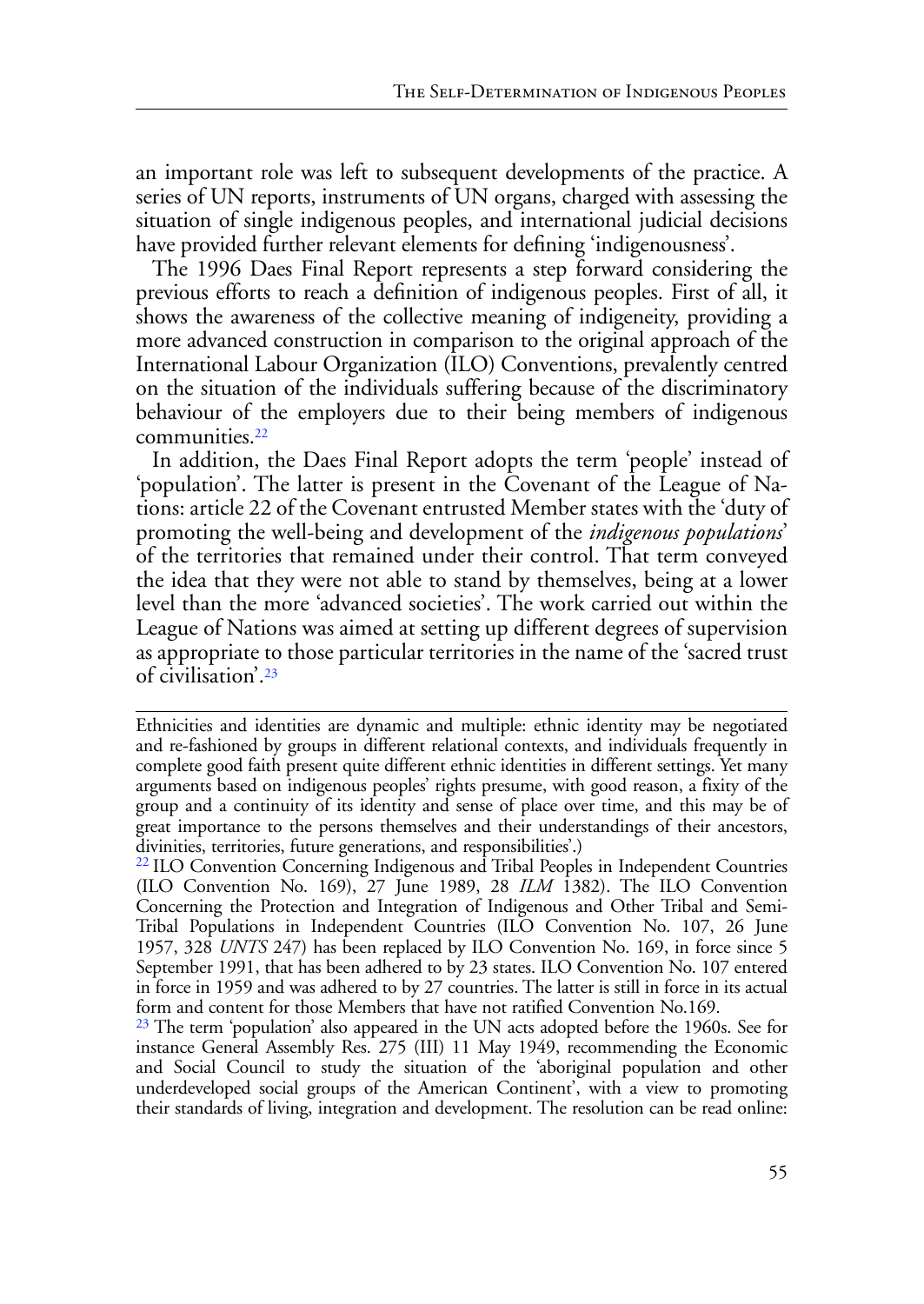The ILO Convention no. 107 of 1957, concluded after WWII and concerning the protection and integration of Indigenous and other Tribal populations in Independent Countries, also referred to 'populations'. In particular, it provided that customs and institutions of indigenous 'populations' should be retained where these were 'not incompatible with the national legal system or the objectives of integration programmes['24](#page-11-0) and 'to the extent consistent with the interests of the national community and with the national legal system.<sup>'[25](#page-11-1)</sup>

<span id="page-11-7"></span><span id="page-11-6"></span>The proposal to replace the term 'population' with the term 'peoples' had already been submitted to the said Working Group on Indigenous Populations by a number of indigenous representatives, but had been rejected because critics contended that the use of the term 'peoples' could suggest a new model running counter to the international law concept of the exclusive territorial sovereignty of the states. Several governments raised similar objections regarding the 'self-determination' of indigenous peoples.<sup>26</sup> In the opinion of some states, the self-determination of indigenous peoples would determine a form of 'separate development of statehood or extracitizenship rights.'[27](#page-11-3)

<span id="page-11-10"></span><span id="page-11-9"></span><span id="page-11-8"></span>The general use of the term 'peoples' was finally legitimised in the ILO Convention No. 169 of 1989, entitled 'Indigenous and Tribal Peoples Convention' that replaced the former ILO Convention No. 107 of 1957[.28](#page-11-4) This represented a step towards the acknowledgment of the autonomy of indigenous peoples. This Convention places special emphasis on the role played by indigenous peoples and the need to respect their culture and spiritual values,<sup>29</sup> giving comparatively less space to the perspective

<span id="page-11-1"></span><span id="page-11-0"></span>[25](#page-11-7) Id. Article 8.

<span id="page-11-3"></span><span id="page-11-2"></span>[26](#page-11-8) Doc. UN E/CN.4/Sub.2/1989/33/Add.1, 20 June 1989. See the statements of Czechoslovakia (*ibid.* 6, para.2), of Finland (*ibid.* 7, para. 1) and of Sweden (*ibid.* 9, para 1). [27](#page-11-9) See the statement of Australia (*ibid.* 3, para 5): 'if there is a conflict between an indigenous right and a state law or citizenship right, the latter is to be overriding.' [28](#page-11-10) *Supra*, note 22.

<span id="page-11-5"></span><span id="page-11-4"></span><sup>29</sup> See ILO Convention No. 169, Article 1: '1. This Convention applies to: (a) tribal peoples in independent countries whose social, cultural and economic conditions distinguish them from other sections of the national community, and whose status is regulated wholly or partially by their own customs or traditions or by special laws or regulations; (b) peoples in independent countries who are regarded as indigenous on account of their decent from the populations which inhabited the country, or a geographical region to which the country belongs, at the time of conquest or colonisation or the establishment of present

<span id="page-11-11"></span><sup>&</sup>lt;[http://www.worldlii.org/int/other/UNGA/1949/10.pdf>](http://www.worldlii.org/int/other/UNGA/1949/10.pdf). In the resolution, the material and cultural development of the aboriginal populations was seen also as resulting in a 'more profitable utilisation of the natural resources of America to the advantage of the world'. [24](#page-11-6) ILO Convention No. 107, Article 7 para. 2.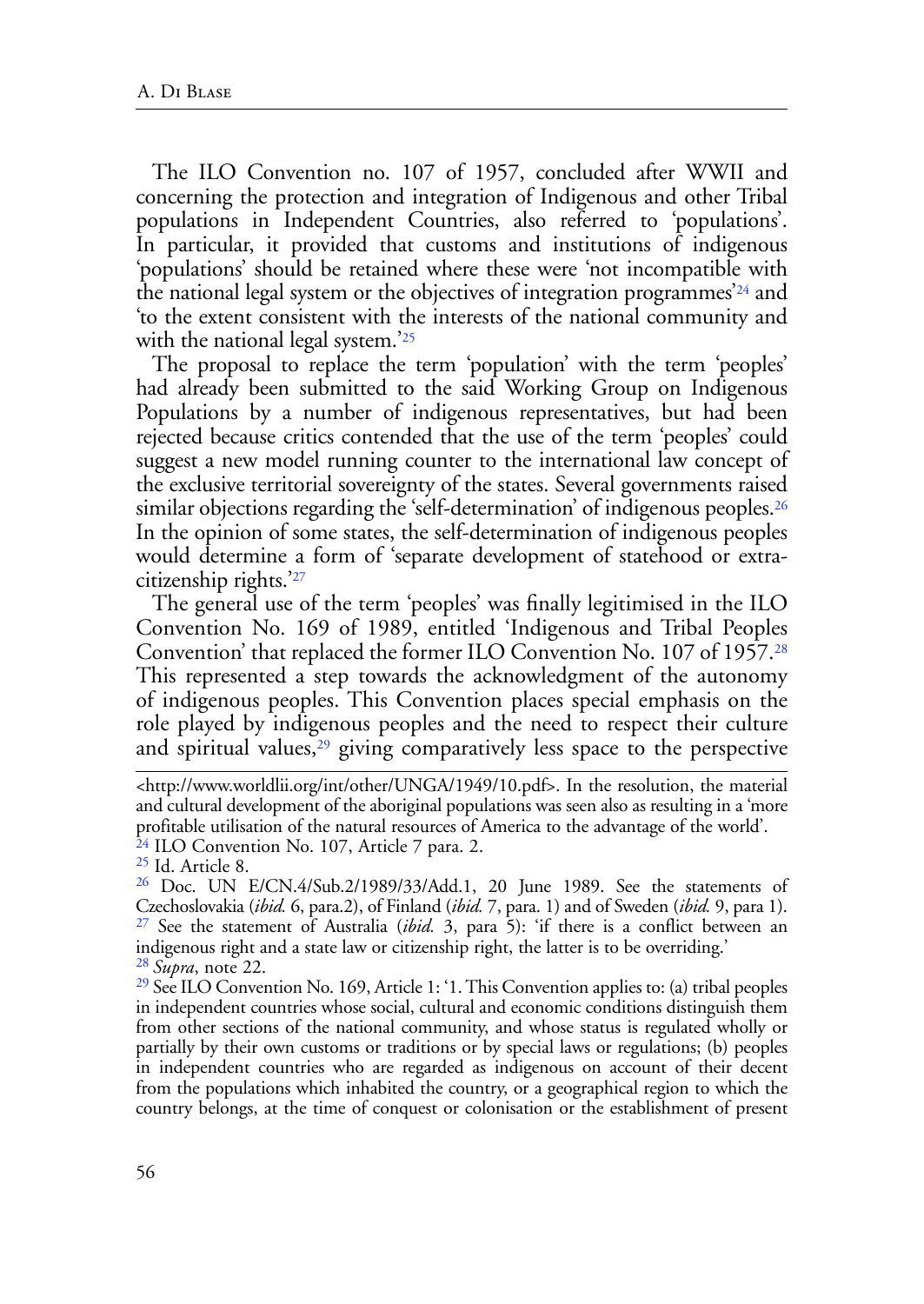<span id="page-12-2"></span>of integration that had been the dominant outlook in the previous ILO Convention No. 107.[30](#page-12-0) Thus, Convention no. 169, giving full expression to all the rights already codified in the ILO Conventions with reference to the whole range of activities involving indigenous peoples, inaugurated a view that was subsequently acknowledged in the Daes Report and in the 2007 Declaration.<sup>31</sup>

## <span id="page-12-3"></span>2.2. *The Recognition of the Indigenous Peoples of the African Continent*

As we have seen, the Daes Report includes among the constitutive elements of the definition of indigenous peoples their marginalisation or dispossession by their neighbours regardless of ethnic origin. This approach has significance when it comes to qualifying the peoples of the African continent.

Before the drafting of the Daes Report, questions had been raised about how to identify indigenous peoples in Africa because of the colonisation in that continent being relatively recent in time. This made it difficult to single out indigenous peoples who were ethnically similar to the dominant society of the local state.

Ambiguities in this regard may be traced back to the Final Act of the Berlin Conference for Africa of 26 February 1885 on the principles ruling recognition of the territorial claims of European Powers in Africa: in Art. 6 the expression 'indigenous populations' was used in a way to suggest that it

state boundaries and who, irrespective of their legal status, retain some or all of their own social, economic, cultural and political institutions. 2. Self-identification as indigenous or tribal shall be regarded as a fundamental criterion for determining the groups to which the provisions of this Convention apply. 3. The use of the term peoples in this Convention shall not be construed as having any implications as regards the rights which may attach to the term under international law') and Article 5 ('(a) the social, cultural, religious and spiritual values and practices of these peoples shall be recognised and protected, and due account shall be taken of the nature of the problems which face them both as groups and as individuals; (b) the integrity of the values, practices and institutions of these peoples shall be respected; (c) policies aimed at mitigating the difficulties experienced by these peoples in facing new conditions of life and work shall be adopted, with the participation and co-operation of the peoples affected'.

<span id="page-12-0"></span>[30](#page-12-2) Cfr. R. Devasish Roy, 'The ILO Convention on Indigenous and Tribal Populations, 1957 (No. 107) and the Laws of Bangladesh: a Comparative Review', Publ. ILO 2009 [<https://www.ilo.org/wcmsp5/groups/public/---asia/---ro-bangkok/---ilo-dhaka/](https://www.ilo.org/wcmsp5/groups/public/---asia/---ro-bangkok/---ilo-dhaka/documents/publication/wcms_114957.pdf)

<span id="page-12-1"></span>[documents/publication/wcms\\_114957.pdf](https://www.ilo.org/wcmsp5/groups/public/---asia/---ro-bangkok/---ilo-dhaka/documents/publication/wcms_114957.pdf)>.<br><sup>31</sup> Perplexities have been expressed also in the debates of the 14<sup>th</sup> session of the Working Group on Indigenous Populations (29 July- 2 August 1996). See Daes Report, UN Doc. E/CN.4/Sub.2/AC.4/1996/2, 16, para. 61.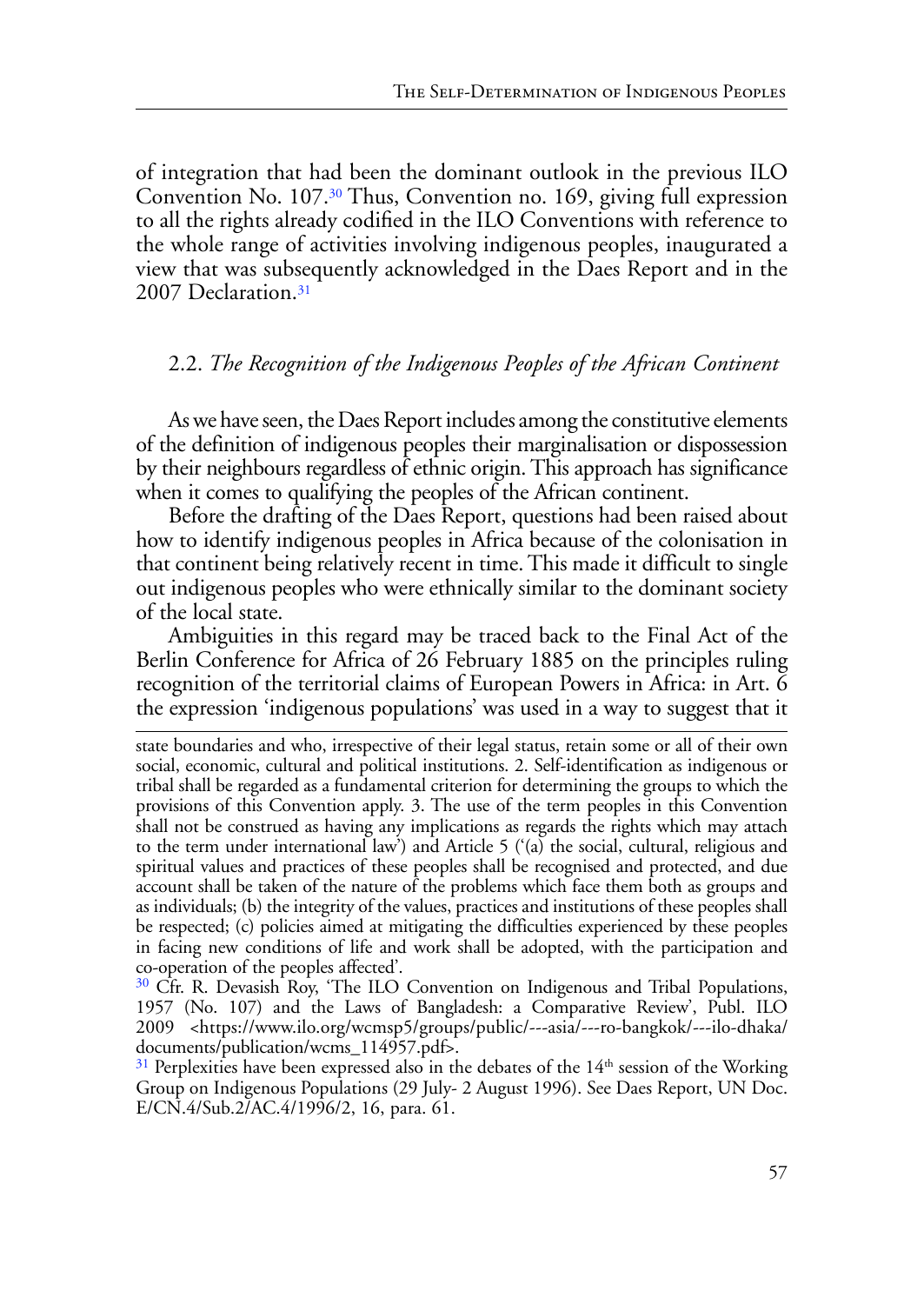<span id="page-13-3"></span>referred to the local inhabitants of the continent, with the exception of the white settlers and their descendants that represented the dominating class of the newly-established states after the decolonisation[.32 T](#page-13-0)hese ambiguities are still present in the annex to General Assembly Res. 1541 (XV) of 1 January 1961, on the principles that should guide Members in abiding by their duties under Art. 73 e) of the Charter relating to the administration of non-self-governing territories. It is equivocal in establishing that 'prima facie there is an obligation to transmit information in respect of a territory which is geographically separate and is distinct ethnically and/or culturally from the Country administering it.['33](#page-13-1)

<span id="page-13-5"></span><span id="page-13-4"></span>These elements contributed to frustrate the intention of Martinez Cobo, as expressed in his 1982 Report at the UN Working Group on Indigenous Populations, to devote more specific consideration to the African continent as a place where suppression, dispossession and discrimination of indigenous peoples, initiated by the colonial regimes, has continued under the postcolonial regimes[.34](#page-13-2) In addition, the Working Group had not received enough data in reply to requests for information about the populations present in that continent. Some African governments have even denied the presence of indigenous peoples within their borders, being concerned that recognition of historical titles in favour of indigenous peoples could endanger the rights of the landowners who could claim the possession of a valid title according to the law of the country.

A step towards a less restrictive view came from the practice of the Inter-American Commission and the Inter-American Court of Human Rights (IACtHR) declared the duty to grant collective rights protection to groups

<span id="page-13-2"></span>[34](#page-13-5) Martinez Cobo, *Study of the Problem of Discrimination against Indigenous Populations*– *Final Report* (*Supplementary Part*), Doc. UN E/CN.Sub.2/1982/2/Add. 6, 20 June 1982, para. 5 (stating that some groups could be considered within the number of indigenous peoples, referring to 'groups which occupied or sought refuge in jungle areas, thick forests or mountains, or other areas of difficult access, where they could maintain their own distinct culture and way of life, and who have remained in relative isolation up to the present date.' The Report quoted a study by Hermán Santa Cruz for the UN. A subsequent Report expressed the need that indigeneity should be restricted to 'certain population groups in several African Countries or regions': Doc. UN E/CN.Sub.2/1983/21/Add. 8, 30 September 1983, para. 20.

<span id="page-13-0"></span>[<sup>32</sup>](#page-13-3) *Final Act of the Berlin Conference for Africa*, 26 February 1885 on the principles ruling recognition of the territorial claims of European Powers in Africa, French text available at <https://mjp.univ-perp.fr/traites/1885berlin.htm>.

<span id="page-13-1"></span><sup>&</sup>lt;sup>33</sup> General Assembly Res. 1541 (XV) 1 January 1961, on the principles that should guide Members in abiding by their duties under Article 73 e) of the Charter relating to the administration of non-self-governing territories, Principle no. IV. Text in <https:// documents.un.org/prod/ods.nsf/xpSearchResultsM.xsp>.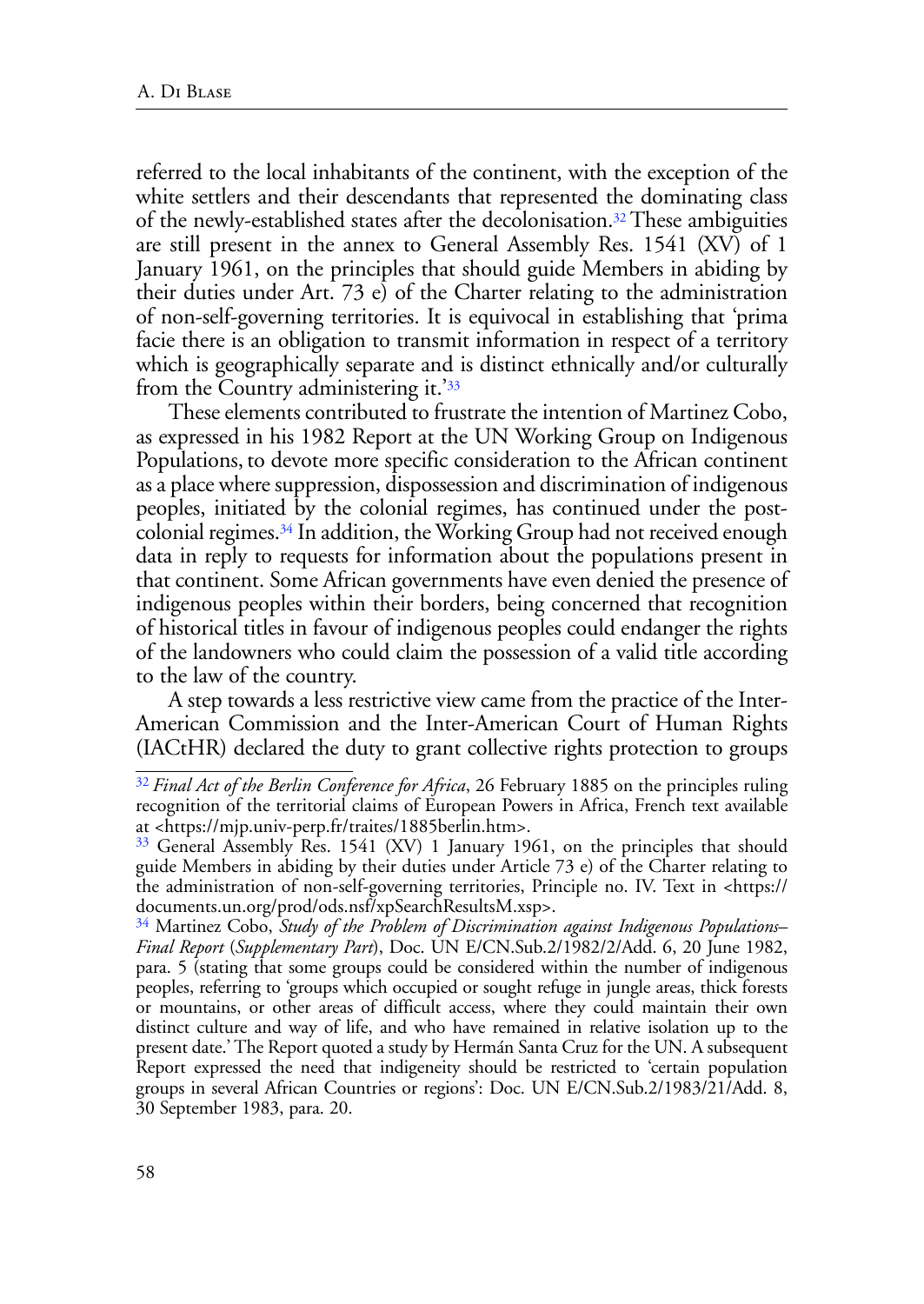<span id="page-14-5"></span><span id="page-14-4"></span>beyond the 'narrow/aboriginal/pre-Colombian' understanding of indigenous peoples to include peoples deported from Africa and settled in the Americas. They recognised some peoples of African descent living in the Americas because of slavery between the fifteenth and the nineteenth centuries<sup>35</sup> to be entitled to be protected as indigenous peoples.<sup>36</sup> This was in consideration of the fact that their culture and ways of life differ considerably from the dominant society and their survival as peoples depends on the regular access to their traditional land and the natural resources contained therein.

<span id="page-14-6"></span>The 2006 Report of the African Commission's Working Group on Indigenous Populations/Communities addresses the specific problem of definition:[37](#page-14-2) starting from the definition proposed in the Daes Final Report, it emphasises the marginalisation suffered by communities whose subsistence depends on hunting, gathering or nomadic herding, also following the adoption by the governments of politics to support sedentary farming.

When distinguishing the character of African indigenous peoples, the period of colonisation should not be seen as the only benchmark time-line. Identifying as indigenous all the inhabitants of the African continent before colonisation, with the exception of those who are the direct or indirect descendants of colonisers, would result in an anomalous extension of indigeneity to all the non-descendants of colonisers. In the case *von Pezold and Border Timbers v. Zimbabwe*, decided by an ICSID Arbitral Tribunal in 2015, members of the von Pezold family claimed that the Government of Zimbabwe had unlawfully expropriated their property in violation of the Germany–Zimbabwe Bilateral Investment Treaty.[38](#page-14-3) The Government

<span id="page-14-7"></span><span id="page-14-0"></span><sup>&</sup>lt;sup>35</sup> An estimated 13 million Africans were illegally transported from the shores of West Africa to the western hemisphere. See N.J. Udombana, 'Reparations and Africa's Indigenous Peoples', in F. Lenzerini (ed.), *Reparations for Indigenous Peoples: International and Comparative Perspectives* (Oxford: OUP 2009) 396.

<span id="page-14-1"></span>[<sup>36</sup>](#page-14-5) See *Moiwana Community v. Suriname*, IACtHR (Preliminary Objections, Merits, Reparations and Costs) (ser. C) No. 124, Judgment 15 June 2005; *Case of the Saramaka People v. Suriname*, IACtHR (Preliminary Objections, Merits, Reparations, and Costs) (ser. C) No 172, Judgment 28 November 2007.

<span id="page-14-2"></span>[<sup>37</sup>](#page-14-6) 2006 Report of the African Commission's Working Group on Indigenous Populations/ Communities, Submitted in accordance with the 'Resolution on the Rights of Indigenous Populations/Communities in Africa' Adopted by the African Commission on Human and Peoples' Rights (ACommHPR) at its 28th ordinary session <https://www.iwgia.org/images/ publications//African\_Commission\_book.pdf> The African Commission has been established within the framework of African Charter for Human and Peoples Rights of 1981, in force since 1986. The Commission has vast competences, mainly related to the carrying out of enquiries upon requests from states or individuals or related to the settlement of disputes.

<span id="page-14-3"></span>[<sup>38</sup>](#page-14-7) *Bernhard von Pezold and Others v. Republic of Zimbabwe*, ICSID ARB/10/15, Award 28 July 2015.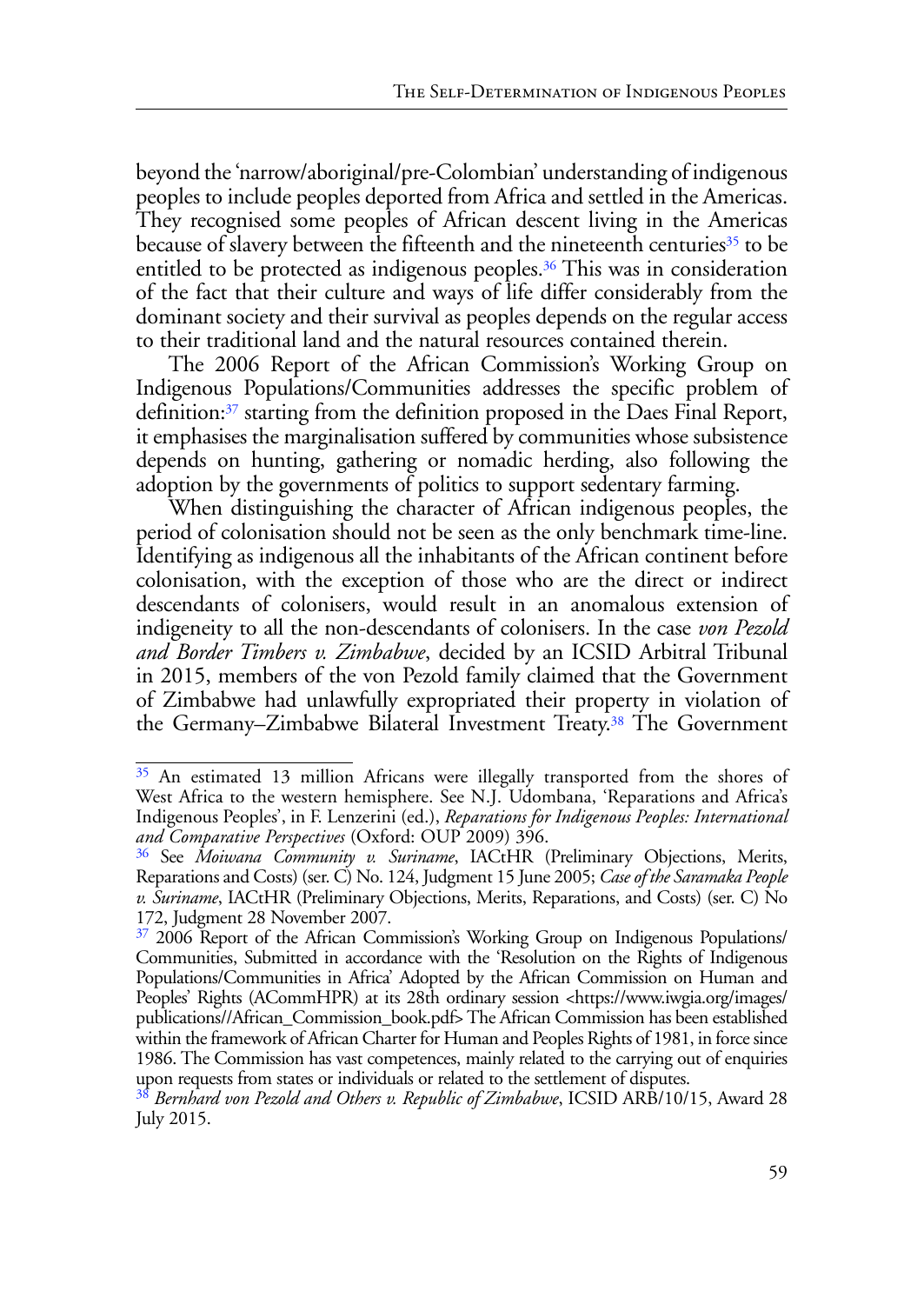objected that the policy of redistributing lands was in the public interest, aimed at recovering land from which the black people had been forced from during colonisation. According to the Tribunal, the Claimants were targeted on the basis of their skin colour and, hence, the expropriation was discriminatory and in breach of the BIT.

<span id="page-15-4"></span>The Tribunal has also denounced some discriminatory elements, albeit not relevant to decide the case, present in the Land Reform Policy and in the new Zimbabwean Constitution, enacted in 2013, providing for a different regime of compensation for black or white expropriated Zimbabweans. After 'carefully consider[ing] the Respondent's arguments relating, in effect, to the righting of historical wrongs', the Tribunal rejected the argument that expropriation was in the public interest because '[o]nce taken, large parts of the properties [were] not actually re-distributed to a historically disadvantaged or otherwise landless population'[.39](#page-15-0) Moreover, the redistribution of lands in favour of new Settlers/War Veterans landowners did not in fact contribute to the economic development of the Country. The Tribunal also rejected a request to submit an *amicus curiae* brief by an NGO allegedly representing indigenous tribes, stressing that 'neither Party has put the identity and/ or treatment of indigenous peoples, or the indigenous communities in particular, under international law, including international human rights law on indigenous peoples, in issue in these proceedings'[.40](#page-15-1)

<span id="page-15-6"></span><span id="page-15-5"></span>A substantial contribution towards the definition of indigenous peoples has been given by the African Commission on Human and Peoples' Rights, since the so-called *SERAC* case involving the state of Nigeria (2000),<sup>41</sup> while a number of other procedures have taken place before the Constitutional Courts of South-Africa, Botswana, and Nigeria[.42](#page-15-3)

<span id="page-15-7"></span><span id="page-15-0"></span>[<sup>39</sup>](#page-15-4) Id. para. 502.

<span id="page-15-1"></span>[<sup>40</sup>](#page-15-5) *Border Timbers Ltd, Border Timbers International (Private) Ltd, and Hangani Development co. v. Republic of Zimbabwe*, ICSID ARB/10/25, Procedural Order 2, 26 June 2012, para. 57. For commentary, see V. Vadi, 'Crossed Destinies: International Economic Courts and the Protection of Cultural Heritage', (2015) 18 *Journal of International Economic Law* 51–77.

<span id="page-15-2"></span>[<sup>41</sup>](#page-15-6) *Soc. & Econ. Rights Action v. Nigeria*, Comm. No 155/96, 27 October 2001, <http://

<span id="page-15-3"></span><sup>&</sup>lt;sup>42</sup> See *Aleksor Ltd. v. The Richtersveld Community*, South African Constitutional Court, Case CCT 19/03, Judgment 14 October 2003, <https://cer.org.za/wp-content/ uploads/2011/12/Richtersveld-Community-v-Alexcore-Ltd.pdf>; *Roy Sesana and Others v. Attorney General,* Botswana, High Court in Lobatse, Case No. 52/2002, Judgment 13 December 2006 < http://www.saflii.org/bw/cases/BWHC/2006/1.html>; *The Bodo Community and Others v. Shell Petroleum Development Company Nigeria*, Supreme Court of Nigeria, Case No. 52/2005, Judgment 5 June 2015, (a summary in < http://lawpavilionplus.com/summary/judgments/?suitno=SC.52%2F2005>).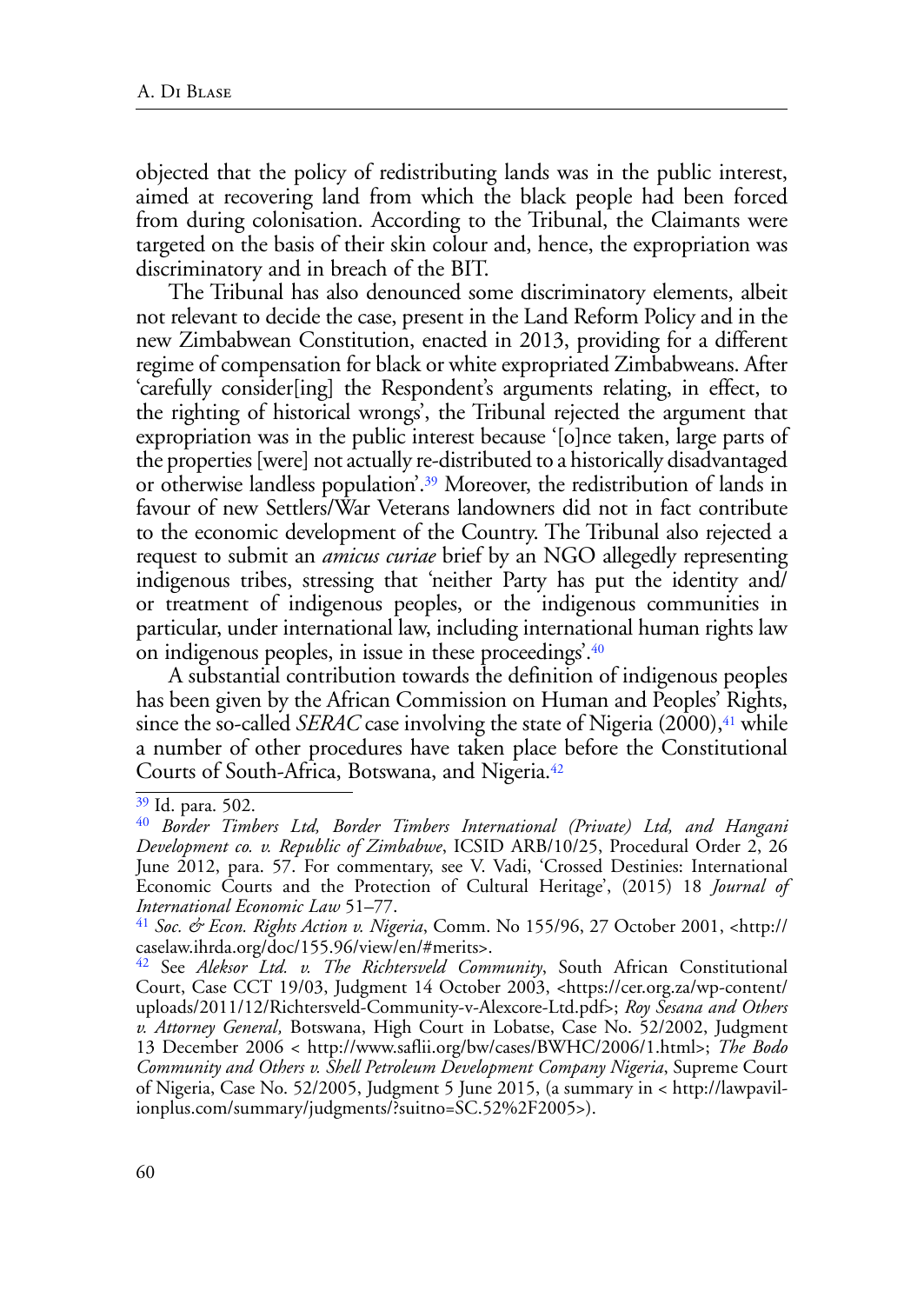In the case *Centre for Minority Rights Development (Kenya) and Minority Rights Group* (*on behalf of the Endorois Welfare Council) v. Kenya* before the African Commission, the Respondent state objected that the Endorois did not deserve special treatment since they were no different from the other Tugen sub-group. For the respondent, the inclusion of some of the members of the Endorois in 'modern society' had affected their cultural distinctiveness. Accordingly, it would have been difficult to define them as having a distinct legal personality. Consequently, the representation of the Endorois by the Endorois Welfare Council was not legitimate.<sup>43</sup>

<span id="page-16-4"></span>The African Commission rejected these arguments on the basis of the evidence submitted to it. The Commission declared that the Endorois 'can be defined as a distinct tribal group whose members enjoy and exercise certain rights, such as the right to property, in a distinctly collective manner from the Tugen sub-tribe or indeed the larger Kalenjin tribe.' The Commission reached this conclusion on the basis of the same elements considered in the jurisprudence of the Inter-American Court. Namely, the Court considered the distinctiveness of indigenous peoples' social, cultural, and economic features, consisting in their special relationship with their ancestral territories, and the possession of their own norms, customs, and/ or traditions that regulate, at least partially, the coexistence of the members of the group.<sup>44</sup>

<span id="page-16-6"></span><span id="page-16-5"></span>Analogously, in the *Ogiek* case decided on 27 July 2017, the African Court on Human Rights and Peoples' Rights adopted the same view, also referring to the definition developed within the African Commission's Working Group<sup>[45](#page-16-2)</sup> and to the works of the UN. The Court stated that the Ogiek, who had lived in the Mau Forest long before the occupation of the Country by colonisers, possessed the prerequisites to be considered an indigenous people, and should be distinguished from the other neighbouring indigenous groups (the Maasai, Kipsigis, and Nandi)[.46](#page-16-3)

<span id="page-16-7"></span><span id="page-16-0"></span>[<sup>43</sup>](#page-16-4) Communication No. 276/2003, 11-25 November 2009 <http://www.worldcourts. com/achpr/eng/decisions/2009.11\_CMRD\_v\_Kenya.htm>

<span id="page-16-1"></span>[<sup>44</sup>](#page-16-5) *Ibid.* para.161. The African Commission found that the Respondent state had infringed Articles 1, 8, 14, 17, 21 and 22 of the African Charter, in the Recommendations of Banjul (Gambia), 46th Ordinary Session, 11 – 25 November 2009.

<span id="page-16-2"></span>[<sup>45</sup>](#page-16-6) Advisory Opinion on the United Nations Declaration on the Rights of Indigenous Peoples adopted by the ACommHPR at its 41st Ordinary Session held in May 2007 in Accra, Ghana, <https://www.iwgia.org/images/publications/0460\_ACHPR\_Advisory\_ Op-UNDRIP\_UK\_2010.pdf>

<span id="page-16-3"></span>[<sup>46</sup>](#page-16-7) *African Commission on Human and Peoples' Rights v. Republic of Kenya*, Appl. No. 006/2012, Judgment 26 May 2017. The decision can be read at [<https://africanlii.org/](https://africanlii.org/fr/afu/judgment/african-court/2017/9) [fr/afu/judgment/african-court/2017/9>](https://africanlii.org/fr/afu/judgment/african-court/2017/9), paras. 102-113. For an analysis of the case, see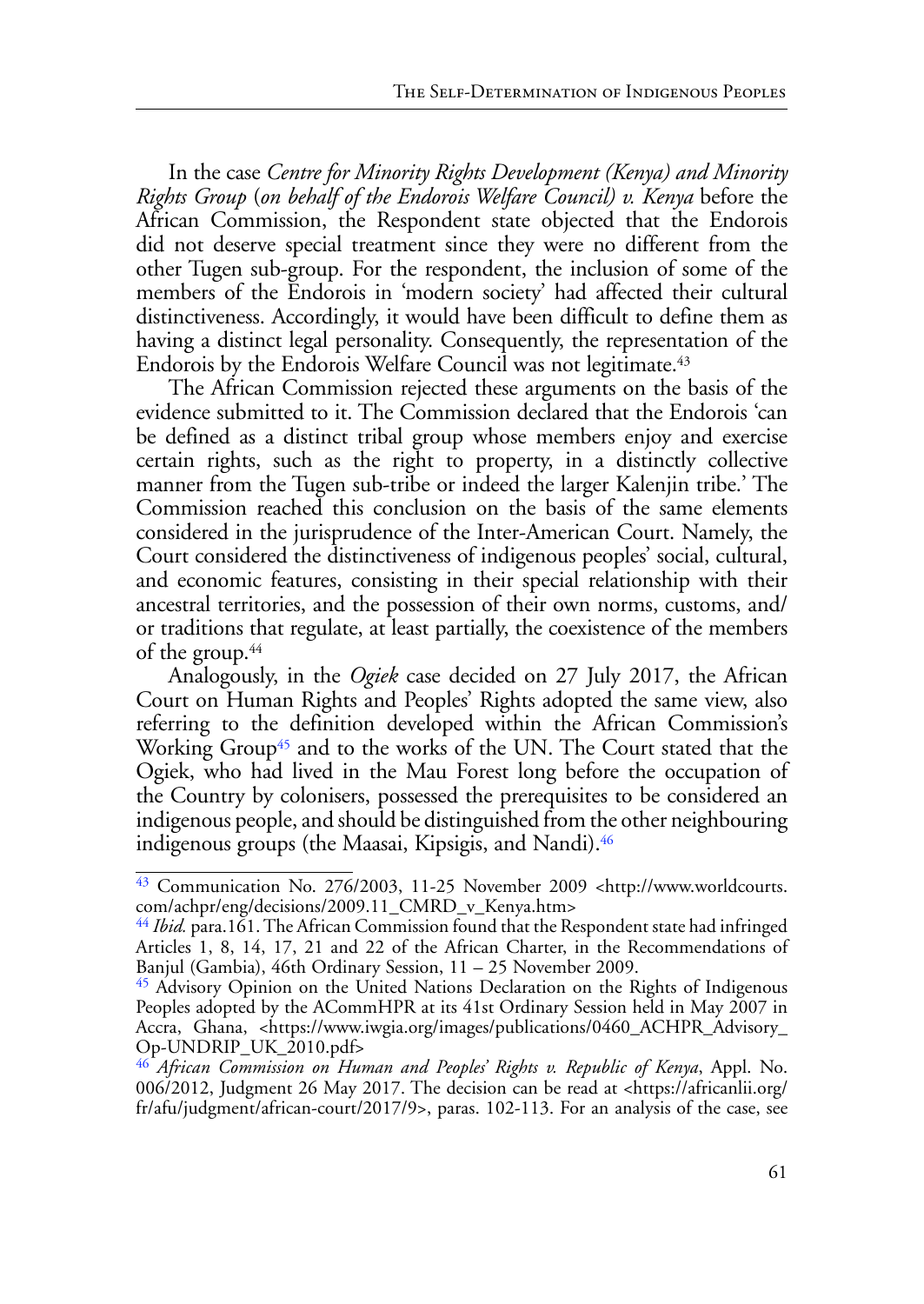#### 3. *The Indigenous Rights to the Land*

3.1. *The Inherent Character of the Rights to the Land and the Rejection of the Doctrine of* Terra Nullius

Among the rights codified in the 2007 Declaration, the right to the land has a prominent place. Possession and use of the land and its resources represent prerogatives that are intrinsic to the characteristics of indigeneity, being connected to the survival of indigenous peoples' autonomous political, economic, and social structure and their unique cultural and religious traditions. The ties with the land feature a kind of distinctive spiritual relationship.[47](#page-17-0) states must respect the customs, tradition and land tenure systems of the indigenous peoples when recognising 'the right of the indigenous peoples to own, use, develop and control the lands, territories and resources that they possess'.[48](#page-17-1)

<span id="page-17-6"></span><span id="page-17-5"></span><span id="page-17-4"></span>The adoption of the Declaration indicates the definitive rejection of the doctrine of *terra nullius*, as it referred to the lands that were the object of conquest or occupation by the European colonisers. That doctrine found support in decisions by national Courts and in public statements of the nineteenth century, in the wake of the theory of the supremacy of the sovereignty of the state. It considered indigenous peoples as deprived of any right to settle or use the resources of the lands inhabited by them unless they received a title from the state. In Australia, that approach prevailed until the middle of the twentieth century[.49 S](#page-17-2)till in the 1971 case *Milirrpum* (known as the *Gove land rights* case), Judge Blackburn of the Australian Supreme Court of the Northern Territory denied that a 'communal native act' could be validly recognised lacking a title from the Crown. The Court argued that the legal titles provided by the law of the country were unknown in the law system of the indigenous people[.50](#page-17-3) The arguments of the Court seem to deny the existence of original titles, where recognition is given to the existing indigenous system based on customary rules. Given the denial of original titles, indigenous peoples were forcibly removed from the land

<span id="page-17-7"></span>Focarelli's chapter in this book.

<span id="page-17-0"></span>[<sup>47</sup>](#page-17-4) UNDRIP, Article 25.

<span id="page-17-1"></span>[<sup>48</sup>](#page-17-5) UNDRIP, Article 26.

<span id="page-17-2"></span>[<sup>49</sup>](#page-17-6) *Milirrpum v. Nabalco Pty Ltd* (1971) Australian Supreme Court (NT), 17 *F.L.R*. 141, Judgment 27 April 1971, 242 [<https://www.atns.net.au/agreement.asp?EntityID=1611](https://www.atns.net.au/agreement.asp?EntityID=1611)> para. 214.

<span id="page-17-3"></span>[<sup>50</sup>](#page-17-7) *Coe v. Commonwealth* (1979), High Court of Australia No. 68, Judgment 5 April 1979 < http://www6.austlii.edu.au/cgi-bin/viewdoc/au/cases/cth/HCA/1979/68.html>.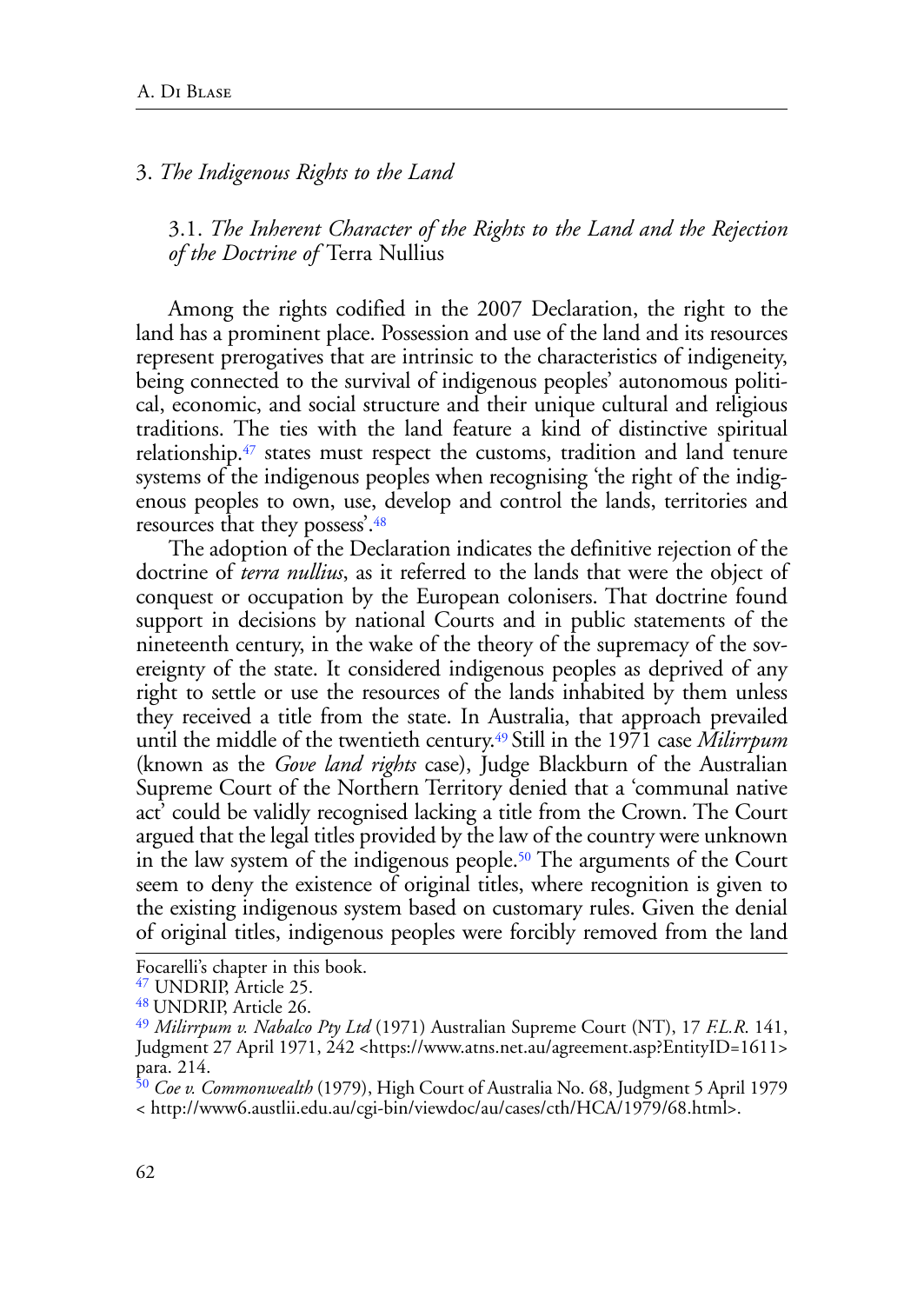during the 1950s and 1960s, which was around the time of the housing boom. In other contexts, non-recognition of indigenous titles was rather the result of the indifference of the European countries, leading to a *de facto* presence—in the absence of a legal title awarded by the state—of indigenous peoples, the unique non-disturbed settlers of distant, sometimes inhospitable, lands.[51](#page-18-0)

<span id="page-18-4"></span>The same approach has been used to deny the validity of treaties concluded between the colonisers and the original inhabitants of the land. Their character of binding treaties under international law has often been denied and the territories have been considered the domain of absolute power of the new occupants. In support of that approach, the argument was put forward that those treaties had contradictory traits: though possessing elements similar to treaties concluded between sovereign entities, they awarded new settlers with the power to unilaterally modify or annul the said treaties, also taking advantage of the lack of adequate instruments of knowledge on the side of the indigenous leaders. For instance, the Treaty of Waitangi between the British Crown and Māori Chiefs from the North Island of New Zealand, signed on 6 February 1840, has been interpreted as enabling complete sovereignty over Māori lands and resources, whereas the Māori believed that they had only given the British Crown the consent to use their lan[d.52](#page-18-1) Although contradicted by the circumstances of the conclusion of those treaties, this interpretation prevailed in the jurisprudence[,53](#page-18-2) until the Treaty of Waitangi Act of 10 October 1975 proclaimed the duty to comply with the principles of the Treaty of Waitangi, providing that a Tribunal should be established to receive complaints relating to the interpretation and implementation of the Treaty.<sup>54</sup>

<span id="page-18-7"></span><span id="page-18-6"></span><span id="page-18-5"></span>In the United States, the very practice of treaty-making with Indian peoples was abolished through the Indian Appropriations Act of 3 March 1871: 'No Indian nation or tribe within the territory of the United states shall be acknowledged or recognized as an independent nation, tribe, or

<span id="page-18-0"></span>[<sup>51</sup>](#page-18-4) This can be said for Greenland, Alaska, North Canada, also owing to the difficult conditions for inhabitants of those lands.

<span id="page-18-1"></span>[<sup>52</sup>](#page-18-5) Treaty of Waitangi between the British Crown and Māori Chiefs from the North Island of New Zealand. The text is available at <[https://www.waitangitribunal.govt.nz/](https://www.waitangitribunal.govt.nz/treaty-of-waitangi/english-version/) [treaty-of-waitangi/english-version/>](https://www.waitangitribunal.govt.nz/treaty-of-waitangi/english-version/).<br><sup>[53](#page-18-6)</sup> Wi Parata v. The Bishop of Wellington, New Zealand Supreme Court, Judgment 18 July-

<span id="page-18-2"></span><sup>17</sup> October 1877 [<http://www.nzlii.org/nz/cases/NZJurRp/1877/183.pdf?query=Wi%20](http://www.nzlii.org/nz/cases/NZJurRp/1877/183.pdf?query=Wi%20Parata) [Parata](http://www.nzlii.org/nz/cases/NZJurRp/1877/183.pdf?query=Wi%20Parata)>78: 'The title of the Crown to the territory of New Zealand was acquired, *jure gentium*, by discovery and priority of occupation, the territory being inhabited only by savages.'

<span id="page-18-3"></span>[<sup>54</sup>](#page-18-7) TheTreaty of Waitangi Act is available at <https://www.waitangitribunal.govt.nz/treatyof-waitangi/meaning-of-the-treaty/>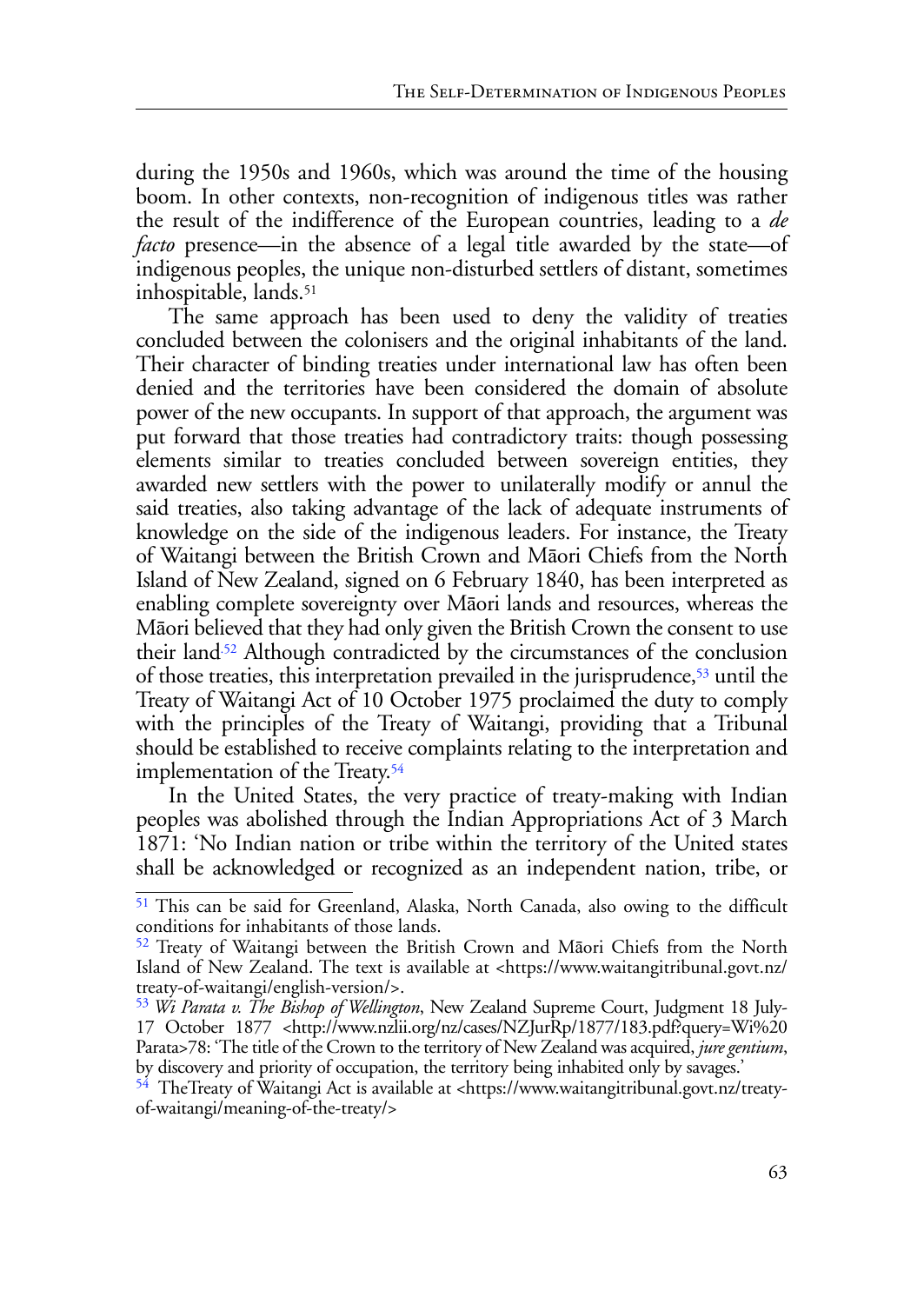<span id="page-19-4"></span>power with whom the United states may contract by treaty'[.55](#page-19-0) Though providing that the obligations of any former treaty lawfully made and ratified with any such Indian nation or tribe would not be invalidated, that act fuelled a growing consensus about the illegitimacy of the demands for autonomy by tribal nations in modern America. Treaty-making was progressively abolished as an instrument to rule the settlement on the lands, while tribal land ownership broke up through allotment and federal government forced cultural assimilation policies. This trend found its full expression in the U.S. Supreme Court's ruling in *Lone Wolf v. Hitchcock* (1903), which finally recognised the power of Congress to abrogate the existing treaties with Indian tribes.<sup>56</sup>

<span id="page-19-6"></span><span id="page-19-5"></span>3.2. *The Shift towards the Qualification of the Indigenous Peoples as entitled with Original Rights within the National Legal Order of the state*

<span id="page-19-7"></span>The doctrine of *terra nullius*, which denied the existence of any inherent rights of indigenous peoples to the possession or use of the land, ceased to be followed during the 1960s. Besides the role played by the international organizations, other elements contributed to the demise of the doctrine: the movement for the protection of human rights, which found its main expression in the UN's 1948 Universal Declaration of Human Rights<sup>57</sup> and in the debates leading to the UN Covenants of 1966;<sup>58</sup> access of the new generations of indigenous peoples to education leading to an increased awareness of the existing mechanisms to obtain recognition; the growing contacts between indigenous peoples overseas and the creation of an international indigenous movement; and pressure on the Governments who

<span id="page-19-0"></span>[<sup>55</sup>](#page-19-4) U.S. Congress, Final Draft of the Indian Appropriations act of 1871, Digital Exhibits, <[http://digitalexhibits.libraries.wsu.edu/items/show/5701>](http://digitalexhibits.libraries.wsu.edu/items/show/5701) para. 71: 'Future treaties with Indian tribes.'

<span id="page-19-1"></span>[<sup>56</sup>](#page-19-5) *Lone Wolf v. Hitchcock*, U.S. Supreme Court, Case No. 553, Judgment 5 January 1903 [<https://supreme.justia.com/cases/federal/us/187/553/>](https://supreme.justia.com/cases/federal/us/187/553/) 187: '[t]he power exists to abrogate the provisions of an Indian treaty, though presumably such power will be exercised only when circumstances arise which will not only justify the Government in disregarding the stipulations of the treaty, but may demand, in the interest of the country and the Indians themselves, that it should do so.'

<span id="page-19-2"></span>[<sup>57</sup>](#page-19-6) UN General Assembly, Universal Declaration of Human Rights, 217 (III) A, Paris, 10 December 1948, <http://www.un.org/en/universal-declaration-human-rights/>

<span id="page-19-3"></span>[<sup>58</sup>](#page-19-7) International Covenant on Civil and Political Rights (ICCPR), United Nations General Assembly Resolution 2200A (XXI), 16 December 1966, in force 23 March 1976, 999 *UNTS* 171. The International Covenant on Economic, Social and Cultural Rights (ICESCR) is quoted *supra*, note 3.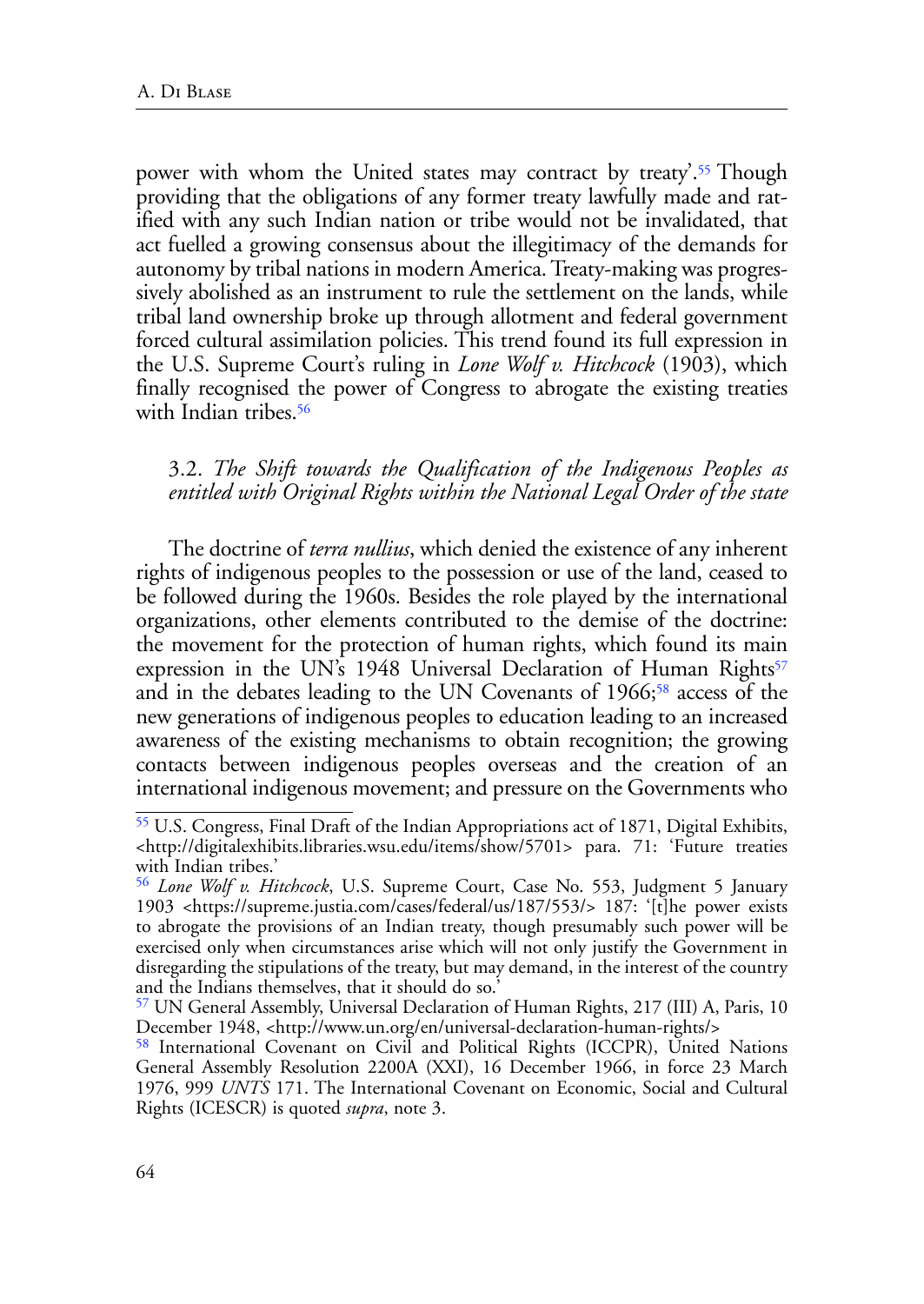received military support by indigenous members during the Second World War to obtain a reward for the sacrifice of blood and lives.

These elements encouraged a general trend towards reversing the theory that indigenous peoples' rights over their original lands had been extinguished through dispossession at the time of colonisation. Eviction and occupation of the lands they had inhabited since time immemorial started to be considered to threaten their very survival and to violate fundamental human rights. Even if the case of dispossession dates back to a time when conquest and colonisation were not illegal, this does not exclude that the contemporaneous effects of continuing past wrongs can be the object of adjudication. In this respect, the UN Human Rights Committee played a crucial role. It examined situations that were the consequences of historical failures to protect indigenous rights in the light of the UN Covenant of 1966 on the Civil and Political Human Rights, even if the facts originating those situations happened long before the Covenant entered into force.<sup>59</sup> In addition, the ILO Committee decided cases relating to the effects of relocation of indigenous communities out of their original lands that happened before the entry into force of Convention No. 169 (1989[\).60](#page-20-1)

<span id="page-20-4"></span><span id="page-20-3"></span>The qualification of indigenous rights to the land as having an 'inherent' character can be found in the national case law of the American and Australian continents since the 1970s. Different governments started to consider the relationship with indigenous peoples under a new approach that favoured the original character of the rights. According to commentators, the milestone of this new trend was a well-known decision by the Supreme Court of Canada, *Calder v. Attorney General of British Columbia*, considered as the catalyst for the recognition of original rights.<sup>61</sup> In the aftermath, the

<span id="page-20-5"></span><span id="page-20-0"></span>[<sup>59</sup>](#page-20-3) Among the most relevant cases see *Lubicon Lake Band v. Canada*, Communication No. 167/1984 (14 February 1984), Final View 26 March 1990, U.N. Doc. Supp. No. 40 (A/45/40) 1 (1990); *Lovelace v. Canada*, Communication No. R.6/24/1977 (29 December 1977), Final View 30 July 1981, U.N. Doc. Supp. No. 40 (A/36/40) 166- 181. See *infra*, note 103.

<span id="page-20-1"></span>[<sup>60</sup>](#page-20-4) See for instance Report of the Committee set up to examine the representation alleging non-observance by Denmark of the Indigenous and Tribal Peoples Convention, 1989 (No. 169), on the basis of article 24 of the ILO Constitution by the Sulinermik Inuussutissarsiuteqartut Kattuffiat (SIK) (ILO Doc. GB.277/18/3 and GB.280/18/5).

<span id="page-20-2"></span>[<sup>61</sup>](#page-20-5) Supreme Court of Canada, *Calder v. Attorney General of British Columbia*, 31 January 1973 <<https://scc-csc.lexum.com/scc-csc/scc-csc/en/item/5113/index.do>>, rejecting by majority the judgment of the Court of Appeal that '[after] conquest or discovery the native peoples have no rights at all except those subsequently granted or recognized by the conqueror or discoverer'. Although the decision had no practical effect on the judiciary plane, it was the catalyst for following decisions that accepted the same approach and for the start of negotiations between Canada and the Nisga's Tribal Council in 1976, to reach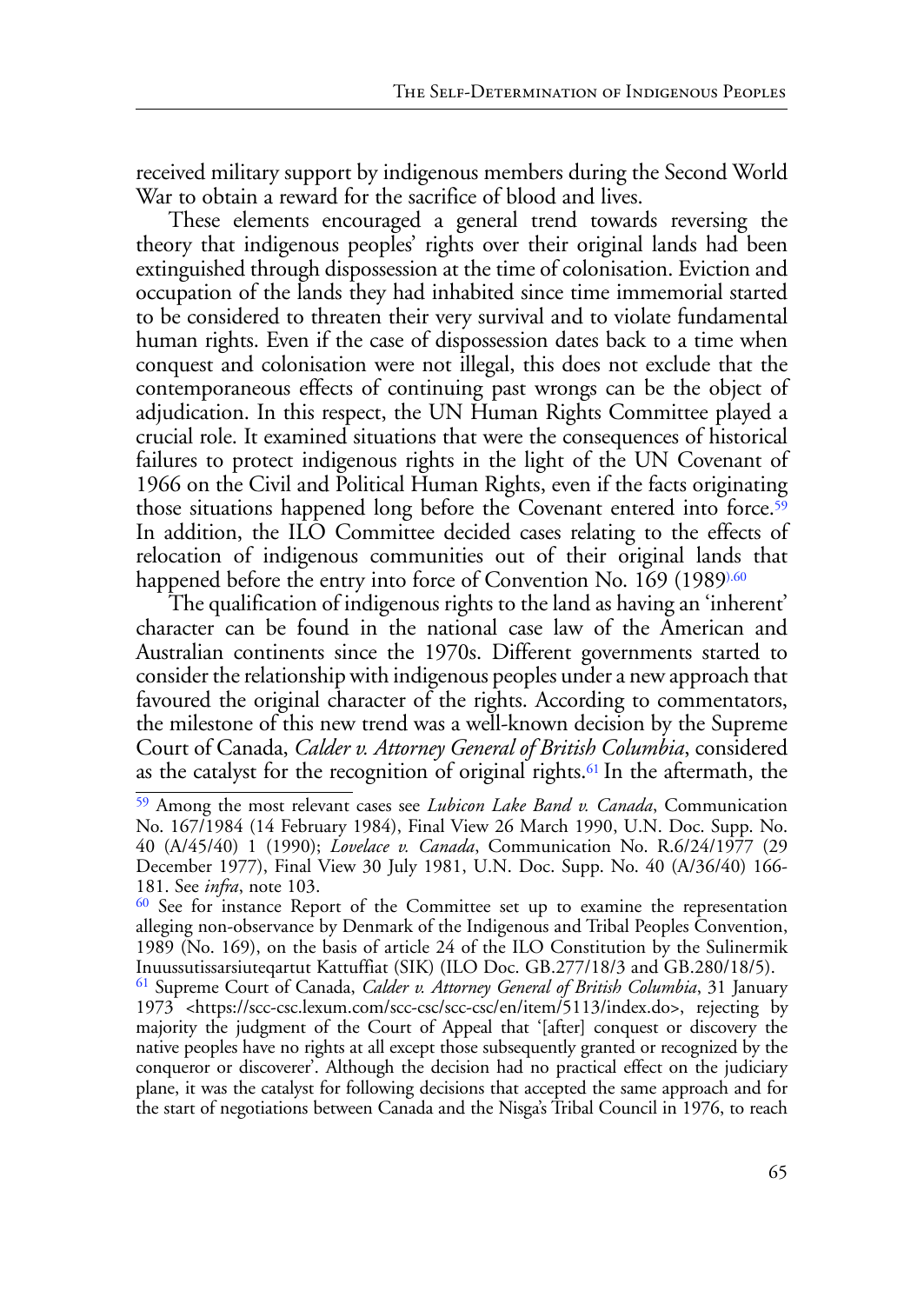<span id="page-21-4"></span>title to the land of indigenous peoples was recognised on the basis of two elements: prior occupation of land before the arrival of colonisers, i.e. before the assertion of sovereignty by the colonisers, and pre-existence of central and distinctive attributes of the original societies. In New Zealand, the qualification of the indigenous rights to the land as having an 'inherent' character was expressed in the case *Te Weeki v. Reg. Fisheries Officer* 198[662](#page-21-0), which rejected the *terra nullius* doctrine. Other cases subsequently followed. In Australia, a similar approach was inaugurated by the 1992 *Mabo* case.<sup>63</sup> The new trend also prevailed in the decisions of the courts of some Asian and African states from the 1990s onwards.<sup>64</sup>

<span id="page-21-6"></span><span id="page-21-5"></span>The perception of the self-standing, non-derivative rights of the indigenous peoples is founded in two main elements: the factual and continuous use of the land and its resources since the remote past, and the laws in force within the system of the indigenous society that governs the use of the land[.65](#page-21-3) Therefore, the exercise of the rights to the land possessed

<span id="page-21-7"></span>an agreement ratified in 2000 that recognised that people's self-government. The model of that treaty was used in negotiations with other First Nations.

<span id="page-21-0"></span>[62](#page-21-4) *Te Weeki v. Reg. Fisheries Officer* (1), High Court of New Zealand Case M662/85, Judgment 19 August1986, *NZ.L.R*. 682-687.

<span id="page-21-1"></span>[63](#page-21-5) *Mabo v. Queensland* (2), High Court of Australia, Fed.Case 92/014, Judgment 3 June 1992, 175 *C.L.R*. 1, para. 42: 'A common law doctrine founded on unjust discrimination in the enjoyment of civil and political rights demands reconsideration. It is contrary both to international standards and to the fundamental values of our common law to entrench a discriminatory rule which, because of the supposed position on the scale of social organization of the indigenous inhabitants of a settled colony, denies them a right to occupy their traditional lands.' <[http://www6.austlii.edu.au/cgi-bin/viewdoc/au/cases/cth/](http://www6.austlii.edu.au/cgi-bin/viewdoc/au/cases/cth/HCA/1992/23.html)

<span id="page-21-2"></span>[HCA/1992/23.html](http://www6.austlii.edu.au/cgi-bin/viewdoc/au/cases/cth/HCA/1992/23.html)>.<br><sup>64</sup> See J. Gilbert, 'Historical Indigenous Peoples' Land Claims: a Comparative and International Approach to the Common Law Doctrine on Indigenous Title', (2007) 56 *ICLQ* 585–8. According to Gilbert, that doctrine of the original, inherent character of the rights of indigenous peoples stems from the common doctrine of 'acquired rights' of the nineteenth century: a change in sovereignty (by conquest or acquisition) does not affect the acquired rights of the inhabitants of the country (*ibid.* 590-592). An ambiguous approach has been followed by the Sapporo (Japan) District Court, Civil Division No. 3, Judgment 27 March 1997 in the case *Kayano et al. v. Hokkaido Expropriation Committee* (*the Nibutani Dam Decision*), in (1999) 38 *International Legal Materials* 394. Here the Court, while declaring the illegality of the Confiscatory Administrative Rulings to build a dam because of the enormous damages caused to the Ainu people, that is referred to as an indigenous people, seems not to go beyond the recognition of their cultural rights in the same way as they are recognised to minorities. No referral is present as to original titles on the land or to self-determination as intended in the 2007 Declaration on indigenous peoples. The same ambiguity is present in the Ainu Promotion Act of 26 April 2019 (references in [<https://](https://www.loc.gov/law/foreign-news/article/japan-new-ainu-law-becomes-effective) [www.loc.gov/law/foreign-news/article/japan-new-ainu-law-becomes-effective](https://www.loc.gov/law/foreign-news/article/japan-new-ainu-law-becomes-effective)>) .

<span id="page-21-3"></span>[65](#page-21-7) See for instance the Swedish Land Code of 1734, amended on 1 January 1972, that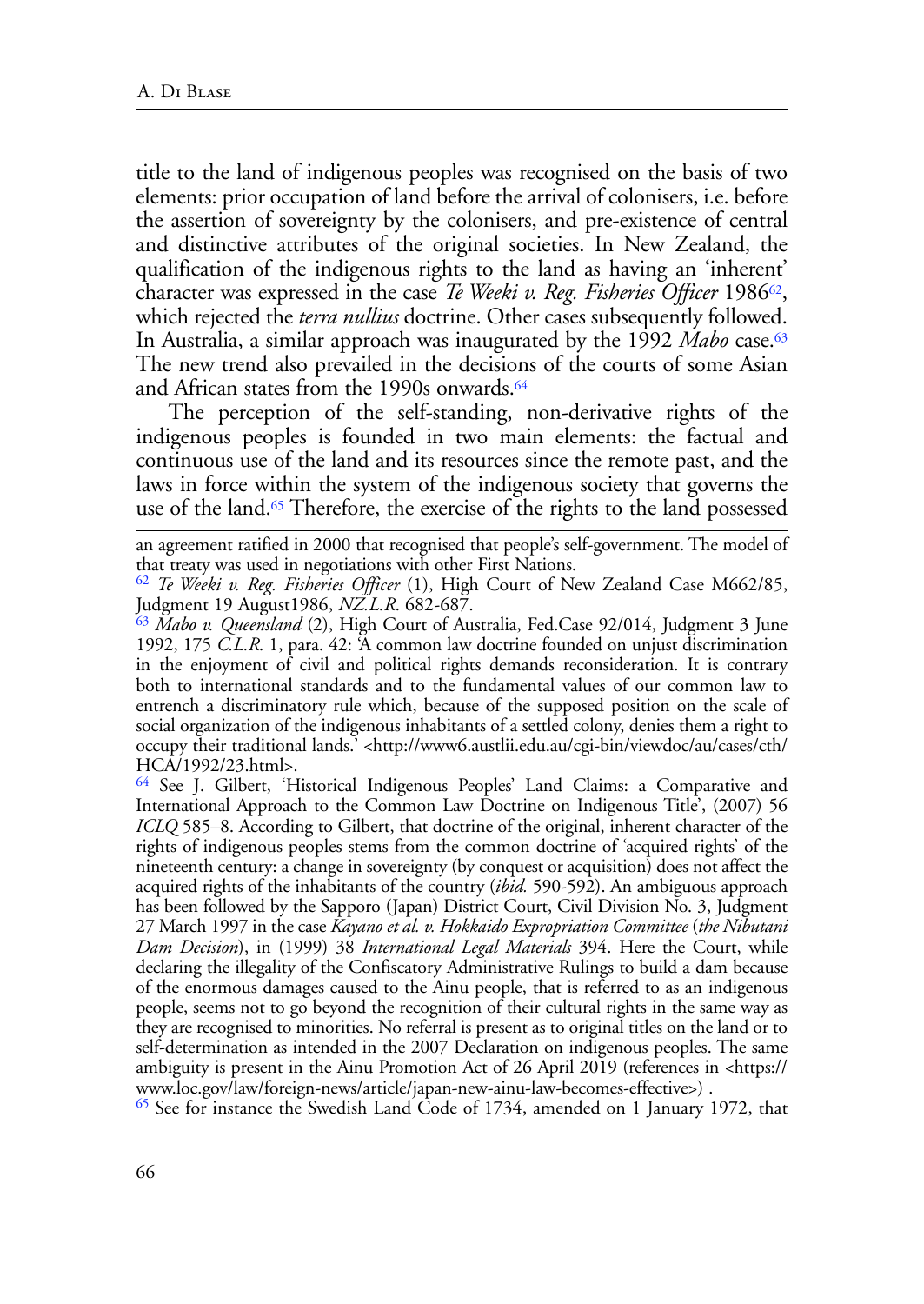by the indigenous peoples cannot be subject to the same rules as those governing the legal titles based on the law of the country as concerns the nullification or transfer of the original titles.

The regime of indigenous rights to the land is fully compatible with state sovereignty. This approach is in line with the evolution of theories on territorial sovereignty. According to the concept prevailing at the beginning of the twentieth century, the relationship between the state and the territory was to be qualified in terms of ownership or possession by the state. This approach has gradually changed, giving primary weight to sovereign functions and considering the territory as the domain wherein states exercise those functions. In this perspective, the presence of different titles within the borders of the state should be considered as fully consistent with sovereignty. Indeed, sovereignty does not necessarily entail that the territory in its entirety is covered by land titles: it can co-exist with the absence of activities controlled by the state or with titles of external origin.<sup>[66](#page-22-0)</sup>

<span id="page-22-3"></span><span id="page-22-2"></span>The existence of indigenous peoples' rights does not restrict the sovereignty of the state; rather, it shapes how the sovereign functions of the state are carried out, and how the land and its resources are managed.<sup>67</sup> Without necessarily speaking of a shared sovereignty with indigenous peoples, the indigenous peoples are definitively granted a special place among the other components of the society in respect of possession of the

grants ownership or usufruct when the use of the land lasted such a long time that nobody knew or heard that the situation had ever been different. Lacking a demarcation of the lands subject to winter grazing in the Reindeer Husbandry Act of 1993, the issue of the existence of those titles is the object of evidence given to the courts should a dispute arise with landowners. These elements have been considered in the proceedings before the European Court of Human Rights (ECHR), case *Handölsdalen Saami Village and others v. Sweden* (Appl. no. 39013/04), Judgment 4 October 2010 (Final), originated from a claim by non-indigenous inhabitants that opposed to winter grazing by the Saami people. The Court has not envisaged in the case a violation of Article 6 of the European Convention on Human Rights. See however the partly dissenting opinion of Judge Ziemele (*ibid.* 20).

<span id="page-22-0"></span>[<sup>66</sup>](#page-22-2) See *Island of Palmas case* (or Miangas), *United states of America v. The Netherlands* (Arbiter Huber), Award, 4 April 1928, *II Reports of International Arbitral Awards*, 829- 871, <[http://legal.un.org/riaa/cases/vol\\_II/829-871.pdf](http://legal.un.org/riaa/cases/vol_II/829-871.pdf)>, 8 (holding that 'the continuous and peaceful display of territorial sovereignty by peaceful relation to other states is as good as a title') and 9 (holding that 'Sovereignty cannot be exercised in fact at every moment on every point of a territory.')

<span id="page-22-1"></span><sup>&</sup>lt;sup>67</sup> For a detailed overview of the main theories of sovereignty expressed since the beginning of the twentieth century, see M. Nino, Land grabbing *e sovranità territoriale in diritto internazionale* (Napoli: Editoriale scientifica 2018) 128–187.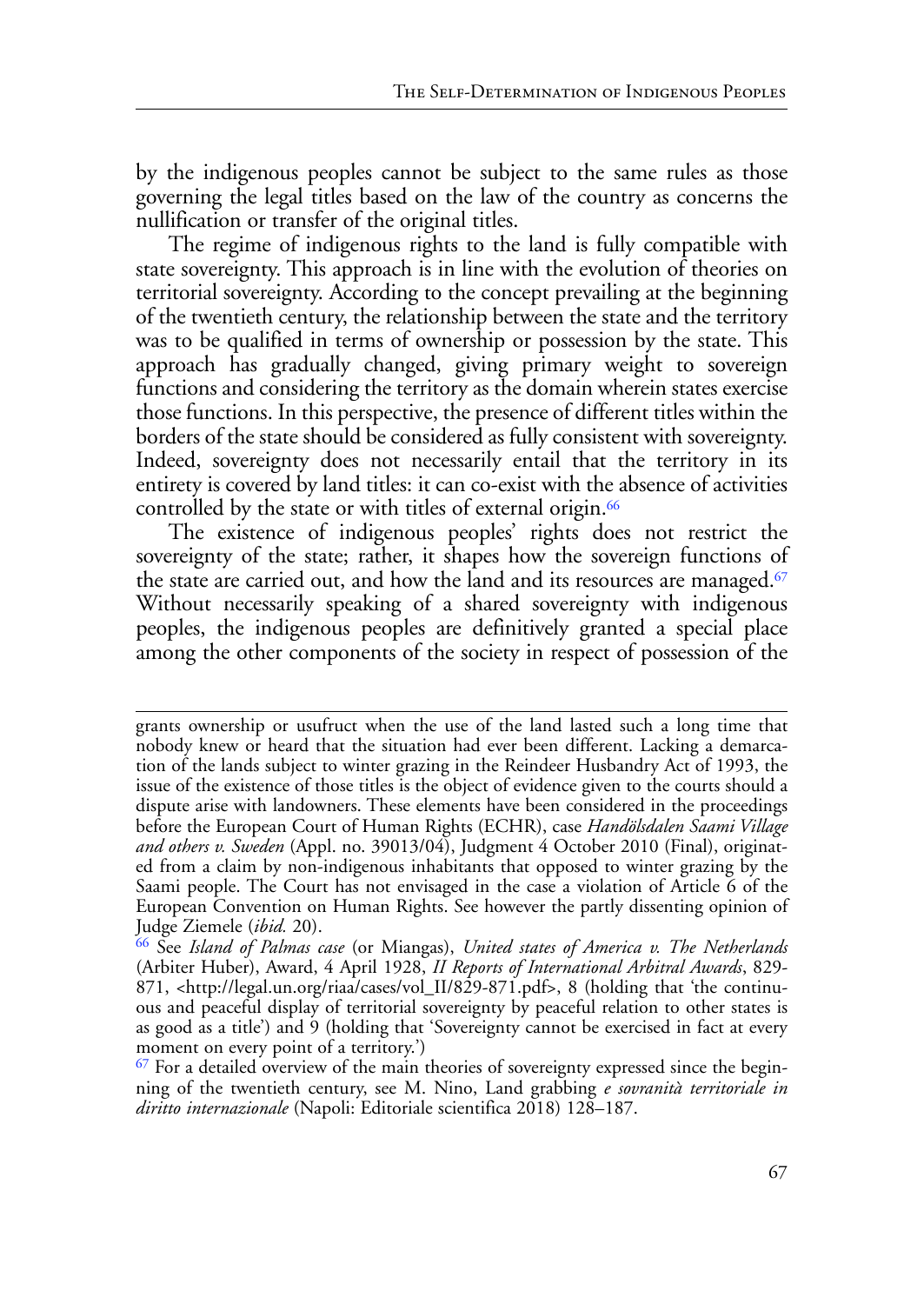<span id="page-23-4"></span>land and the traditional use of natural resources.<sup>68</sup>

Besides, the indigenous vision—as also found in the recent debates through their representatives or NGOs—is far from regarding appropriation of a territory as an instrument for conquest and occupation, or as providing a title analogous to the full sovereignty of a state.

The recognition of the existence of a separate set of rules having a distinct origin in respect of the state's legal system does not imply that indigenous peoples possess a form of independent power on the land or even the power of addressing problems connected with possible territorial vindications from inside or outside the borders of the state. They rely on the exclusive capacity of the state to protect its borders and, if needed, to engage in international frontier disputes.<sup>69</sup>

## <span id="page-23-5"></span>3.3. *The Legal Effects of Recognition of the Sovereign Rights of the Indigenous Peoples to the Land*

<span id="page-23-6"></span>Recognition of the sovereign rights of indigenous peoples to the land may find support in domestic statutes recognising indigenous rights in the form of property rights or titles to use, manage, and possess land[.70](#page-23-2) However, such statutes do not replace the original titles, which maintain their inherent character and are not subject to the rules of the state. Even constitutional rules that codify aboriginal rights do not exhaust the content of the indigenous rights.[71](#page-23-3)

<span id="page-23-7"></span><span id="page-23-0"></span>[<sup>68</sup>](#page-23-4) With specific reference to the interplay between states and indigenous peoples, M. Nino qualifies the rights of the indigenous peoples to use the land and natural resources as a form of 'shared sovereignty' (*ibid.* 27).

<span id="page-23-1"></span><sup>&</sup>lt;sup>69</sup> A vast literature exists on the requisite of independence, strictly connected to sovereignty of the state, in the sense that tle latter has the capacity of excluding other governing powers from the territory. See, among others, B. Conforti, 'Cours général de droit international public', (1988) 212 *Recueil des Cours* V, 144-163; L. Henkin, 'General Course on Public International Law', (1989) 216 *Recueil des Cours* IV, 26 and 130; P.M. Dupuy, L'unité de l'ordre international', in (2002) 297 *Recueil des Cours* 95 (calling 'independence' as a factual situation that guarantees sovereignty and, at the same time, receive from sovereignty a legal qualification or '*formalisation juridique*'). See also J.E.S. Fawcett, 'General Course on Public International Law', (1971) 132 *Recueil des Cours* I, 381-85.

<span id="page-23-2"></span>[<sup>70</sup>](#page-23-6) See *Tsilhqot'in Nation v. British Columbia*, Canadian Supreme Court, Judgment 26 June 2014, 2 *S.C.R*., 279, para. 34. The Canadian Supreme Court has also referred to the requisite of exclusivity of the possession of the land, in the sense that the presence of titles for other peoples had to be excluded, both under the common law of the Country and according to the aboriginal rules (*ibid.* 285-6 paras. 48-9).

<span id="page-23-3"></span>[<sup>71</sup>](#page-23-7) See *Delgamuukw v. British Columbia*, Canadian Supreme Court, Judgment 16 June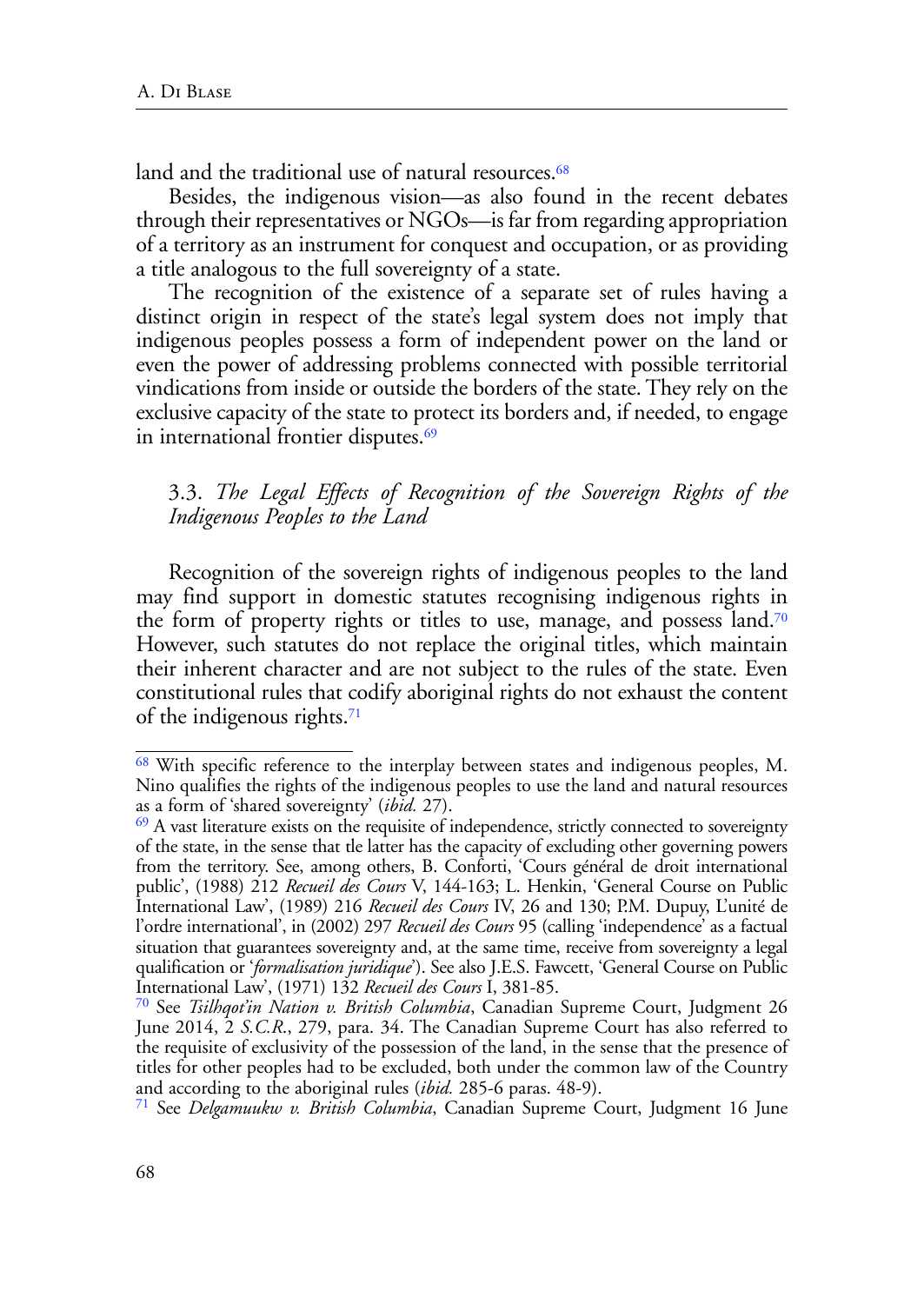The recognition of indigenous rights in domestic legal instruments can facilitate the coexistence between different titles within the territory of the state, at the same time giving more certainty to the titles of the indigenous group living in the country. In case of disputes between indigenous peoples and other sectors of society, domestic courts become available.<sup>72</sup> For this reason, indigenous rights are generally the object of special rules, establishing priority in respect of property titles or other titles conferred on the land.[73](#page-24-1)

<span id="page-24-5"></span><span id="page-24-4"></span>However, such recognition implies a legal fiction, since it consists in adapting a legal category of the law of the country to the indigenous rights that are based on an external source—i.e. the indigenous legal system based in the practices and uses of the indigenous people. This can sometimes prove a difficult task. For instance, in the British legal system, the 'Aboriginal titles' of indigenous peoples of the former colonies of the Crown cannot be assimilated to the right of property, nor to sovereign rights. Therefore, they have been included, through a legal fiction, among those titles on the land that the sovereign granted to private persons in exchange for the duty to provide goods or services to the Sovereign. However, they have to be distinguished from the latter, being free from any duty towards the Crown ('freehold title'), besides being permanent in principle[.74](#page-24-2)

<span id="page-24-6"></span>Domestic statutes recognising indigenous rights do not have a constitutive effect of such entitlements; rather, they merely recognise such rights. Given the declaratory effect of domestic acts of recognition of indigenous rights, the indigenous titles are granted against the consequences of possible new acts repealing the[m75](#page-24-3) or reforming the same, for instance in the sense of changing

<span id="page-24-2"></span>[74](#page-24-6) Göcke, *Indigene Landrechte*, 232.

<span id="page-24-7"></span><sup>1997, 3</sup> *S.C.R*. <[https://scc-csc.lexum.com/scc-csc/scc-csc/en/1569/1/document.do>1015.](https://scc-csc.lexum.com/scc-csc/scc-csc/en/1569/1/document.do%3e1015) Section 35 of the Canada Constitution Act of 1982, provides recognition of the existing aboriginal and treaty rights.

<span id="page-24-0"></span>[<sup>72</sup>](#page-24-4) For a comparison between the status of indigenous peoples in North America, Australia, New Zealand and Northern Europe, see K. Göcke, *Indigene Landrechte im Internationalen Vergleich* (Max Planck Institut: Springer 2015) 229 ff.

<span id="page-24-1"></span> $73$  In Sweden, the use of the land by the Saami people has been codified taking into account the use for time immemorial according to the land Code in force since 2 January 1972. The *Reindeer Husbandry Act*, as amended in 1993, codifies the Saami right of winter grazing on the lands possessed from time immemorial.

<span id="page-24-3"></span>[<sup>75</sup>](#page-24-7) See *Calder v. British Columbia*, para. 328 ('when the settlers came, the Indians were there, organized in societies and occupying the land as their forefathers had done for centuries. This is what Indian title means and it does not help one in the solution of this problem to call it a "personal or usufructuary right". What they are asserting in this action is that they had a right to continue to live on their lands as their forefathers had lived and that this right has never been lawfully extinguished'.)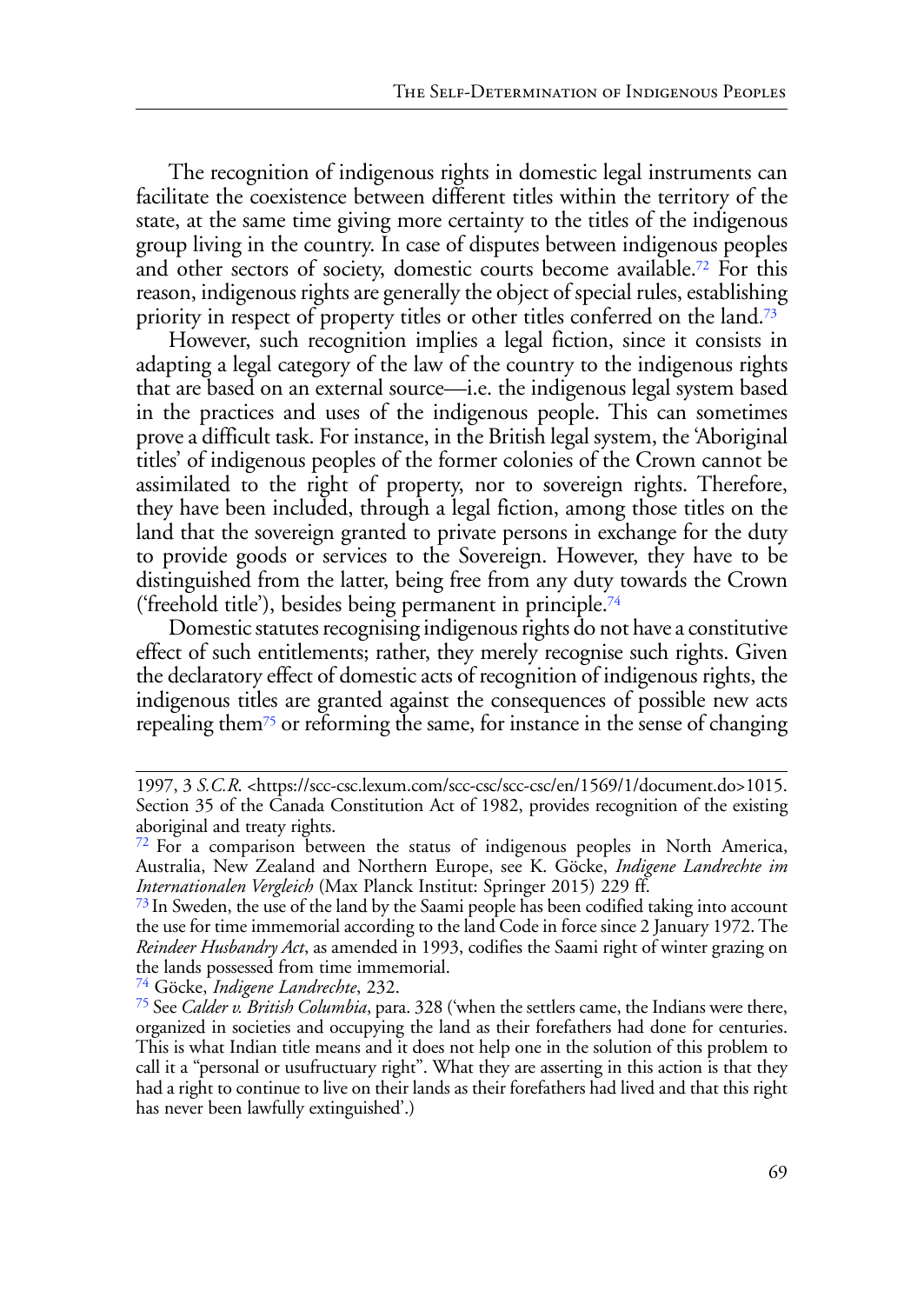<span id="page-25-2"></span>the original title into a right of propert[y.76](#page-25-0) In addition, domestic measures conferring on other subjects rights on the native lands cannot in principle have the effect of extinguishing indigenous rights. According to the Preliminary working paper by Erica-Irene Daes to the UN Commission on Human Rights of 20 June 1997 'extinguishment would mean to give vulnerable and inferior legal status for indigenous land and resource ownership'.<sup>[77](#page-25-1)</sup>

<span id="page-25-3"></span>The original character of the 'aboriginal' titles is not just the consequence of their priority in time in respect of the moment of colonisation. Rather, it is strictly connected with the existence of practices, customs, and traditions integrated in the distinctive culture of the peoples, inherent in the characters of the indigenous society, that already existed at the time of contact with the colonisers.

Because of the distinctive elements of the indigenous rights to the land, the relationship of states with the indigenous peoples living in their territory appears to be similar to those that exist with foreign systems of law. Questions as to how the land should be managed, or relating to the continuity of the use of the land have been addressed in the relevant case law taking into account the quality of the activities carried out by the indigenous people and their consistency with the distinctive characters of the traditional indigenous culture. In the case *Van der Peet*, decided on 21

<span id="page-25-1"></span>[77](#page-25-3) Doc. UN E/CN.4/Sub.2/1997/17, para. 29. However, the High Court of Australia in the case *Wik v. Queensland* ('Pastoral Leases case'), Judgment 23 December 1996, (1996) 71 *ALJR* 173 [<http://www8.austlii.edu.au/cgi-bin/viewdoc/au/cases/cth/HCA/1996/40.](http://www8.austlii.edu.au/cgi-bin/viewdoc/au/cases/cth/HCA/1996/40.html) [html>](http://www8.austlii.edu.au/cgi-bin/viewdoc/au/cases/cth/HCA/1996/40.html) declared that extinction may result from an act of the state inequivocally having the intention to produce that effect. See statement by Judge Brennan (*ibid.* 76 f.). : 'Native title is liable to be extinguished by laws enacted by, or with the authority of, the legislature or by the act of the executive in exercise of powers conferred upon it. Such laws or acts may be of three kinds: (i) laws or acts which simply extinguish native title; (ii) laws or acts which create rights in third parties in respect of a parcel of land subject to native title which are inconsistent with the continued right to enjoy native title; and (iii) laws or acts by which the Crown acquires full beneficial ownership of land previously subject to native title. A law or executive act which, though it creates no rights inconsistent with native title, is said to have the purpose of extinguishing native title, does not have that effect "unless there be a clear and plain intention to do so". Such an intention is not to be collected by enquiry into the state of mind of the legislators or of the executive officer but from the words of the relevant law or from the nature of the executive act and of the power supporting it. The test of intention to extinguish is an objective test'. See also Supreme Court of Canada, *Delgamuukw v. British Columbia*, *supra* note 71, 1120, para. 180 and *passim*: the Canadian Supreme Court asserted that extinction can only be the result of an act of the Crown sufficiently clear as to that effect.

<span id="page-25-0"></span>[<sup>76</sup>](#page-25-2) See UN Doc. A/54/18, Suppl., March-August 1999, Report of the Committee on the Elimination of Racial Discrimination, Annex VIII, at 6 (Dec. 2/54) (pointing out that the *Australian Native Act* 1993 as amended in 1998 along the case law of the Australian High Court raised reasons of concerns.)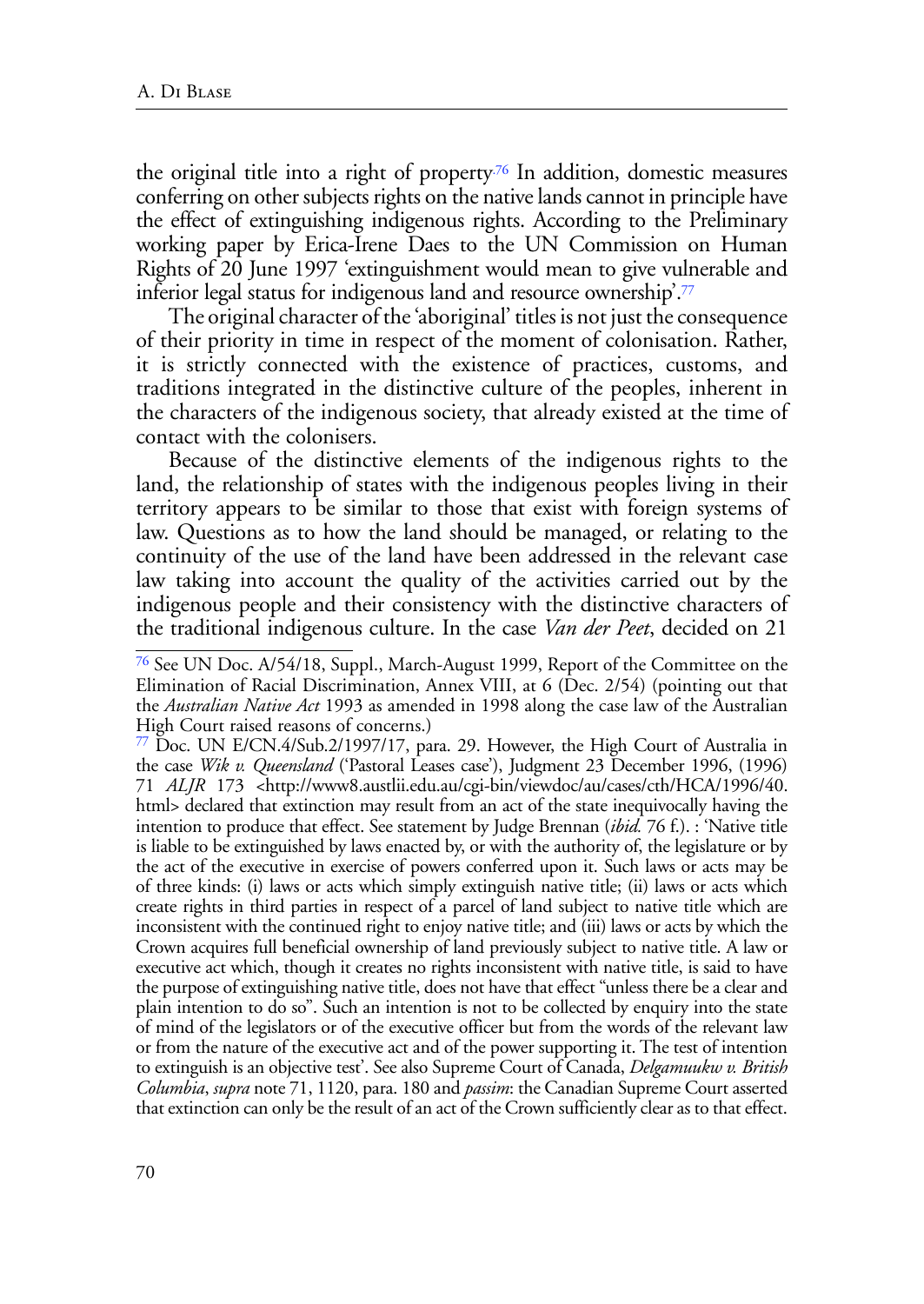August 1996, the Supreme Court of Canada had to establish whether the practice, custom or tradition related to fishery arising from the prior social organization and distinctive culture of an aboriginal community (named Sto:lo) included also the right to exchange fish for money or other goods. If the latter activity was not significant enough, they should be subject to the same rules and limits as the activities of the same kind carried out by non-indigenous persons[.78](#page-26-0)

<span id="page-26-3"></span>In the light of the indigenous priorities, the co-existence of concurring titles on the land cannot be definitely excluded, provided the latter do not interfere with the use of the resources and the activities essential to the survival of the group, such as hunting, fishing or pastoralism. Sometimes, restrictions to the use of the land may result from the need to reduce the quantity of resources such as fish to be caught, in order to ensure access to the resources also in favour of other right holders. The essential characters of indigenous traditions entail that the use of the land is intimately connected with the respect of their spiritual values, besides the primary interest to safeguard the continued existence of the group. According to Art. 14 of the ILO Convention no. 169 (1989), exclusivity of use of the land is not essential to qualify a people as indigenous.[79](#page-26-1)

<span id="page-26-4"></span>In Australia, alternative regimes have been set up on the basis of appropriate consultations between the state and indigenous peoples, also providing for possible restitution of the lands to natives in case of cessation of use by non-indigenous pastoralists. The question was considered in 1999 by the UN Committee on the Elimination of Racial Discrimination with reference to the *Australian Native Act* as amended in 1998.<sup>80</sup> The Committee underlined the existence of pitfalls in the system of the Australian rules

<span id="page-26-2"></span>[80](#page-26-5) UN Doc. A/54/18, Suppl., March-August 1999, Report of the Committee on the Elimination of Racial Discrimination, Annex VIII, 112 ff.

<span id="page-26-5"></span><span id="page-26-0"></span>[<sup>78</sup>](#page-26-3) *R. v. Van der Peet*, Supreme Court of Canada, Judgment 21 August 1996, (1996) 2 *S.C.R.* 507 [<https://scc-csc.lexum.com/scc-csc/scc-csc/en/1407/1/document.do>](https://scc-csc.lexum.com/scc-csc/scc-csc/en/1407/1/document.do). The Court confirmed the existence of the aboriginal right to sell fish for sustenance purposes, to be protected under section 35 of the Constitution Act 1982.

<span id="page-26-1"></span>[<sup>79</sup>](#page-26-4) ILO Convention No. 169, Article 14: '1. The rights of ownership and possession of the peoples concerned over the lands which they traditionally occupy shall be recognised. In addition, measures shall be taken in appropriate cases to safeguard the right of the peoples concerned to use lands not exclusively occupied by them, but to which they have traditionally had access for their subsistence and traditional activities. Particular attention shall be paid to the situation of nomadic peoples and shifting cultivators in this respect. 2. Governments shall take steps as necessary to identify the lands which the peoples concerned traditionally occupy, and to guarantee effective protection of their rights of ownership and possession. 3. Adequate procedures shall be established within the national legal system to resolve land claims by the peoples concerned.'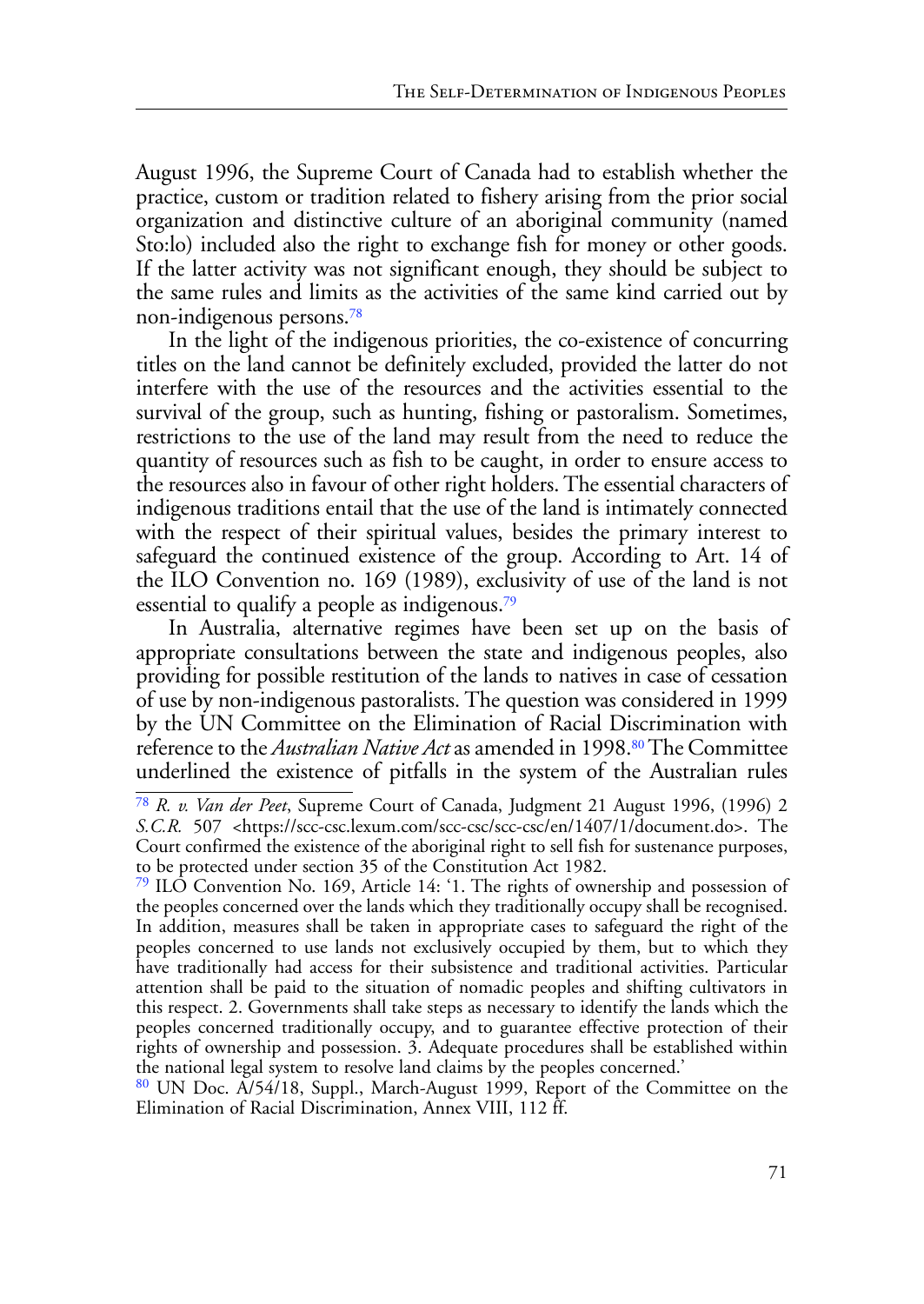<span id="page-27-5"></span><span id="page-27-4"></span>governing native rights, and the ambiguities of the case law[.81](#page-27-0) The case led to a reconsideration by the Government, which expressed the intention to support the genuine aspirations of indigenous people to achieve greater self-sufficiency, and to ensure that all Australians share equally a common future, which will form the basis of a lasting reconciliation.<sup>82</sup> Relevance has been given to the traditional and cultural system of the indigenous peoples in the management of the resources of the land and the parties tried to find a negotiated solution.

In addition, the unified Nordic Convention on indigenous Saami rights and culture, signed in 2017 between Finland, Norway and Sweden, emphasises the rights of indigenous peoples to use traditional land, as well as the state duty to negotiate in matters of special relevance and to involve the Saami Parliament in decisions that concern the Saami people specifically.<sup>83</sup>

<span id="page-27-6"></span>As we see from the practice, problems of sharing the use of the land have been prevalently considered in the light of activities such as recreational fishing and commercial fishing concurring with those carried out by the indigenous peoples to meet food requirements. Nowadays the need to ensure the conservation of resources has emerged under different terms, with the protection of resources against pillage being a common concern both for non-indigenous peoples and the indigenous peoples themselves, though the latter are often the victims of practices that risk endangering or shortening the availability of exhaustible natural resources.<sup>[84](#page-27-3)</sup>

<span id="page-27-7"></span><span id="page-27-0"></span>[<sup>81</sup>](#page-27-4) High Court of Australia, *Wik v. Queensland*, *supra* note 77, holding that the interest of the non-indigenous 'pastoralists' was a limited one, i.e. for 'grazing purposes only', as the leases stated. Such an interest could, in law, be exercised and enjoyed to the full without necessarily extinguishing native title interests. However, according to the Court, in case that evidence and legal analysis lead to inconsistency between the legal interests of the lessee (as defined by the instrument of lease and the legislation under which it was granted) and the native title (as established by evidence), the native title, to the extent of the inconsistency, should be extinguished.

<span id="page-27-1"></span>[<sup>82</sup>](#page-27-5) *Tsilhqot'in Nation v. British Columbia*, Supreme Court of Canada, *supra* note 70, 279, para. 34 and paras 48–9 (holding that the presence of titles for other peoples had to be excluded, both under the common law of the Country and the aboriginal rules).

<span id="page-27-2"></span>[<sup>83</sup>](#page-27-6) The Convention between Finland, Norway, and Sweden, drafted in 2017, can be read at <<https://www.sametinget.se/105173>>. See Articles 16 and 17. See also Article 34 that considers the case of use by the Saami in association with other users, establishing that 'due regard' will be paid by the Saami and the other users to the interests of each other and the nature of the competing rights.

<span id="page-27-3"></span>[<sup>84</sup>](#page-27-7) See R. S. Abate & E. A. Kronk (eds), *Climate Change and indigenous Peoples. The search for legal remedies*, (Cheltenham UK-Northampton, MA-USA: Elgar 2013).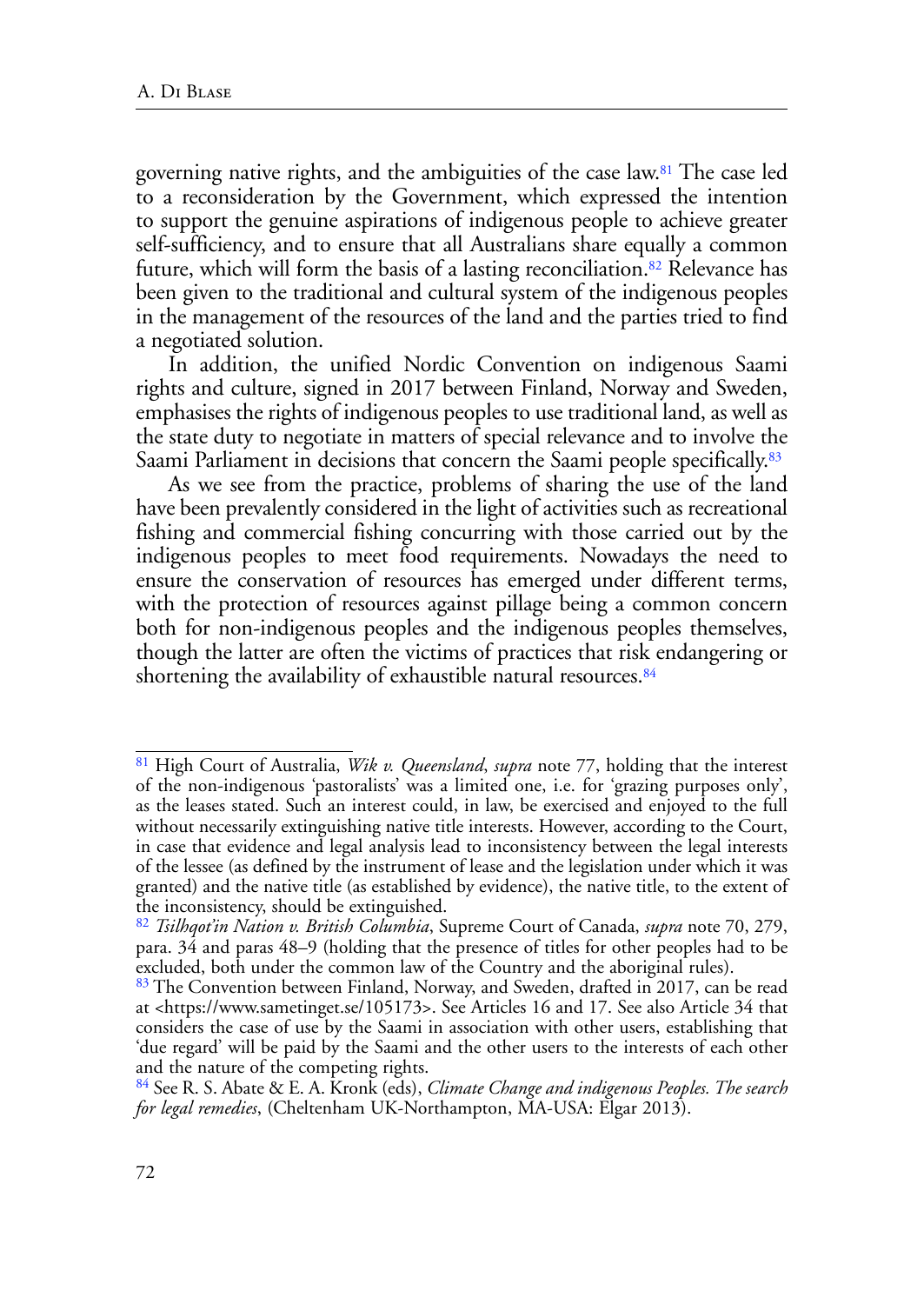3.4*. The Continuity of the Relationship with the Land and the Situation of Nomadic Peoples* 

The qualification of indigenous titles as inherent and original is necessarily made on the basis of the indigenous customs and rules. Analogously, in order to establish whether those titles can be considered valid, continuity of the use of the land needs to be ascertained. Two elements have to be considered: 1) the persistency of the quality of the activities performed by indigenous peoples; and 2) the effective occupancy of the land.

<span id="page-28-4"></span>As to the element of continuity in the quality of activities, it must be interpreted in a flexible way, acknowledging evolution over time and avoiding an approach favourable to 'frozen rights' dating back to the time of colonisation[.85](#page-28-0) The evolution of practices, customs, and traditions into modern forms should not prevent their protection as original rights, provided that continuity with pre-contact practices, customs, and traditions is demonstrated.<sup>86</sup> This means that reference to the indigenous rules is of a dynamic kind, provided the crucial elements of ancient culture and tradition are present.

<span id="page-28-5"></span>Coming to the effective occupancy or use, this element is well-known in the international legal practice, being constantly referred to by international courts when charged with the settlement of inter-state border disputes. In comparison to continuity in inter-state relations, the constant occupancy and unbroken use of land can be the object of a burdensome activity to collect testimonials of facts throughout the history of the people. Evidence gathering and mapping are crucial elements in order to obtain a favourable adjudication in a land claim[.87](#page-28-2) In order for the element of continuity of occupation to operate there is no requirement of an unbroken chain between current practices and the customs and traditions that existed prior to contact with the colonisers. Such link can be resumed after interruption.<sup>[88](#page-28-3)</sup>

<span id="page-28-7"></span><span id="page-28-6"></span>Evidence of continuity of use is problematic with regard to proving the titles of nomad peoples to the use of the resources of the land where they have traditionally had access. In this case, it is most predictable that use

<span id="page-28-0"></span>[<sup>85</sup>](#page-28-4) 'Frozen rights' is the expression used in the *Sparrow* case, decided by the Supreme Court of Canada on 31 May 1990, [1990] 1 SCR 1075, at <[https://scc-csc.lexum.com/](https://scc-csc.lexum.com/scc-csc/scc-csc/en/item/609/index.do) [scc-csc/scc-csc/en/item/609/index.do>](https://scc-csc.lexum.com/scc-csc/scc-csc/en/item/609/index.do) 1093.

<span id="page-28-1"></span>[<sup>86</sup>](#page-28-5) *Van der Peet*, *supra* note 80, 557.

<span id="page-28-2"></span>[<sup>87</sup>](#page-28-6) See J. Gilbert & B.B. Begbie-Clench, '"Mapping for Rights": Indigenous Peoples, Litigation and Legal Empowerment', (2018) 1 *ELR*, 6-13.

<span id="page-28-3"></span>[<sup>88</sup>](#page-28-7) *Van der Peet*, *supra* note 78, 510.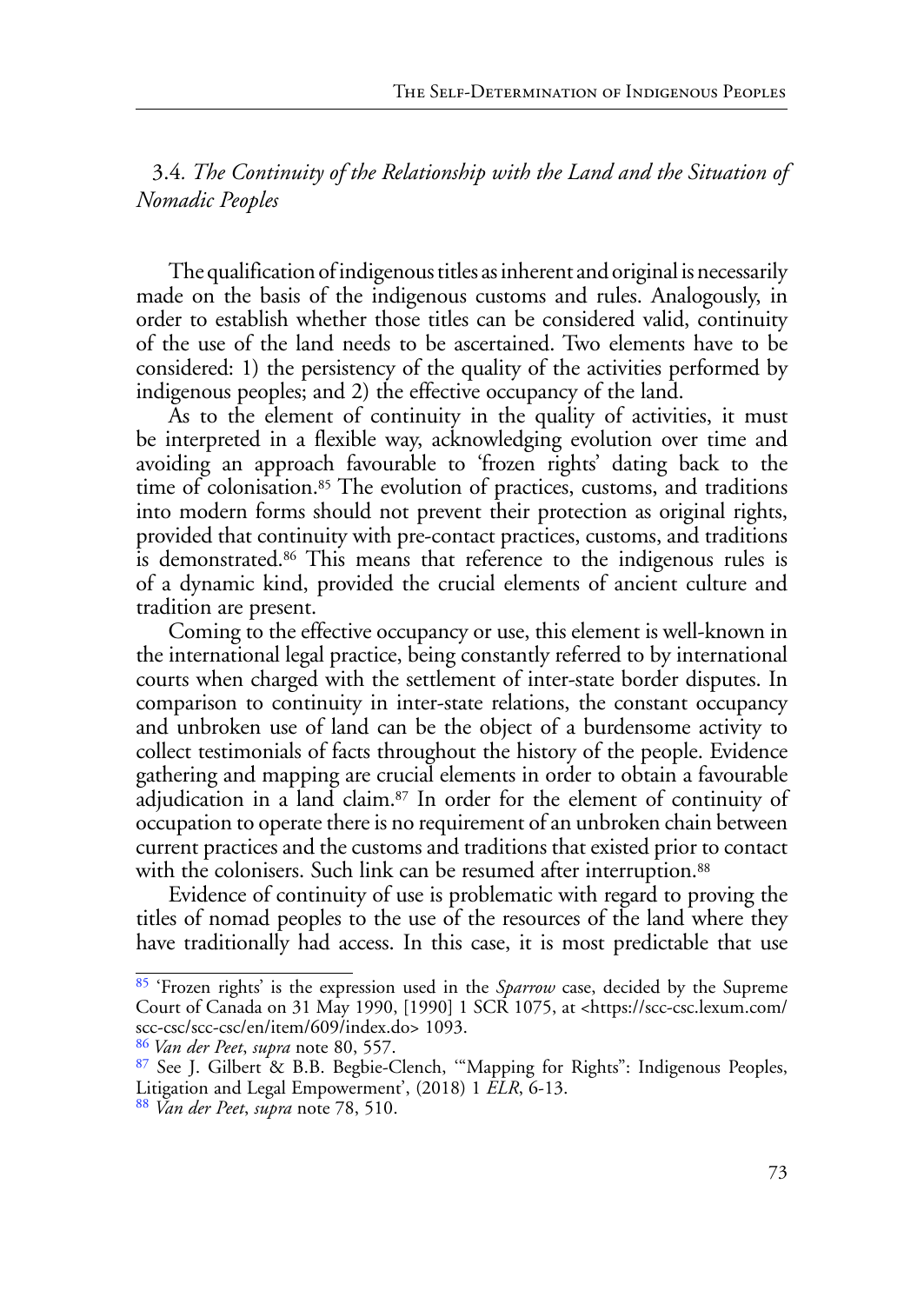of a territory does not have an exclusive character. We already refered to Article 14 of ILO Convention no. 169 (1989), providing that '[p]articular attention shall be paid to the situation of nomadic peoples and shifting cultivators'.[89](#page-29-0)

<span id="page-29-2"></span>The continuity of the use of the land has been considered in the Advisory Opinion on *Western Sahara* (1975) of the ICJ, concerning the nomad peoples of South-West Sahara. The opinion aimed at determining whether Morocco had acquired sovereign rights. The Court excluded that every nomadic passage or use could give rise to a title on the land. Nonetheless, it held that 'regular use of definite tracts of land for hunting, fishing or otherwise exploiting its resources' could suffice to establish title on land. The Court considered the specific situation of the aboriginal group in question, by saying that sufficient occupation is a 'question of fact, depending on all the circumstances, in particular the nature of the land and the manner in which it is commonly used[.'90](#page-29-1)

<span id="page-29-3"></span>Shifting to national case law, the Canadian Supreme Court of British

<span id="page-29-0"></span>[<sup>89</sup>](#page-29-2) ILO Convention No. 169, Article 14.

<span id="page-29-1"></span>[<sup>90</sup>](#page-29-3) *Western Sahara, Advisory Opinion*, 1.C.J. Reports 1975, No. 61, para. 87: 'In general, the Court was informed, the right of pasture was enjoyed in common by these tribes; some areas suitable for cultivation, on the other hand, were subject to a greater degree to separate rights. Perennial water-holes were in principle considered the property of the tribe which put them into commission, though their use also was open to all, subject to certain customs as to priorities and the amount of water taken. Similarly, many tribes were said to have their recognized burial grounds, which constituted a rallying point for themselves and for allied tribes. Another feature of life in the region, according to the information before the Court, was that inter-tribal conflict was not infrequent.' and para. 152: 'The information before the Court makes it clear that the nomadism of the great majority of the peoples of Western Sahara at the time of its colonization gave rise to certain ties of a legal character between the tribes of the territory and those of neighbouring regions of the Bilad Shinguitti. The migration routes of almost all the nomadic tribes from Western Sahara, the Court was informed, crossed what were to become the colonial frontiers and traversed, inter alia, substantial areas of what is today the territory of the Islamic Republic of Mauritania. The tribes, in their migrations, had grazing pastures, cultivated lands, and wells or water-holes in both territories, and their burial grounds in one or other territory. These basic elements of the nomads' way of life, as stated earlier in this Opinion, were in some measure the subject of tribal rights, and their use was in general regulated by customs. Furthermore, the relations between al1 the tribes of the region in such matters as inter-tribal clashes and the settlement of disputes were also governed by a body of inter-tribal custom. Before the time of Western Sahara's colonization by Spain, those legal ties neither had nor could have any other source than the usages of the tribes themselves or Koranic law. Accordingly, although the Bilad Shinguitti has not been shown to have existed as a legal entity, the nomadic peoples of the Shinguitti country should, in the view of the Court, be considered as having in the relevant period possessed rights, including some rights relating to the lands through which they migrated.'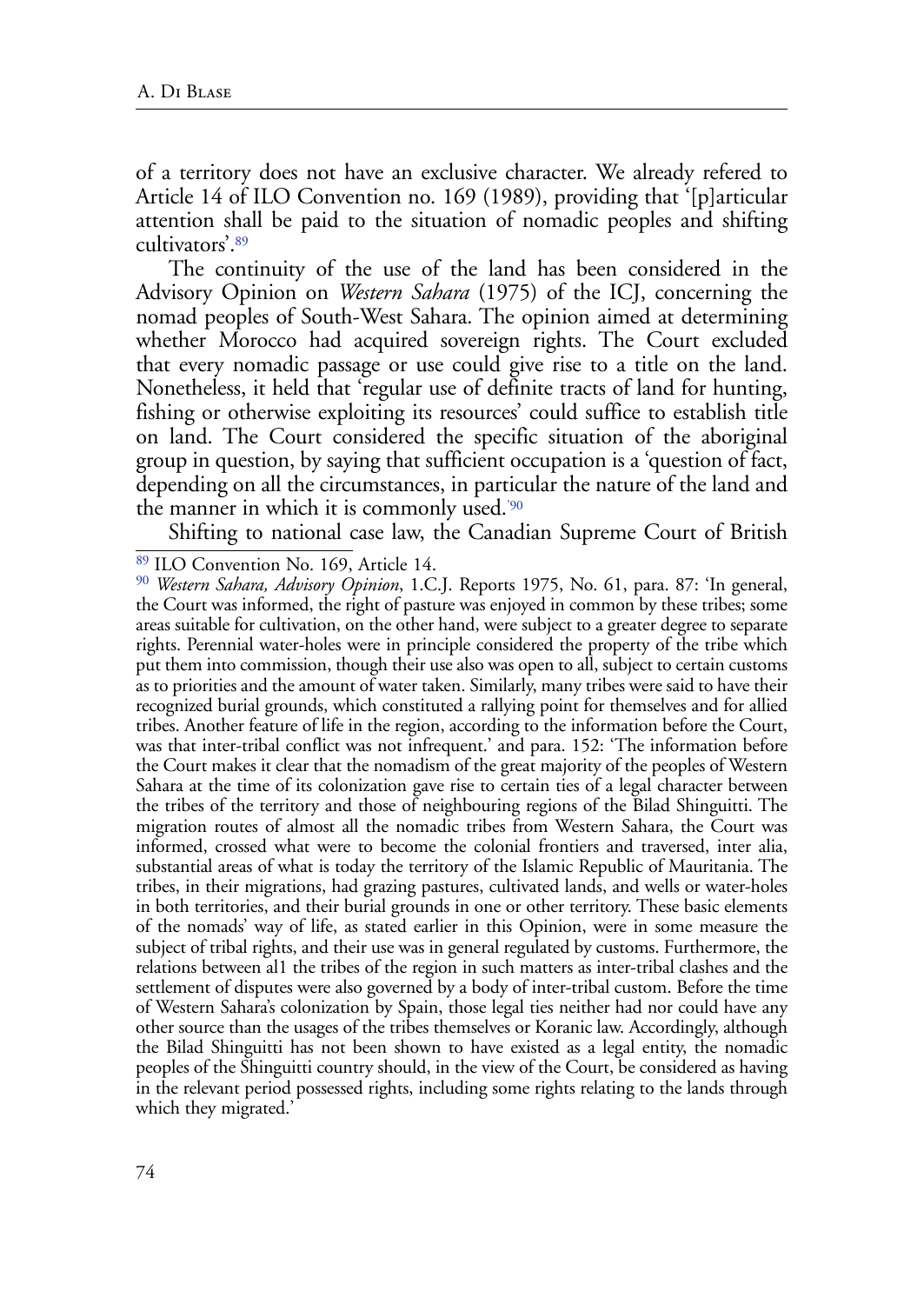Columbia argued that '[t]he fact that aboriginal peoples were non-sedentary … does not alter the fact that nomadic peoples survived on the land prior to contact with Europeans and, further, that many of the practices, and traditions of nomadic peoples that took place on the land were integral to their distinctive cultures.['91](#page-30-0)

<span id="page-30-2"></span>When the use of the land involves more than one state, this transboundary use does not represent an obstacle against recognising the rights of indigenous peoples. However, should only one of the states involved be ready to recognise the indigenous rights, the indigenous communities might be tempted to move into the territory of the state having a legislation more favourable to support their rights. This situation may give rise to border disputes and lead to the displacement of the indigenous people from the original lands placed within one of the states involved. In the *Maritime Delimitation* case between Eritrea and Yemen, decided on 17 December 1999, the Arbitral Tribunal considered the presence of a local community using fishing resources since time immemorial across boundaries. Even if the Tribunal abstained from carrying out any investigation about the identification of those peoples as indigenous, it considered that fishing and navigational activities were elements that the states parties should assess in order to guarantee the perpetuation of the traditional fishing regime and peaceful relations[.92](#page-30-1)

## 4. *Self-identification and Membership*

## <span id="page-30-3"></span>4.1. *Recognition of Individuals as Members of an Indigenous People*

Membership of an indigenous community is primarily a question of self-identification of the group itself in accordance with 'the right of all peoples to be different, to consider themselves different, and to be respected as such' and 'to determine their own identity and membership in accordance

<span id="page-30-0"></span>[<sup>91</sup>](#page-30-2) Supreme Court of British Columbia, *Delgamuukw v. British Columbia* (1997) 1095, para. 139, and *Tsilhqot'in Nation v. British Columbia* (2014) 284, para. 66.

<span id="page-30-1"></span><sup>&</sup>lt;sup>92</sup> Award of the Arbitral Tribunal in the Second Stage of the Proceedings Between Eritrea and Yemen (*Maritime Delimitation*) 17 December 1999, in 22 *Reports of International Arbitral Awards* (1999) 335–410 <http://legal.un.org/riaa/cases/vol\_XXII/335-410.pdf> para. 103. For commentary, see S. M. Weldehaimanot and Daniel R Mekonnen, 'Favourable Awards to Trans-Boundary Indigenous Peoples', (2012) 16 *Austrian International Law Review* 60–76 [<http://www.austlii.edu.au/au/journals/AILRev/2012/5.pdf](http://www.austlii.edu.au/au/journals/AILRev/2012/5.pdf)>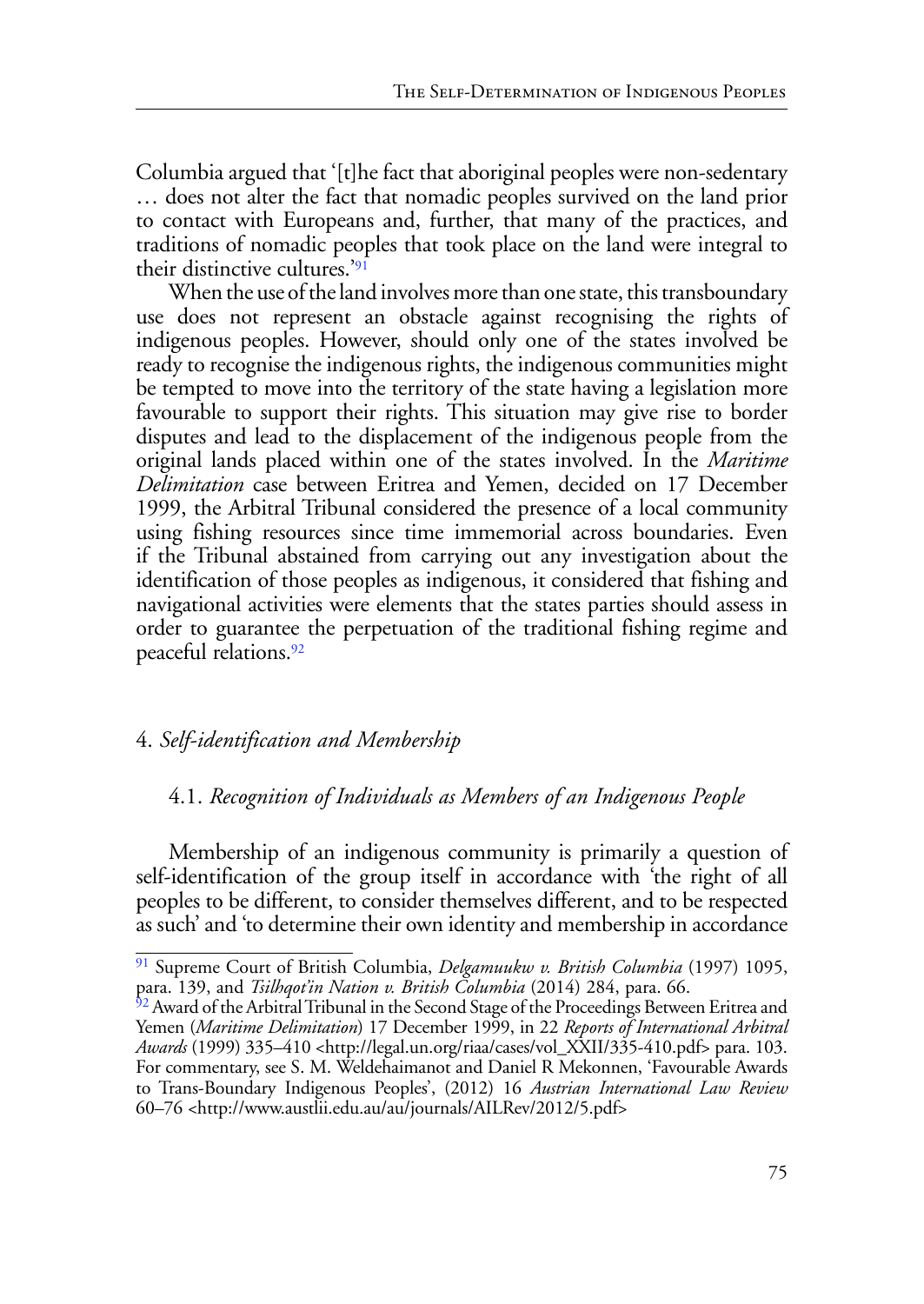<span id="page-31-5"></span>with the traditions and customs of the community'.<sup>93</sup> Practice has developed in the sense of strengthening the role of the indigenous groups in regulating individual membership. In this regard, the Stavenhagen Report has highlighted: 'As regards individual membership, indigenous communities usually apply their own criteria, and whereas some states do regulate individual membership, it has become increasingly accepted that the right to decide who is or is not an indigenous person belongs to the indigenous people alone.['94](#page-31-1)

<span id="page-31-6"></span>However, membership in indigenous communities not only implies rights and obligations of the individual vis-à-vis his or her group but also has legal effects in the legal order of the state. Therefore, such identification is of interest to and may necessarily involve the competent organs of the government. This could lead to tensions if state organs do not consider an individual as a member of an indigenous community. Members of a group could be excluded from the list adopted by the state, giving rise to an unequal or discriminatory treatment of different native communities.<sup>95</sup>

<span id="page-31-7"></span>The parameters followed by states in compiling lists have been the object of a case raised by the Saami people against Finland submitted to the UN Committee on the Elimination of Racial Discrimination in 2003. The Committee criticised the approach followed by the Finnish authorities as being too restrictive as to the definition of who may be considered a Saami to the effects of enjoying the privileges established in favour of the Saami people by the relevant legislation. It considered that by relying mainly, if not exclusively, on criteria such as the language spoken and the taxes levied on their ancestors, the state party was not taking into account to a sufficient degree the principle of self-identification.<sup>96</sup> The tension has lessened since the establishment by the Nordic Countries involved of a Saami Parliament with consultative role.<sup>97</sup> Those acts have introduced more flexible criteria

<span id="page-31-9"></span><span id="page-31-8"></span><span id="page-31-0"></span>[<sup>93</sup>](#page-31-5) UNDRIP Articles 3 and 33.

<span id="page-31-1"></span>[<sup>94</sup>](#page-31-6) Doc. UN E/CN.4/2002/97, quoted *supra* note 15, para. 100.

<span id="page-31-2"></span>[<sup>95</sup>](#page-31-7) In the case *Lubicon Lake Band v. Canada*, Merits, Communication No 167/1984, UN Doc. A/45/40, 26 March 1990, one of the complaints was that Canada had determined the Lubicon Lake Band membership in a way that would deny aboriginal rights to more than a half of the Lubicon people, in an unequal and discriminatory way by comparison to the treatment of all other native peoples (para. 27.3).

<span id="page-31-3"></span><sup>&</sup>lt;sup>96</sup> See Committee on the Elimination of Racial Discrimination, UN Doc. CERD/C/63/ CO/5, 10 December 2003 (Consideration of Reports Submitted by states Parties under Article 9 of the Convention), paras. 11-12.

<span id="page-31-4"></span>[<sup>97</sup>](#page-31-9) Norway Saami Act of 12 June 1987, Finnish Act of the Saami Parliament no. 974 of 17 July 1995 and Sweden Act of 1 January 1993. However, only Sweden has ratified the European Framework Convention for the Protection of National Minorities of 1 February 1995 (entered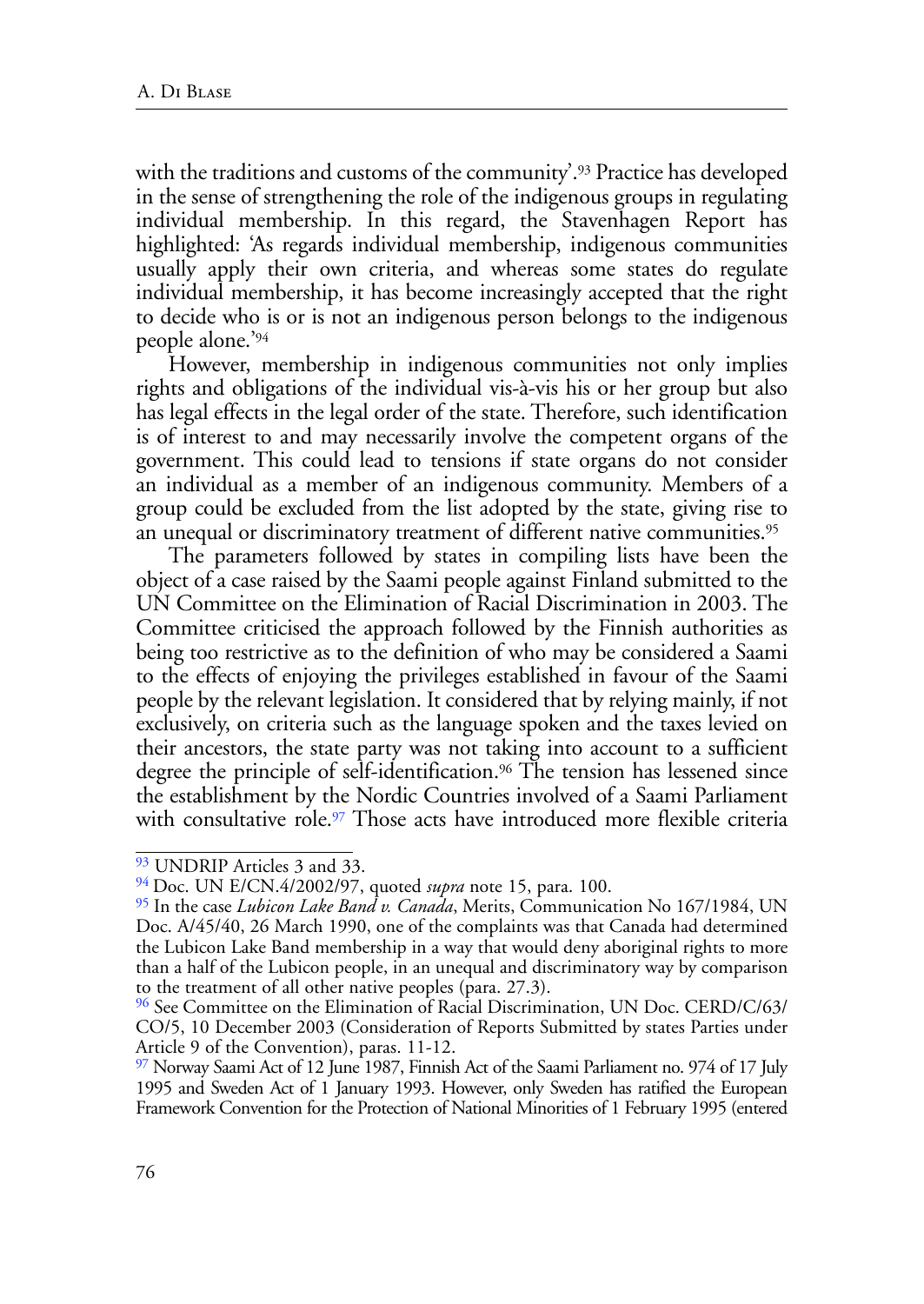<span id="page-32-4"></span><span id="page-32-3"></span>for identifying the Saami people[.98](#page-32-0) The new 2017 Convention between Finland, Norway and Sweden codifies criteria for identification that are not as restrictive as in the past.<sup>99</sup> Even if this Convention is not yet in force, lacking the ratification on the part of the three states involved, the text epitomises a new attitude that is more in conformity with the standards promoted at the level of the international institutions.

Acquiring evidence of the history of given communities and their distinguishing features of indigeneity can be challenging, especially when the history and relevant elements are obscure or not adequately documented, although such evidence can be acquired through the recollection of historical events by the spiritual leaders. Further research may be needed. In some cases, technical or financial support is due by the state to bear the costs connected with the collection of the evidence of the historical origins of a group. The drafters of the 2007 Declaration encountered this problem, as is evident from the text of Article 40 of the 2007 Declaration[.100](#page-32-2)

<span id="page-32-5"></span>in force on 1 December 1998): in the Act of ratification, deposited on 9 February 2000, Saami are listed together with other 'minorities' (Swedish Finns, Roma, Jews and Tornedalers). See S. Errico and B. A. Hocking, 'Reparations for Indigenous Peoples in Europe: The Case of the Sámi People', in F. Lenzerini, *Reparations for Indigenous Peoples: International and Comparative Perspectives* (Oxford: OUP 2008) 378, highlighting that self-determination has been intended as mainly cultural in kind, acknowledging that their culture and way of life depend on economic activities, such as reindeer herding, hunting and gathering and thus closely rely on the use of land and water.

<span id="page-32-0"></span>[98](#page-32-3) According to the Norway *Saami Parliament Act* of 1987, the following requisites are necessary in order to be included in the Saami register and to enjoy the right to vote at elections to the Saameting (=Saami Parliament) (Chapter 2, § 2-6- The Saami electoral register): 'All persons who make a declaration to the effect that they consider themselves to be Saami, and who either (a) have Saami as their domestic language, or (b) have or have had a parent, grandparent or great-grandparent with Saami as his or her domestic language, or (c) are the child of a person who is or has been registered in the Saami electoral register, may demand to be included in a separate register of Saami electors in their municipality of residence. The Saami electoral register is drawn up on the basis of the national population register in the municipality, the register of Saami electors at the time of the last election and the demands for inclusion or deletion received during the electoral term. When a person has been included in the Saami electoral register, this may be registered in the national population register.

<span id="page-32-1"></span>[99](#page-32-4) Convention between Finland, Norway and Sweden, Article 4: 'Persons to whom the Convention applies. The Convention applies to persons residing in Finland, Norway or Sweden that identify themselves as Saami and who (1) have Saami as their domestic language or have at least one parent or grandparent who has or has had Saami as his or her domestic language, or (2) have a right to pursue Saami reindeer husbandry in Norway or Sweden, or (3) fulfil the requirements to be eligible to vote in elections to the Saami parliament in Finland, Norway or Sweden, or (4) are children of a person referred to in 1, 2 or 3.'

<span id="page-32-2"></span>[100](#page-32-5) See European Court of Human Rights, *Handölsdalen Sami Village and others v. Sweden,* Decision 30 March, 2010 (final, 4 October 2010), Application no. 39013/04, 10-1, paras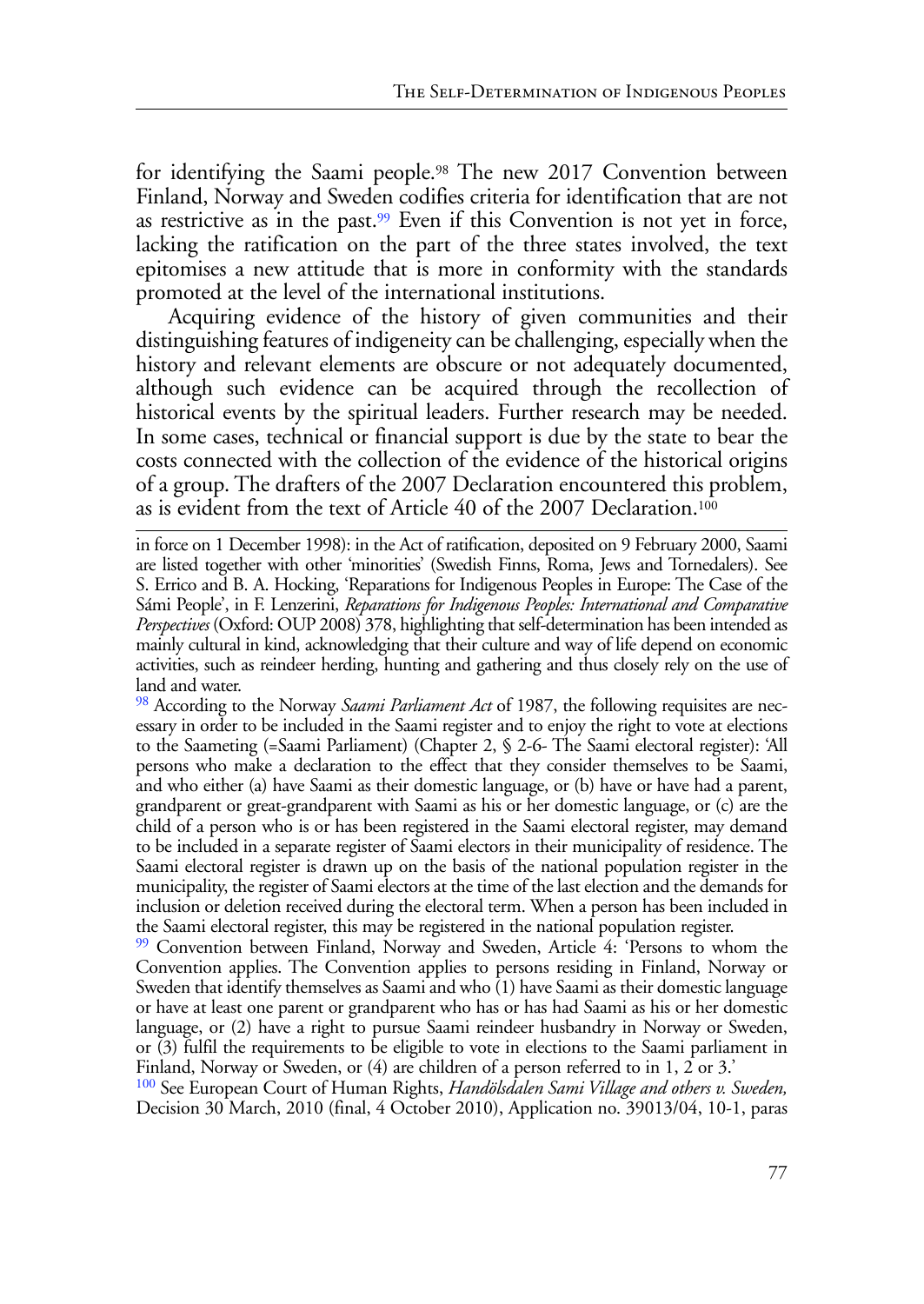Problems connected to membership are not confined to lack of governmental recognition. An abuse may also result from an arbitrary extension of the title of indigeneity by the government that *de facto* nullifies the rights of other members of the group. Self-identification may be invoked to block or limit this kind of abusive behaviour of the state. For example, in a case submitted to the UNHR Committee, a number of individuals had been listed by the Finnish government as candidates to the elections for the Saami Parliament, despite not being considered eligible and entitled to vote according to the Saami customs and traditions. According to the Government, that extension was in conformity with Section 3 of the Finnish Act of 1995 and the Supreme Administrative Court had supported that interpretation. Individuals belonging to the Saami people collectively challenged the Government's proposal by submitting a communication to the UNHR Committee, for breach of the 1966 ICCPR. According to the claimants, that extension entailed a 'dilution' of the right of membership, thus jeopardising their right to express their opinion within the indigenous Parliament. For this reason, they denounced that extension as an infringement of the principle of self-determination under Articles 1, 25, 26 and 27 of the Covenant[.101](#page-33-0) The Committee endorsed the arguments of the Saami people, highlighting that the Finnish Act provisions related to the electoral rolls of the Saami Parliament had to be interpreted according to reasonable and objective criteria, taking into account the views of the Saami people. The Committee expressed the view that Article 25 of the Covenant had been violated, read alone and in conjunction with its Article 27. Because Article 1 of the Covenant refers to the rights of peoples, it is excluded from the scope of the Optional Protocol of the Covenant. Nonetheless, the Committee held that it could consider Article 1 of the Covenant in deciding on the communication, because the applicants' rights in question possessed not only an individual, but also a collective dimension. Indeed, the dilution of the vote of an indigenous community determined a collective harm that

<span id="page-33-1"></span><sup>48-9: &#</sup>x27;[A]ccording to the claimants, lacking legal aid put a strain on the economy of the Saami villages.' The Court has not envisaged in the case a violation of Article 6 of the European Convention on Human Rights. See however the partly dissenting opinion of Judge Ziemele (*ibid.* 20).

<span id="page-33-0"></span><sup>&</sup>lt;sup>[101](#page-33-1)</sup> Views adopted by the Committee under article 5 (4) of the Optional Protocol, concerning communication No. 2668/2015 by a national of Finland also in her capacity as President of the Saami Parliament of Finland (UN Doc. CCPR/C/124/D/2668/2015 of 20 March 2019) and No. 2950/2017 by 22 members of the Saami people, represented by the Saami Arvuut Organization (UN Doc. CCPR/C/124/D/2950/2017, of 1 February 2019- First unedited version).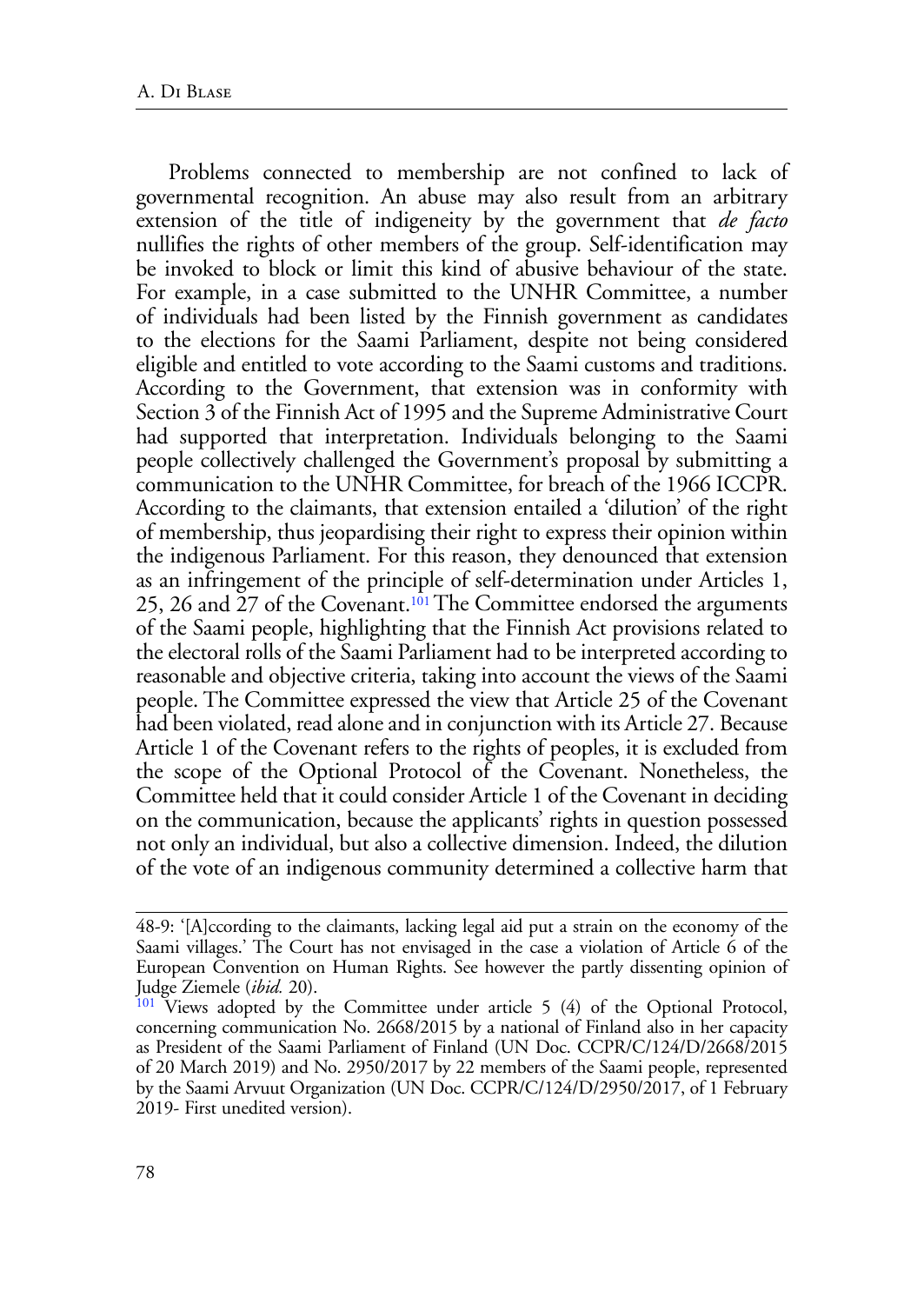'may injure each and every individual member of the community'[.102](#page-34-0)

<span id="page-34-4"></span><span id="page-34-3"></span>4.2.*The Need for Compliance of the Rules on Indigenous Membership with the Principle of Non-discrimination*

Acts ruling on the individual membership of indigenous groups may be the object of claims for inconsistency with the principle of nondiscrimination. The problem has been raised in connection with provisions of the Canadian Indian Act that treated Indian men and women differently to the effect of being registered as a member of an indigenous community: an Indian man could confer status on his non-Indian wife through marriage, while the same was precluded to an Indian woman married to a non-Indian husband. The UNHR Committee, in the case *Lovelace v. Canada*, decided on 30 July 1981, expressed the view that provisions of Art. 27, 2 (1), 3, 23 (paras. 1 and 4) and 26 of the ICCPR had been breached by Canada.[103](#page-34-1) According to the Committee, the Canadian Government was obliged 'to respect and ensure to all individuals within its territory and subject to its jurisdiction the rights recognized in the Covenant', focusing the right of any person belonging to the minority to claim for the benefits of Art. 27 of the Covenant.['104](#page-34-2) The Committee considered that the Canadian Government was in principle committed to amending the Indian Act. However, it expressed the awareness that restoring consistency with human rights had to be achieved through consultations with indigenous people. Therefore, no quick and immediate legislative action could be expected, considered the need of 'consultation with the Indians themselves who … were divided on the issue of equal rights.'

<span id="page-34-5"></span>Achieving an equilibrium between the statutory rights of indigenous individuals and the principle of self-identification can be a difficult task for the organs of the state. This problem has emerged in the case *McIvor v.* 

<span id="page-34-0"></span>[<sup>102</sup>](#page-34-3) UN Doc. CCPR/C/124/D/2668/2015, 11, para. 6.9. See also UN Doc. CCPR/ C/124/D/2950/2017, 11, para. 8.6.

<span id="page-34-1"></span>[<sup>103</sup>](#page-34-4) UN Doc. A/36/40, 1981, 166-175, 1981, paras. 5, 12 and 14. Ms. Lovelace had lost her Indian status in 1970 on marrying a non-Indian. The marriage eventually broke down, and Ms. Lovelace wished to return to live on the reserve, but was denied the right to do so because she no longer had Indian status.

<span id="page-34-2"></span>[<sup>104</sup>](#page-34-5) An analogous approach seems expressed in the UNHR Committee's CCPR General Comment No. 18: Non-discrimination, 10 November 1989, available in <https://www. refworld.org/docid/453883fa8.html> para. 5.35: '…. under the Covenant, the guarantee of equality and non-discrimination extends to both direct and indirect effects of the state party's conduct in promulgating and maintaining the registration regime'.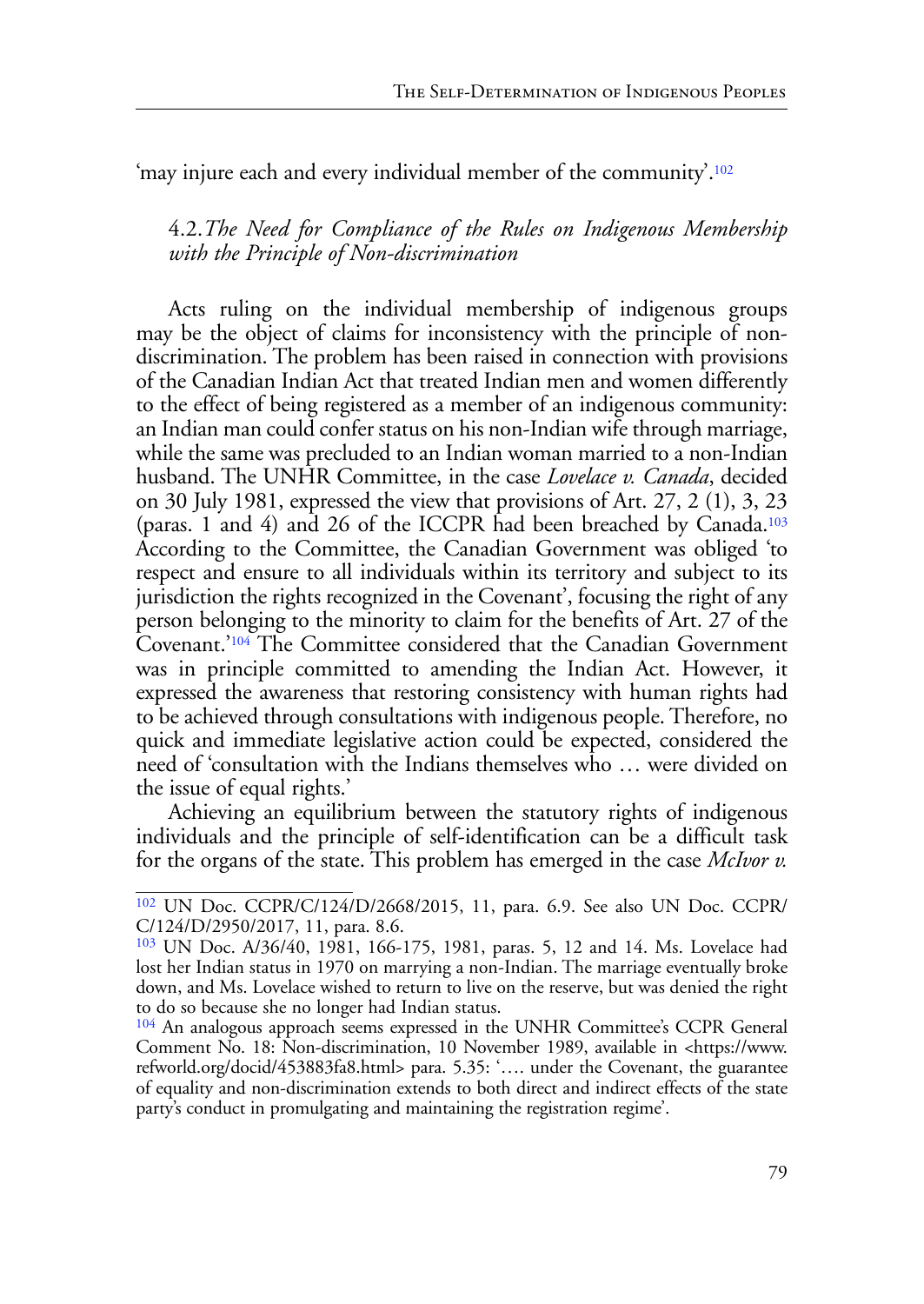*Canada* of 2009 because of the sex-based rule to determine the entitlement to Indian registration status contained in the Canadian Indian Act. The Canadian Court of Appeal of British Columbia had to ascertain the constitutionality of the Act. The Court argued that the question was 'a complex matter that ha[d] not, to date, been thoroughly canvassed in the case law'. Under those circumstances, the Court held that the Canadian Parliament's ability to determine the aboriginal status was 'circumscribed'.<sup>[105](#page-35-0)</sup>

<span id="page-35-4"></span><span id="page-35-3"></span>The *McIvor* case was also submitted to the UNHR Committee for infringement of the ICCPR under articles 26 and 27 in conjunction with articles 2(1) and 3, and was considered in the View published on 11 January 2019[.106](#page-35-1) The Canadian Government objected to the fact that certain aspects of the communication submitted by the persons excluded from the lists should be considered as inadmissible because the prejudice connected to the provisions of the Indian Act could not be put only on the Government. According to Canada, '[t]he impacts on the authors' social and cultural relationships that they perceive or in fact suffer because of the provisions under which they are eligible for status should be attributed to the authors' family and larger social and cultural communities, and not to the state.<sup>['107](#page-35-2)</sup>

<span id="page-35-5"></span>The Committee did not accept the arguments of the Canadian Government, stressing the need for the state to adopt 'positive measures of protection … not only against the acts of the state itself, whether through its legislative, judicial or administrative authorities, but also against the acts of

<span id="page-35-0"></span>[<sup>105</sup>](#page-35-3)*McIvor v. Canada, (Registrar of Indian and Northern Affairs)*, Court of Appeal for British Columbia, Case 153, Judgment 6 April 2009, para. 66 <http://www.socialrightscura. ca/documents/legal/mcivor/2009bcca153.pdf >. The Court held that the Canadian Constitution Act of 1982 (as amended in 1985 to guarantee sex equality before the law) still did not fully satisfy the principle of non-discrimination established in the Canadian Charter on Rights and Freedoms enshrined in that Act. Justice Groberman added the following considerations: 'We have neither an evidentiary foundation nor reasoned argument as to the extent to which Indian status should be seen as an aboriginal right rather than a matter for statutory enactment. This case, in short, has not been presented in such a manner as to properly raise issues under s. 35 of the Constitution Act, 1982'. Though an amendment of the Indian Act had been adopted, a new case was brought before the Superior Court of the Province of Québec, District of Montreal, *Descheneaux v. Canada* (*Attorney general*), Case QQCCS No. 3555, Judgment 3 August 2015 < [http://caid.ca/](http://caid.ca/DesDec2015.pdf) [DesDec2015.pdf](http://caid.ca/DesDec2015.pdf)>. The plaintiffs argued that they suffered unlawful discrimination and that the new registration provisions of the Indian Act had not gone far enough to address gender-based inequality. The Court found that the registration provisions of the Indian Act were discriminatory and had to be modified.

<span id="page-35-1"></span>[<sup>106</sup>](#page-35-4) UNHR Committee, Communication No. 2020/2010, UN Doc. CCPR/ C/124/D/2020/2010.

<span id="page-35-2"></span>[<sup>107</sup>](#page-35-5) *Ibid.* para. 4.4.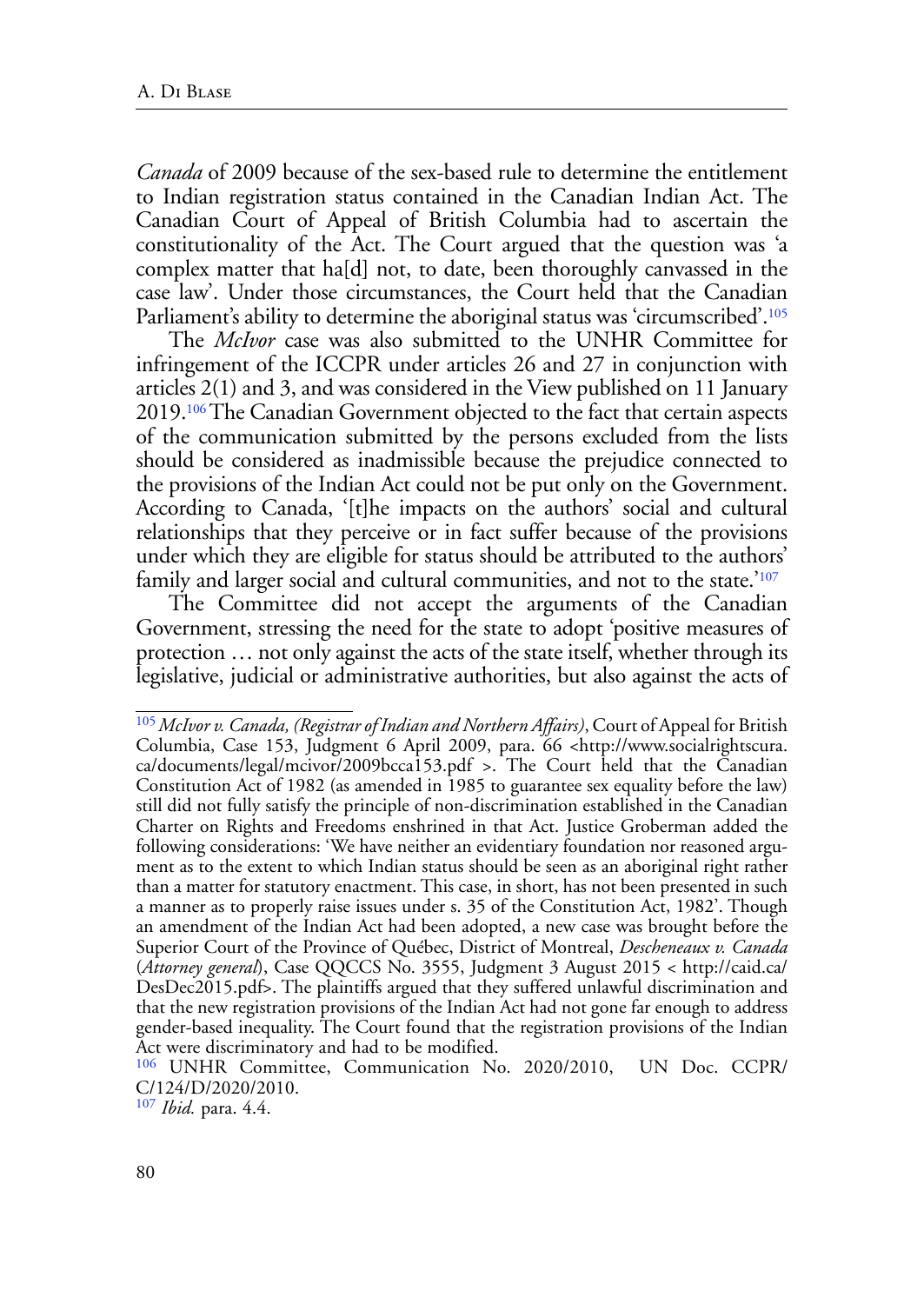<span id="page-36-5"></span>other persons within the state.'[108](#page-36-0) This outcome is correct lacking a specific instrument of complaint against the indigenous group. However, the Government's view that it should not be considered as having the exclusive responsibility seems at least in part reasonable. Given that the Canadian Government had to take into consideration the reasons expressed by the communities involved, no quick and immediate legislative action could be expected to modify the law, especially when those communities had revealed their difficulties in finding a new scheme to replace the old one. Some groups feared that a sudden reinstatement of a large number of persons to indigenous status might overwhelm their resources or dilute traditional First Nations culture. In addition, there was a strong movement among First Nations groups to seek a level of control over membership.

The cases considered show the awareness on the part of the Canadian Government and of the UNHR Committee that consistency with the general principles of human rights has to be achieved via positive cooperation between governments and indigenous peoples. Cooperation between states and indigenous peoples in conformity with human rights is vital to implement the spirit of the Declaration, which makes specific reference to the elimination of all forms of discrimination against indigenous children and women<sup>109</sup> and emphasises that the functioning of indigenous institutions should be 'in accordance with international human rights standards'.<sup>110</sup>

<span id="page-36-8"></span><span id="page-36-7"></span><span id="page-36-6"></span>In addition, as the 2009 Anaya Report highlights, one should not underestimate the importance of the 'engagement of indigenous peoples with states and the broader political and societal structures' in the implementation of the goals of the 2007 Declaration.<sup>111</sup> Provided that the Declaration is given an appropriate understanding, 'it is a powerful tool in the hands of indigenous peoples to mainstream human rights within their respective societies in ways that are respectful to their cultures and values.['112](#page-36-4) In this connection, the role of the UN human rights institutions, mechanisms, and specialised agencies should be enhanced as instruments to ensure cooperation between the governments involved and indigenous peoples in the activities that affect indigenous interests.

<span id="page-36-4"></span>[112](#page-36-9) *Ibid.*, para. 79.

<span id="page-36-9"></span><span id="page-36-0"></span>[<sup>108</sup>](#page-36-5) *Ibid.* para. 7.10.

<span id="page-36-1"></span>[<sup>109</sup>](#page-36-6) UNDRIP Article 22.

<span id="page-36-3"></span>

<span id="page-36-2"></span><sup>&</sup>lt;sup>[110](#page-36-7)</sup> UNDRIP Article 34.<br><sup>[111](#page-36-8)</sup> Special Rapporteur on the situation of human rights and fundamental freedoms of indigenous people, S. J. Anaya, *Promotion and Protection of All Human Rights, Civil, Political, Economic, Social and Cultural Rights, Including The Right To Development*, UN Doc. A/HRC/9/9, 11 August 2008, 25, para. 89.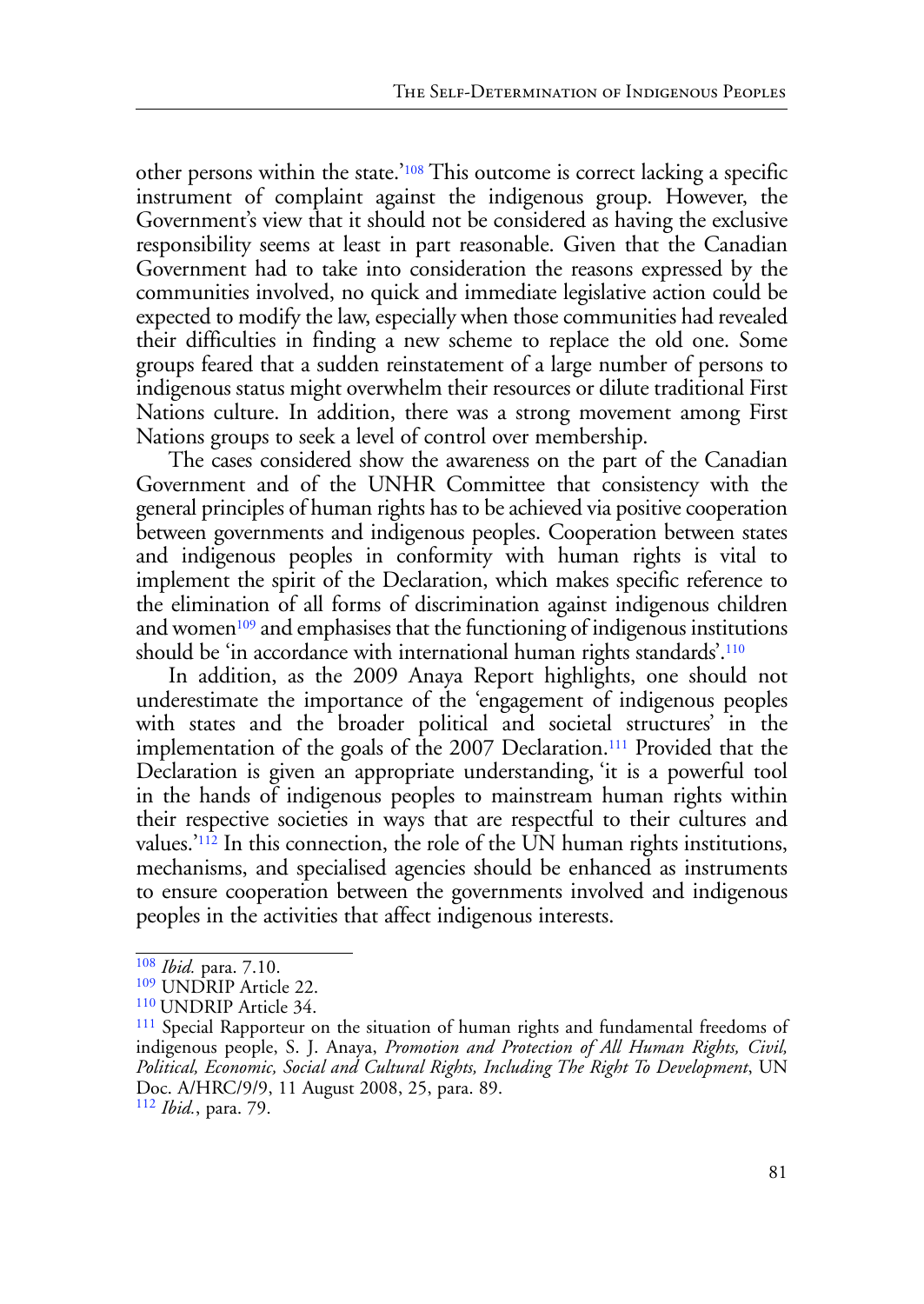<span id="page-37-1"></span>Some steps have been undertaken within the UN in order to get reliable and up-to-date statistics concerning indigenous peoples. This could help avoid possible disputes and encourage the development of a more relaxed relationship with governments[.113](#page-37-0) The UN Statistical Commission, supported by the UN Statistics Division, should respond positively and quickly to the various recommendations on indigenous membership adopted by the World Conference on Indigenous Peoples and the Permanent Forum. The responsibility to support these endeavours stems directly from the UN Declaration on the Rights of Indigenous peoples.

#### 5. *Conclusion*

The practice of the UN institutions and the case law of the states hosting indigenous peoples shows that the 2007 Declaration has been widely implemented through the acts of states and the pronouncements of national courts. A broad awareness has developed about the relevance of the indigenous peoples at the international law level.

In the international practice and in the jurisprudence the rights of the indigenous peoples to land and to the natural wealth and resources of the territory in the interest of their well-being and development have been unequivocally recognised. This entails limits to the use and exploitation of natural resources in indigenous land by others. As we have seen, the regime governing indigenous rights within the border of each state may vary and represents the way the indigenous titles, which have an original character, coexist with the titles to the land that are based in the law of the state. Indigenous rights are sometimes covered under the qualification of property rights, though their characters are different. Their distinctive form can be explained by being inherent in the history and tradition of the indigenous peoples, whose rules are founded in the continuity of custom and culture. The rights of indigenous peoples coexist as distinctive systems with (and within) the legal order of the state and as such have been considered and interpreted by the national courts.

Given the 'open' character of the rights to land of indigenous peoples, they are often the object of claims by private owners. Indigenous peoples have not always been granted the instruments to oppose activities carried out in their lands without their consent by national or international

<span id="page-37-0"></span>[<sup>113</sup>](#page-37-1) Information in <https://core.ac.uk/download/pdf/85165325.pdf>.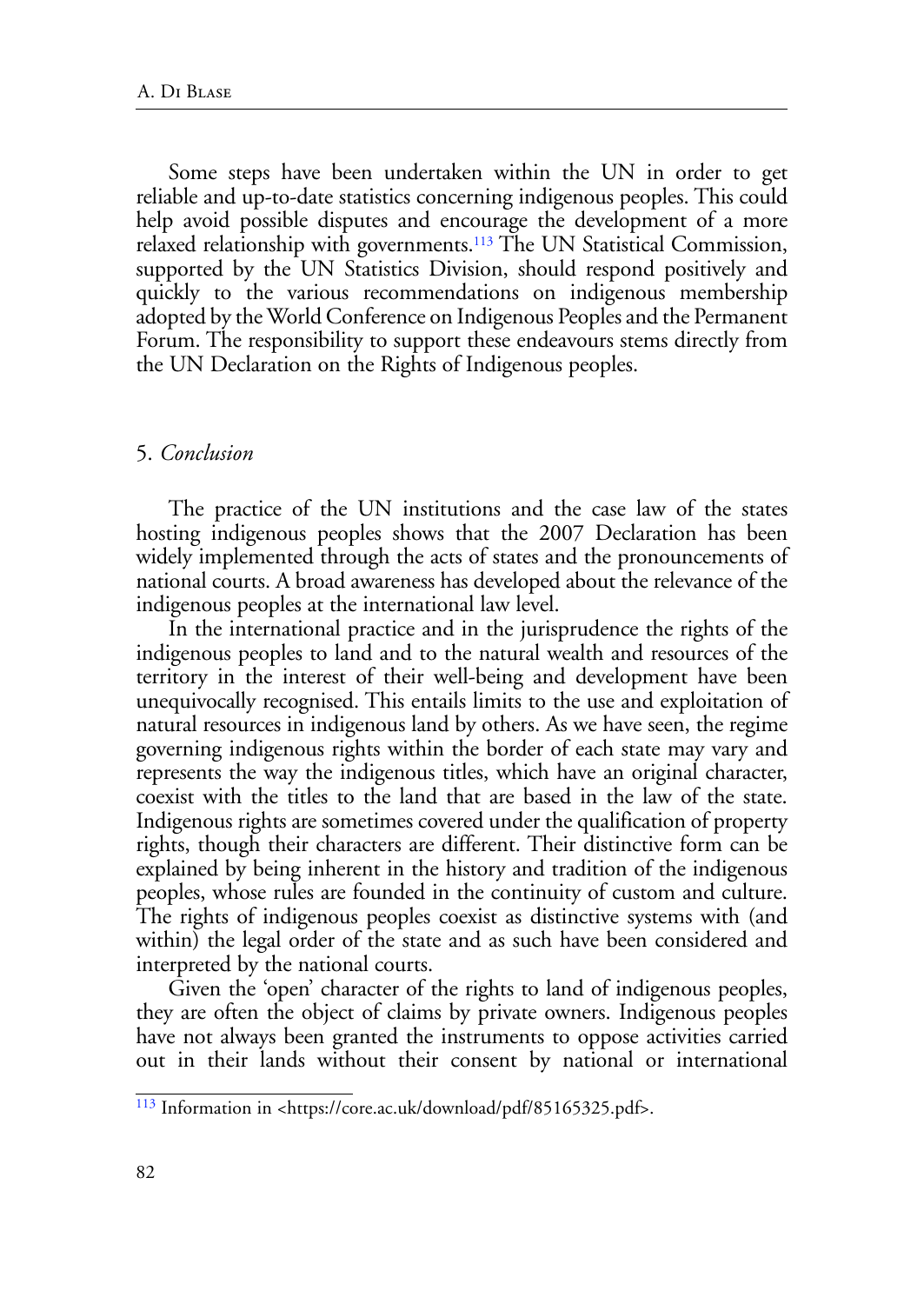private companies with the support of the state. Sometimes those activities go beyond the limits of ordinary exploitation and have devastating consequences for the territory and the survival of the group.

As to the determination of the membership of individuals to given indigenous groups, the method of registration in the lists of the state that take into account the indigenous rules represents a step towards recognition of the right to self-identification. The UNHR Committee and national courts have recognised the right of indigenous peoples to self-identification and this has resulted in the duty for the state to shape the rules governing the inclusion of candidates in the lists of members in conformity with the criteria belonging to the tradition of the indigenous group involved.

The practice nonetheless shows not only cases where states have infringed the rights of the indigenous peoples but also cases where the rejection of applications for membership in contrast to the principle of nondiscrimination has been a consequence of the indigenous rules transposed into the law of a state. In that case, lacking an instrument to take the inconsistency of the indigenous rules before the Human Rights Committee, the only mechanism available for the said Committee was to identify the infringement of the rights by the state because of the discriminatory features of its domestic law.

The chapter also illuminates the interpretation of the principle of selfdetermination of peoples in international law. In relation to indigenous peoples, that principle should not necessarily be conceived in opposition to given governments or as an aspiration to become fully independent. Only exceptionally does the struggle for independence and the building of a new state receive any explicit support from the UN, as occurred within the decolonisation process or in cases of occupation of territories. In fact, self-determination can also apply to people as a component of the state, meant as a political entity comprehensive of all the different groups that form its social basis, and to indigenous peoples that are not represented in the dominant society.

Indigenous peoples possess distinctive characteristics: their rights are the object of recognition by the states through acts and decisions that identify the indigenous lands, the resources traditionally used by those peoples and the conditions for individuals to be registered as members of the existing indigenous groups. However, the existence and implementation of the indigenous rights is not only relevant within the borders of a state. The chapter shows that the rights of indigenous peoples also matter at the international law level. The proliferation of human rights treaties and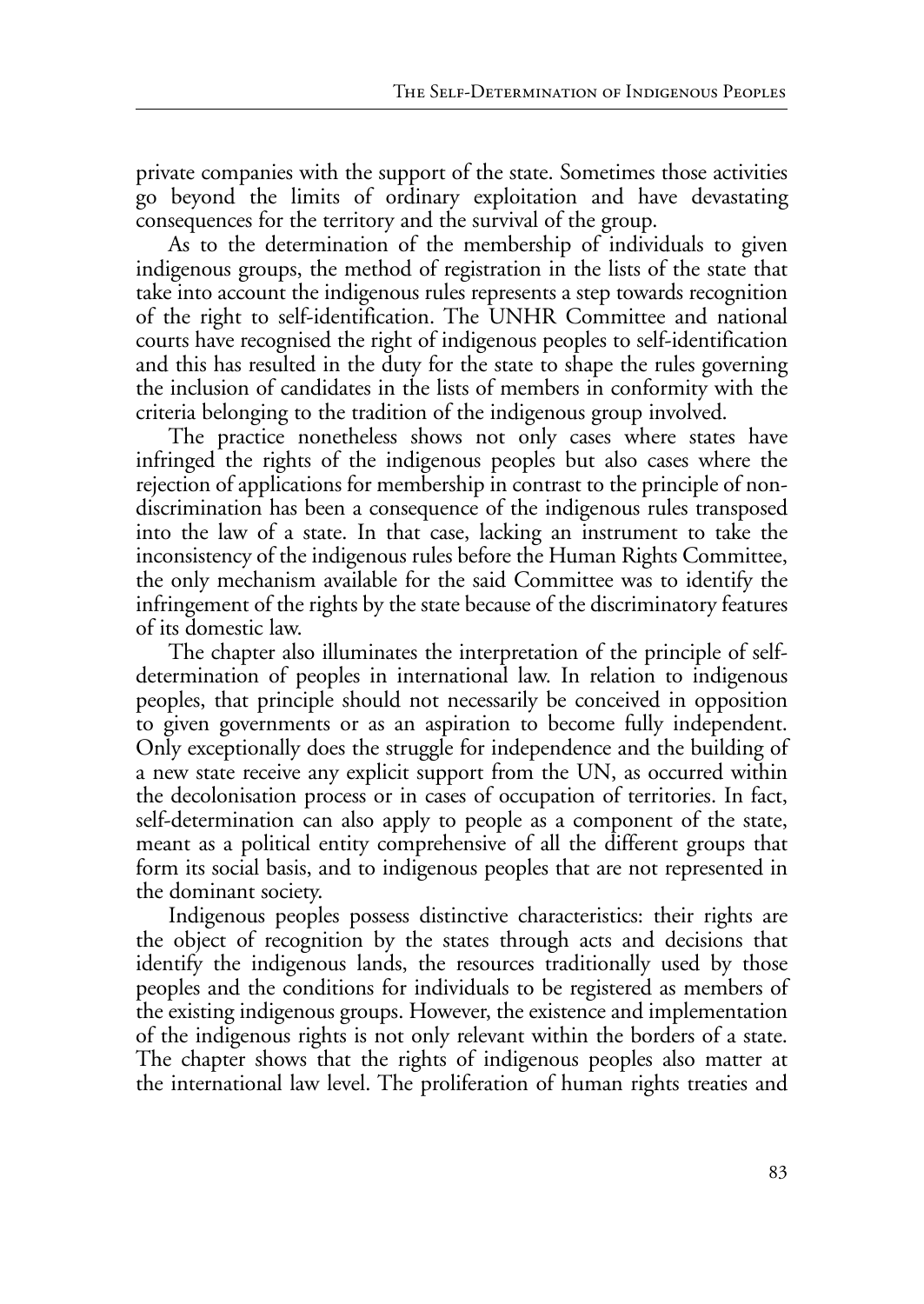instruments, the extensive involvement of the UNHR Committees, the activities of specialised working groups that focus on indigenous issues, and the views and decisions of human rights treaty compliance bodies and regional human rights courts have all contributed to recognise the rights of indigenous peoples.

The jurisprudence concerning the definition of self-determination as referred to peoples shows that it can be considered as the object of an *erga omnes* right, since it impacts outside the limited framework of the relationships between indigenous peoples and given states, whenever the use of the land and the safeguard of traditional culture of peoples is in question. Therefore, an international agreement between the local state and a third state to use and dispose of the natural resources that jeopardises the rights of peoples to live and practice their traditional culture on their land, without their free, prior, informed consent should be considered as inconsistent with the principle of self-determination.

<span id="page-39-5"></span><span id="page-39-4"></span>The case of the *Fisheries Partnership Agreement* between the European Union and the Kingdom of Morocco raised before the EU Court of Justice seems to be particularly significant.<sup>[114](#page-39-0)</sup> That agreement lays down terms and conditions for access to the fishing zone by EU vessels, as part of a general policy to ensure closer economic and social cooperation. In an early text of the agreement approved by the EU no mention was made to the fishery zone adjacent to the coast of Western Sahara[.115](#page-39-1) Thus it was unclear whether the binding effects of the agreement as to the fishing activities in the area should be intended as covering also Western Sahara, where Morocco alleges to possess exclusive sovereign rights.<sup>116</sup> The question was submitted to the EU Court, which stated that such an interpretation of the agreement had to be rejected as being inconsistent with the principle of self-determination of the Saharawi people[.117](#page-39-3) To overcome this problem, a new version of the agreement has been drafted and approved by the EU Parliament and the Council where the coastal waters of Western Sahara are expressly mentioned. In the explanation given by the Parliament, subsequently endorsed in the Council Decision 2019/441 of 4

<span id="page-39-7"></span><span id="page-39-6"></span><span id="page-39-0"></span>[<sup>114</sup>](#page-39-4) The Court of Justice of the EU was requested for a preliminary ruling twice: *Council of the E.U. v. Front Polisario*, C-104/16 P (Grand Chamber), Judgment, 21 December 2016 (ECLI:EU:C:2016:973) and *Western Sahara Campaign UK v. Commissioners for Her Majesty's Revenue and Customs and Secretary of state for Environment, Food and Rural Affairs*, C-266/16, (Grand Chamber) Judgment 27 February 2018 (ECLI:EU:C:2018:1). [115](#page-39-5) See Council Regulation (EC) No 764/2006 of 22 May 2006 on the conclusion of the Fisheries Partnership Agreement between the European Community and the Kingdom of Morocco (OJ 2006 L 141,1).

<span id="page-39-2"></span><span id="page-39-1"></span>[<sup>116</sup>](#page-39-6) See *supra*, para. 3.4 and note 90.

<span id="page-39-3"></span>[<sup>117</sup>](#page-39-7) Case C-266/16, Judgment 27 February 2018, quoted, para. 79.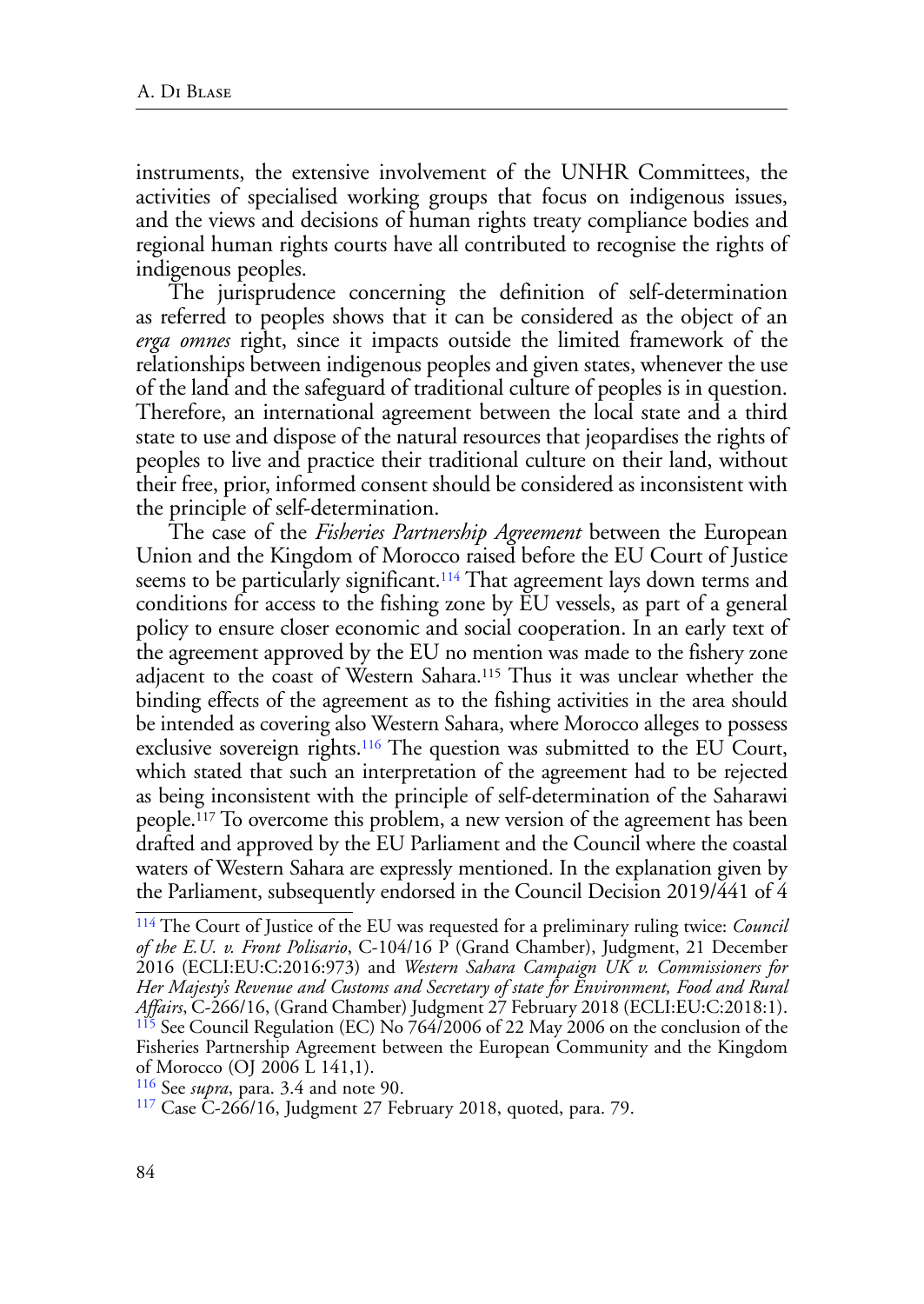<span id="page-40-3"></span><span id="page-40-2"></span>March 2019, the new text is considered consistent with the self-determination principle having been drafted following the consultations carried out by the EU Commission with the Saharawi people, also taking into account that the agreement is expected to ameliorate their socio-economic conditions.<sup>[118](#page-40-0)</sup> Although the outcome of the case does not fully dispel the doubts about whether the agreement does in fact ensure compliance with the principle of self-determination,<sup>119</sup> the case provides elements in support of the recognition of the rights of indigenous peoples to the enjoyment of their fishery zones and of their relevance not only in respect of the local state, but also towards third states.

<span id="page-40-1"></span><span id="page-40-0"></span>[<sup>118</sup>](#page-40-2) See EU Parliament Res. 12 February 2018 [\(https://www.europarl.europa.eu/doceo/](https://www.europarl.europa.eu/doceo/document/A-8-2019-0027_EN.html) [document/A-8-2019-0027\\_EN.html](https://www.europarl.europa.eu/doceo/document/A-8-2019-0027_EN.html) and explanatory statement. The new text of the agreement was authorized by the EU Council decision No. 2019/441, 4 March 2019 ('Sustainable Fisheries Partnership Agreement') in EUOJ 20.3.2019 L 77/4, 8 ff., (<https:// eur-lex.europa.eu/legal-content/EN/TXT/PDF/?uri=CELEX:32019D0441&from=EN>) the Council stated that 'the Fisheries Agreement should be highly beneficial to the people concerned owing to the positive socioeconomic impact on those people, particularly in terms of employment and investment, and to its impact on the development of the fisheries sector and fish processing sector (Preamble, para. 9).' The Council further declared that the Commission, together with the European External Action Service, had taken 'all reasonable and feasible measures in the current context to properly involve the people concerned in order to ascertain their consent.' (Preamble, para. 11). However, it seems that the Polisario Front and some other parties did not take part in the consultation process. History and text of the [agr](#page-40-3)eement in [<http://www.europarl.europa.eu/doceo/document/A-8-2019-0027\\_EN.html>](http://www.europarl.europa.eu/doceo/document/A-8-2019-0027_EN.html). [119](#page-40-3) With reference to the former text of the agreement, see the detailed analysis by E. Milano, 'Il nuovo Protocollo di pesca tra Unione europea e Marocco e i diritti del popolo Sahrawi sulle risorse naturali', in (2014) *Diritti umani e diritto internazionale* 8, 505–12.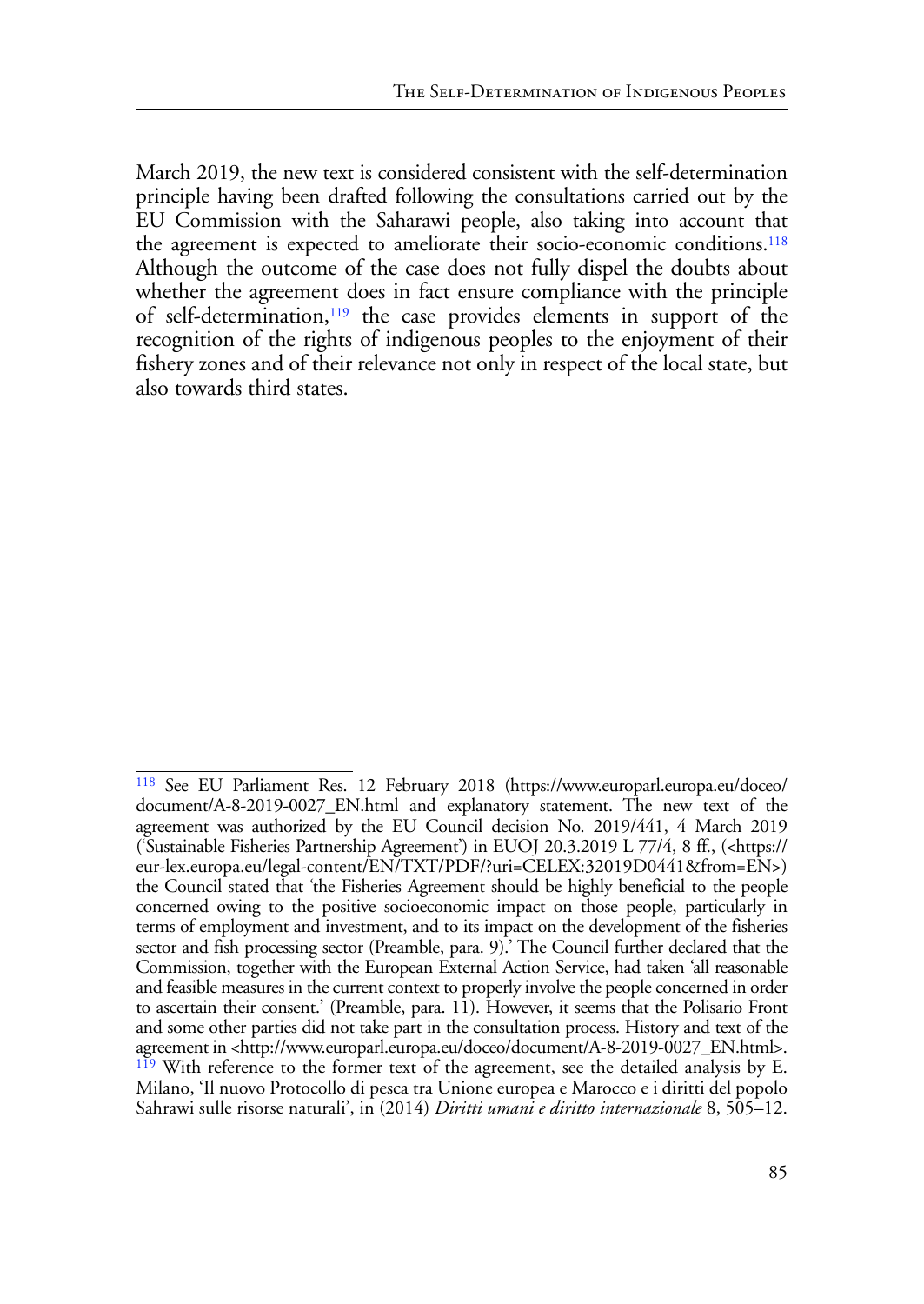# *Bibliography*

- Abate R.S. and Kronk E.A. (eds), *Climate Change and indigenous Peoples. The search for legal remedies* (Cheltenham UK-Northampton, MA-USA: Elgar 2013);
- Arangio-Ruiz, G., 'The normative Role of the General Assembly of the United Nations and the Declaration of Principles of Friendly Relations', (1972) 137 *Recueil des Cours* III (1972) 431 ff.;
- Cassese, A., *Diritto internazionale I. Lineamenti* (P. Gaeta ed) (Bologna: Il Mulino 2003);
- Cassese, *Self-Determination of Peoples; A Legal Reappraisal*, Hersch Lauterpacht Memorial Lectures (Cambridge: CUP 1995);
- Conforti, B., 'Cours général de droit international public', (1988) 212 *Recueil des Cours* V, 152 ff. ;
- Devasish Roy, R. 'The ILO Convention on Indigenous and Tribal Populations, 1957 (No. 107) and the Laws of Bangladesh: a Comparative Review', *Publ. ILO* 2009;
- Dupuy, P.M., 'L'unité de l'ordre international', (2002) 297 *Recueil des Cours* 95;
- Errico, S. and Hocking, B.A., 'Reparations for Indigenous Peoples in Europe: The Case of the Sámi People', in F. Lenzerini (ed), *Reparations for Indigenous Peoples: International and Comparative Perspectives* (Oxford: OUP 2008) 378;
- Fawcett, J.E.S., 'General Course on Public International Law', (1971)132 *Recueil des Cours* I, 381-85;
- Franck, T., 'The Emerging Right to Democratic Governance', (1992) 86 *AJIL* 46;
- Gilbert, J., 'Historical Indigenous Peoples' Land Claims: a Comparative and International Approach to the Common Law Doctrine on Indigenous Title', (2007) 56 *ICLQ* 585-8;
- Gilbert, J., 'Litigating Indigenous Peoples' Rights in Africa: Potentials, Challenges and Limitations', (2017) 66 *ICLQ* 673-75;
- Gilbert, J. and Begbie-Clench, B.B., '"Mapping for Rights": Indigenous Peoples, Litigation and Legal Empowerment', (2018)1 *ELR* 6-13;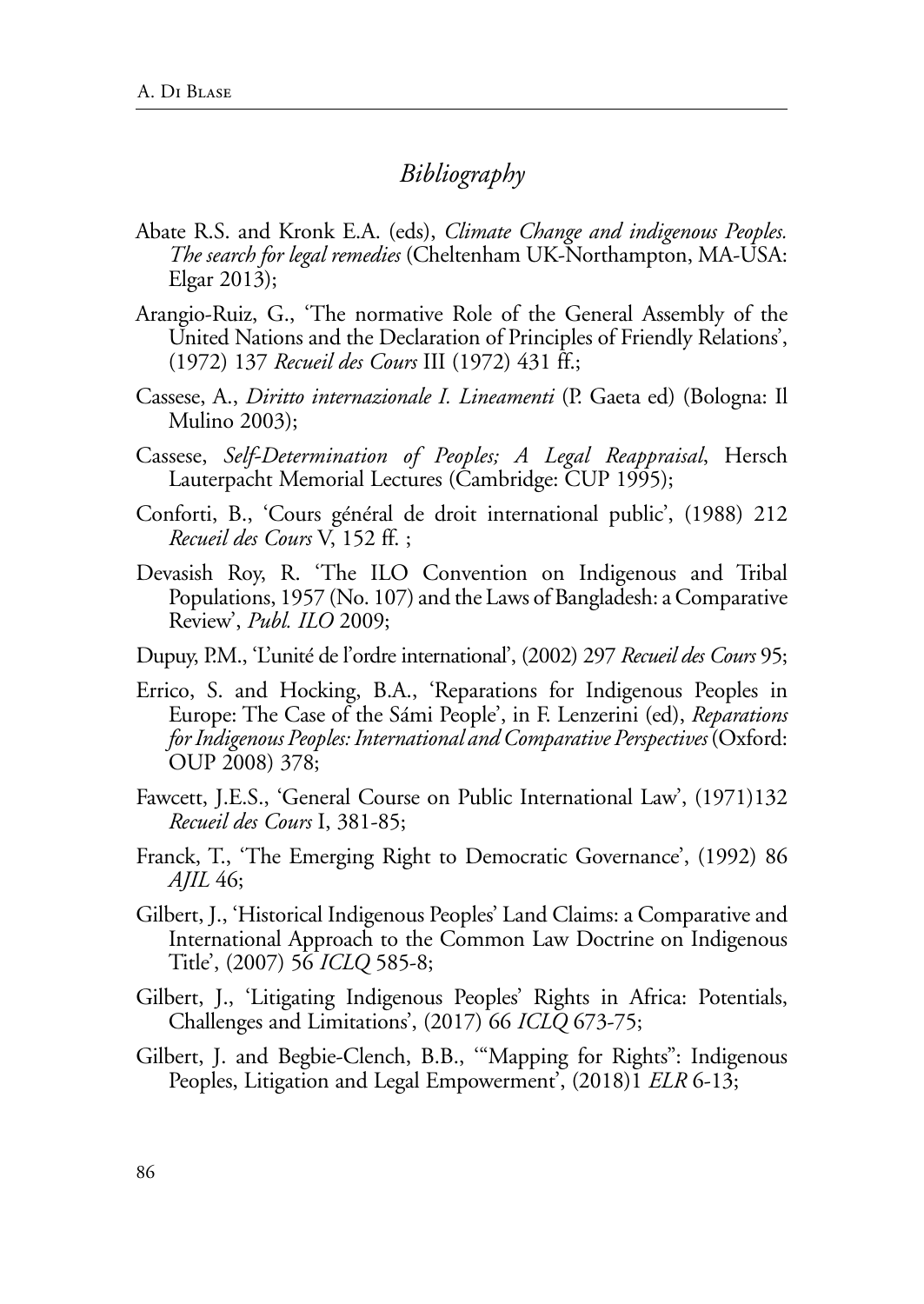- Göcke, K., *Indigene Landrechte im Internationalen Vergleich* (Max Planck Institut: Springer 2015);
- Henkin, L., 'General Course on Public International Law', (1989) 216 *Recueil des Cours* (1989) IV, 26 and 130;
- Kingsbury, B., 'Indigenous Peoples' in R. Wolfrum (ed), (2011) *Max Planck Encyclopedia of Public International Law* (on line);
- Marcelli, F., 'I popoli indigeni nel diritto internazionale', in F. Marcelli (ed), *I diritti dei popoli indigeni* (Roma: Aracne 2009) 35-36;
- Milano, E., 'Il nuovo Protocollo di pesca tra Unione europea e Marocco e i diritti del popolo Sahrawi sulle risorse naturali', (2014) 8 *Diritti umani e diritto internazionale* 505–12;
- Nino, M., Land grabbing *e sovranità territoriale in diritto internazionale* (Napoli: Editoriale scientifica 2018);
- Palmisano, G., *Nazioni Unite e autodeterminazione interna* (Milano: Giuffrè 1997);
- Shaw, M. N., *International Law* (Cambridge: CUP 2017);
- Thornberry, P., 'The Democratic or Internal Aspect of Self-Determination', in C. Tomuschat (ed), *Modern Law of Self-Determination* (Dordrecht: M. Nijhoff 1993);
- Udombana, N.J., 'Reparations and Africa's Indigenous Peoples', in F. Lenzerini (ed), *Reparations for Indigenous Peoples: International and Comparative Perspectives* (Oxford: OUP 2009) 396;
- Vadi, V., 'Crossed Destinies: International Economic Courts and the Protection of Cultural Heritage', (2015)18 *Journal of International Economic Law* (2015) 51–77;
- Valadez, J.M., *Deliberative Democracy, Political Legitimacy, and Self-Determination in Multicultural Societies*, (New York-London: Routledge 2018);

#### International Cases

ACHPR, *African Commission on Human and Peoples' Rights v. Republic of Kenya,* Appl. No. 006/2012, Judgment 26 May 2017;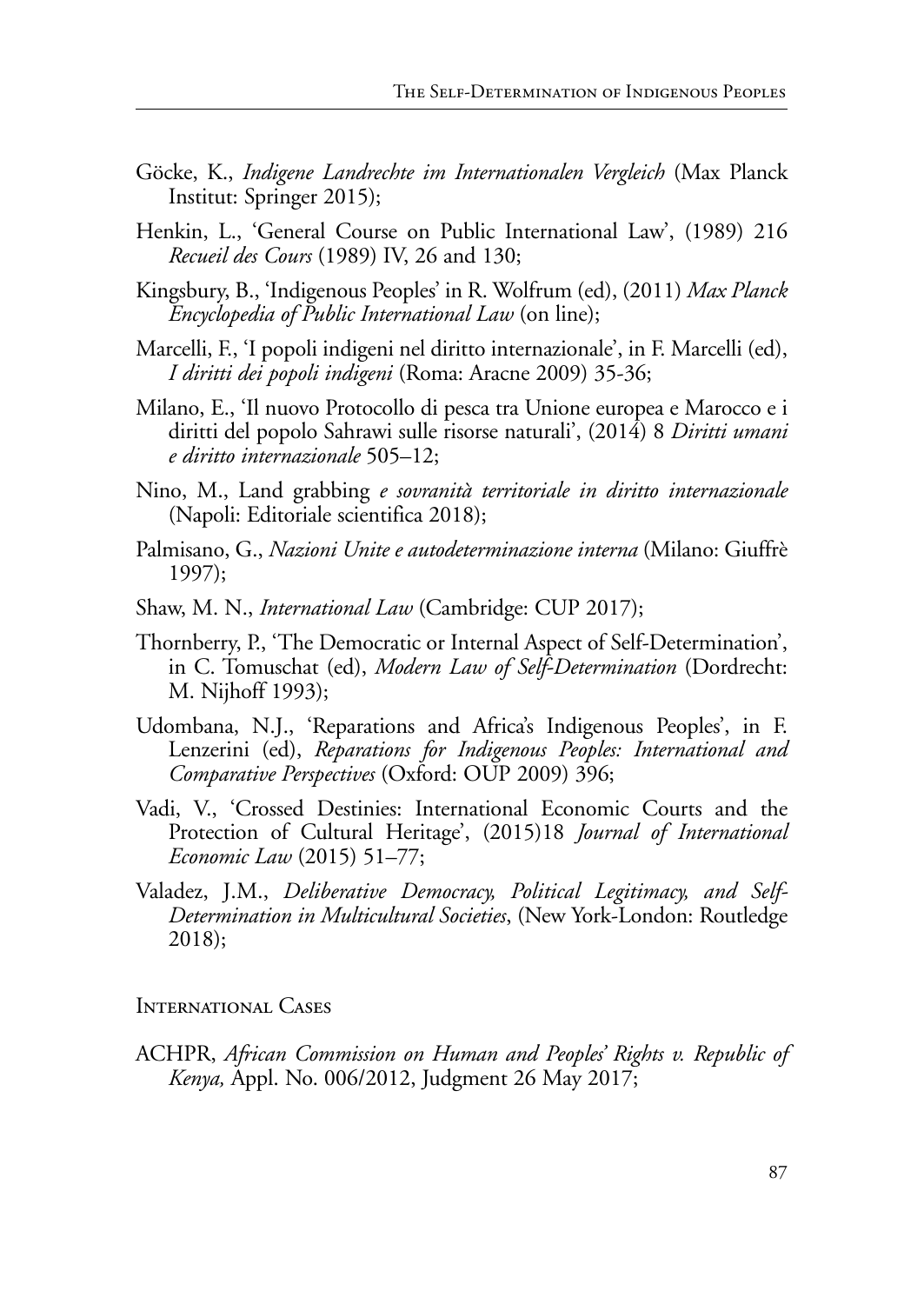- Arbitral Award 4 April 1928 (Arbiter Huber), *Island of Palmas, United states of America v. The Netherlands;*
- Arbitral Award 17 December 1999, *Maritime Delimitation Between Eritrea and Yemen;*
- European Court of Human Rights, *Handölsdalen Sami Village and others v. Sweden,* Appl. No. 39013/04, Judgment 30 March 2010 (final 30 October 2010);
- EU Court of Justice, Case C-104/16 P, (Grand Chamber), *Council of the E.U. v. Front Polisario*, Judgment 21 December 2016 (ECLI:EU:C:2016:973);
- EU Court of Justice, Case C-266/16, (Grand Chamber) *Western Sahara Campaign UK v. Commissioners for Her Majesty's Revenue and Customs and Secretary of state for Environment, Food and Rural Affairs*, Judgment 27 February 2018;
- IACHR (ser. C) No. 124, *Moiwana Community v. Suriname* (Preliminary Objections, Merits, Reparations and Costs), Judgment 15 June 2005;
- IACHR (ser. C) No 172, *Saramaka People v. Suriname* (Preliminary Objections, Merits, Reparations, and Costs), Judgment 28 November 2007;
- ICJ, *Western Sahara*, Advisory Opinion 16 October 1975, [1975] ICI Rep 61;
- ICSID ARB/10/25, *Border Timbers Ltd, Border Timbers International (Private) Ltd, and Hangani Development co. v. Republic of Zimbabwe*, Procedural Order 2, 26 June 2012;
- ICSID ARB/10/15, *Bernhard von Pezold and Others v. Republic of Zimbabwe*, Award 28 July 2015;
- UNHR Committee, *Lovelace v. Canada*, Communication No. 24/1977 (20 December 1977), Final View 30 July 1981, U.N. Doc. A/36/40;
- UNHR Committee, *Lubicon Lake Band v. Canada*, Communication No. 167/1984 (14 February 1984), Final View 26 March 1990, UN Doc.  $A/45/40;$

#### Domestic Cases

#### AUSTRALIA

*Coe v. Commonwealth*, High Court of Australia No. 68, Judgment 5 April 1979;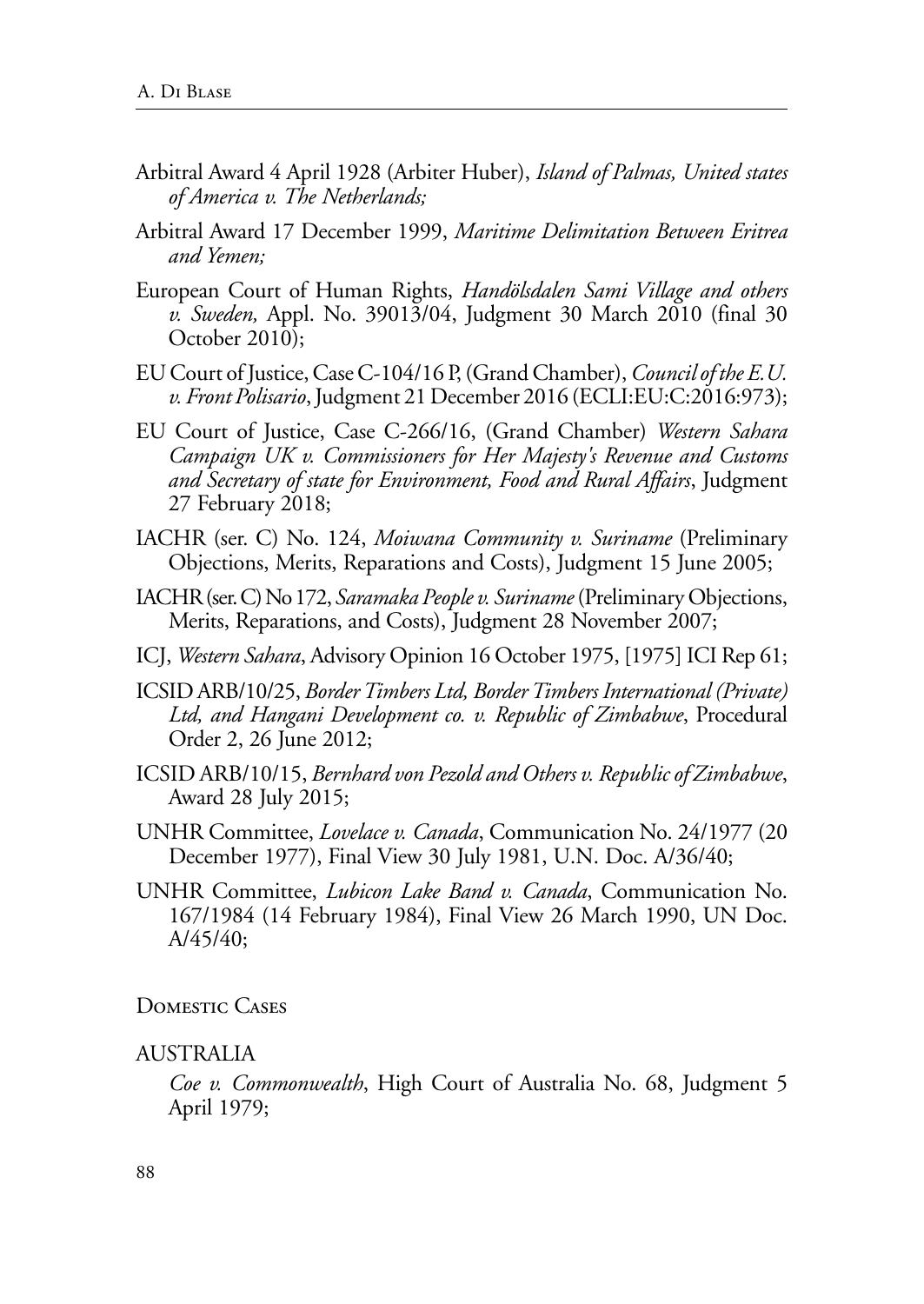*Mabo v. Queensland* (2), High Court of Australia, Fed. Case 92/014, Judgment 3 June1992;

*Milirrpum v. Nabalco Pty Ltd* (1971) Australian Supreme Court (NT), 17 F.L.R. 141, Judgment 27 April 1971;

*Wik v. Queensland ('Pastoral Leases case')*, High Court of Australia, Case No. 40, Judgment 23 December 1996;

## BOTSWANA

*Roy Sesana and Others v. Attorney General*, Botswana High Court in Lobatse, Case No. 52/2002, Judgment 13 December 2006;

### CANADA

*Calder v. Attorney General of British Columbia*, Supreme Court of Canada, Case No. 313, Judgment 31 January 1973;

*Delgamuukw v. British Columbia*, Canadian Supreme Court, Case No. 23799, Judgment 16 June 1997;

*Descheneaux v. Canada (Attorney general)*, Superior Court of the Province of Québec, District of Montreal, Case QQCCS No. 3555, Judgment 3 August 2015;

*McIvor v. Canada, (Registrar of Indian and Northern Affairs)*, Court of Appeal for British Columbia, Case No. 153, Judgment 6 April 2009;

*R. v. Sparrow*, Supreme Court of Canada, Case No. 20311, Judgment 31 May 1990;

*R. v. Van der Peet*, Supreme Court of Canada, Case No. 23803, Judgment 21 August 1996;

*Tsilhqot'in Nation v. British Columbia*, Canadian Supreme Court, Case No. 34986, Judgment 26 June 2014;

## JAPAN

*Kayano et al. v. Hokkaido Expropriation Committee (the Nibutani Dam Judgment)*, Sapporo (Japan) District Court, Civil Division No. 3, Judgment 27 March 1997;

## NEW ZEALAND

*Te Weeki v. Reg. Fisheries* Officer (1), High Court of New Zealand, Case M662/85, Judgment 19 August1986;